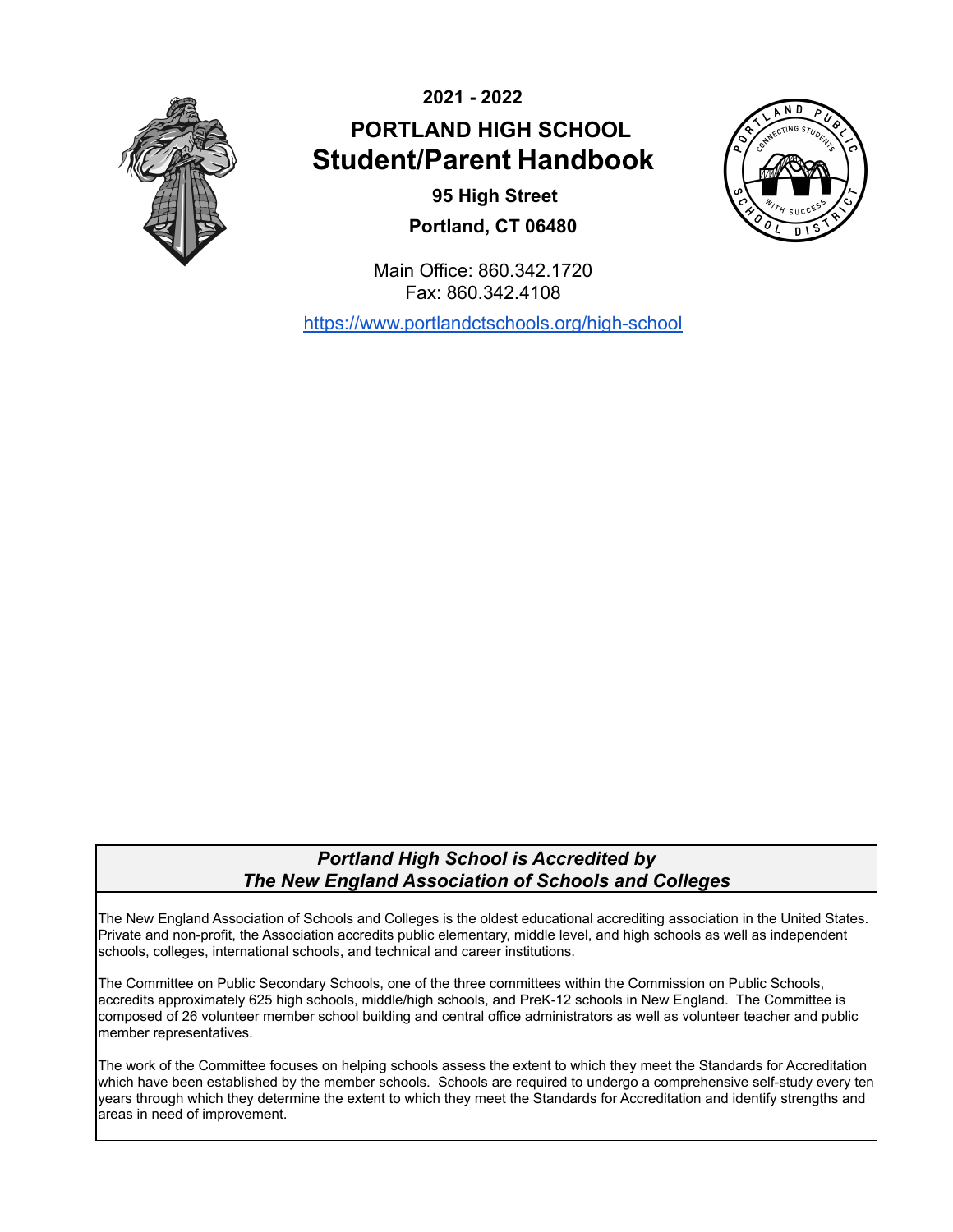# **Portland High School STUDENT/PARENT HANDBOOK**

The purpose of the Student/Parent Handbook is to give students and their parents/guardians an understanding of the general rules and guidelines for attending and receiving an education in our school.

This handbook should be considered as a subset of the Portland Board of Education Policy Manual which contains those policies relating to students in addition to other information related to the daily operation of the school. In case of a conflict between a Board policy and the provisions of this handbook, the Board Policy most recently adopted by the Board will prevail. The Portland Board of Education policies can be found on the district website [www.portlandctschools.org,](http://www.portlandctschools.org) under the Board of Education link.

Portland High School has presented itself as a staple of the community within the small town nestled on the Connecticut River. For generations, families have attended the Portland School District and have created memories and engaged in activities that will last a lifetime. Within this district, the high school program has stood as an important element to so many students, parents, and community members for many years. From an established Project Lead the Way program, a fully-equipped television studio, Advanced Placement and Early College Experience offerings to a full array of extra and co-curricular activities, students are afforded a range of experiences at Portland High School.



*Portland Public Schools do not discriminate on the basis of race, religion, color, national origin, sex, sexual orientation, gender identity or expression, age or disability in providing education services. Mrs. Dawn Davis has been designated to coordinate compliance with the nondiscrimination requirements of Title IX of the Education Amendments of 1972, as amended. Mrs. Dawn Davis has been designated to coordinate compliance with the nondiscrimination requirements of Section 504 of the Rehabilitation Act of 1973, as amended.*

*Portland Public Schools do not discriminate on the basis of disability by denying access to the benefits of district services, programs, or activities. To request information about the applicability of Title II of the Americans with Disabilities Act (ADA), interested persons should contact Mrs. Dawn Davis, [ddavis@portlandct.us.](mailto:ddavis@portlandct.us)*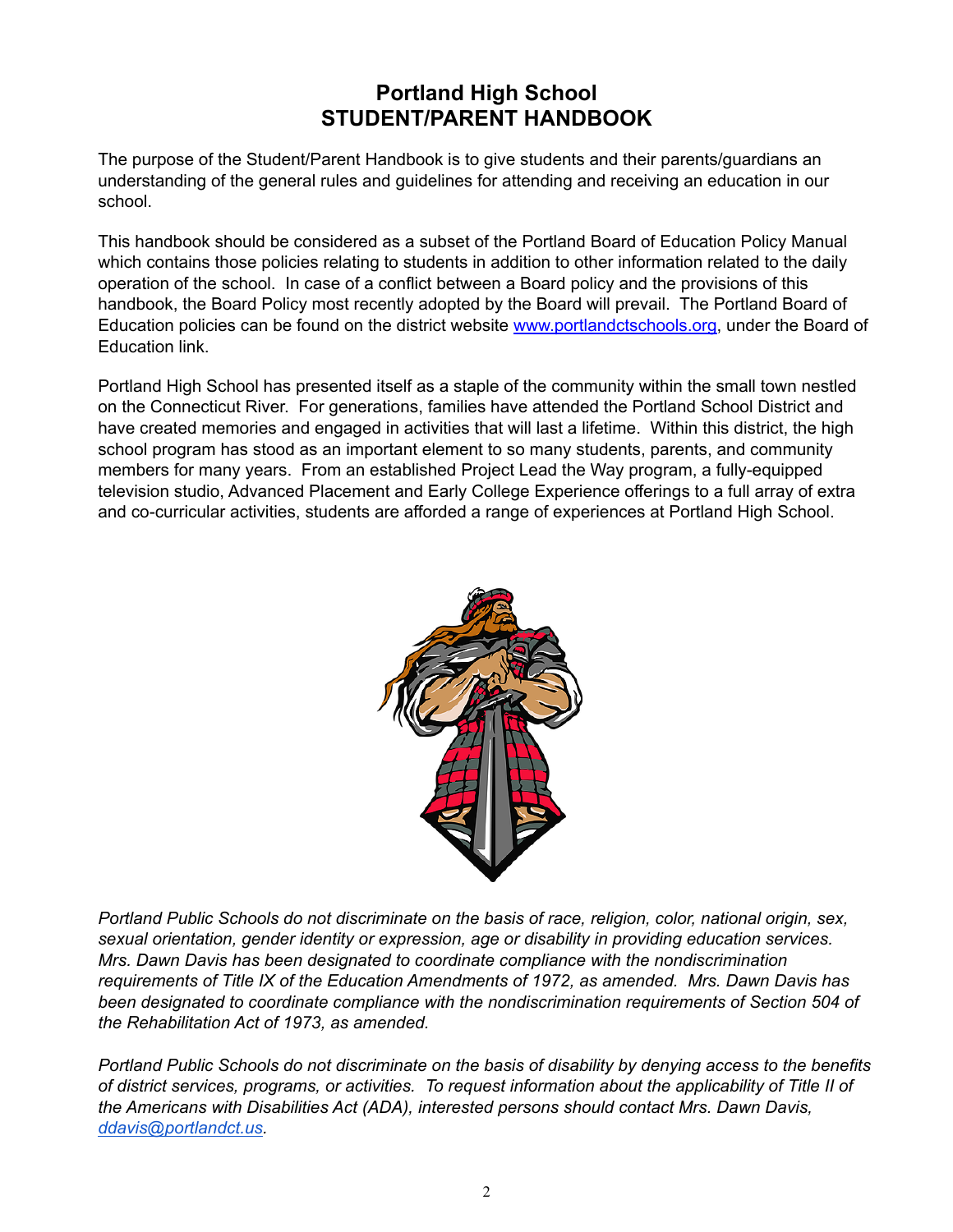# **FACULTY AND STAFF**

# **Art** Stuart Noelte

**Business / Computer** Anna Terry

#### **English** John Bourque Robert Jones Beth McCormick Kaylee Smith

**Family & Consumer Sciences** Chandra Lawrence

**School Counseling** Michele Iannello Karen Risley Lynda Henry

**Library / Media** Elisha Millerd Melissa Thompson

#### **Mathematics** Patricia Blodgett Donald Brechlin Krista Larson Isha Murphy Briana Visone

**Medical Staff** David Opuszynski, RN

**Music** Kristin Novak Sam Tucker

**Physical Education** Dave Kraszewski Cindy Laverty

**Psychologist** Lisa Kuczynski

#### **Science** Kevin Cunningham Wayne Kukucka Peggy PIteo Caitlin Tenney

# **High School Central Office**

Ms. Kathryn M. Lawson, Principal **Dr. Charles Britton, Superintendent of Schools** Eric Martin, Director of Curriculum, Instruction, Technology Dawn Davis, Director of Student Services

#### **Social Studies** Sarah Donovan

Michael Kenney Ryan Ott Michelle Stotler

# **Special Education**

Patricia Dougherty Ashley Pietraroia

**Social Worker** Kate Bohannon

# **Support Staff**

Anna Dilley Brenda Guibord Chris Moriarty Tara Phelps Dave Pierson Brieanna Schwartz Carole Seagrave

#### **Technology Education** Dylan Bernard

Tyler Richards

# **World Language**

Joanne Choquette Kristen Kalogeros

#### **Technology Support** Elliot McBride Nisar Mian Holly Russo

# **Custodial Staff**

Linda Martin Christopher Moccio Russell Woodward

**Office Staff** Tricia Theobald Kelle Young

# **Director of Security** Eric Guidice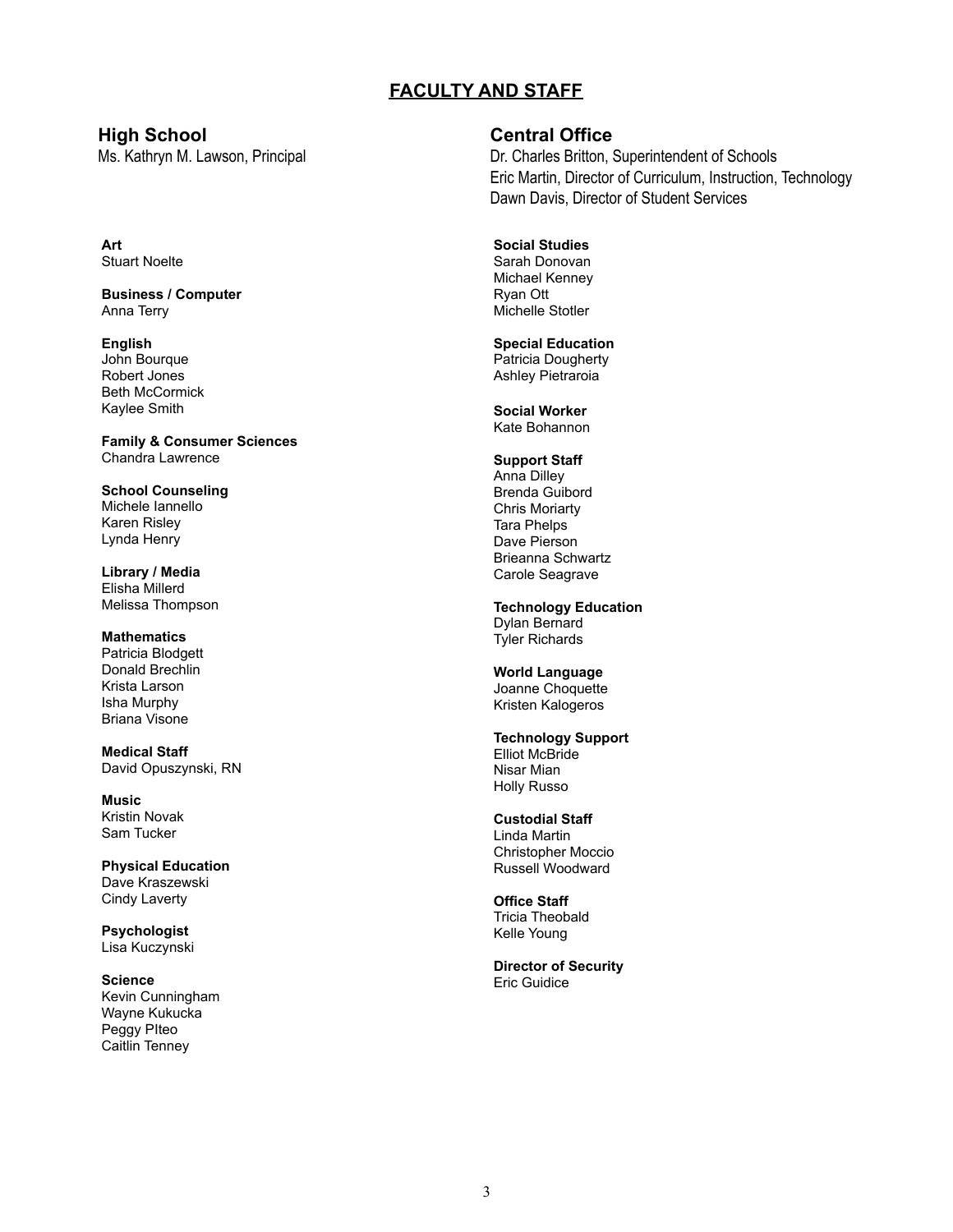# **PORTLAND PUBLIC SCHOOLS**

# **CORE VALUES AND BELIEFS**

To meet the learning expectations of the 21st century, the Portland Public Schools provide a positive environment which encourages and challenges all students to reach their potential and to become self-motivated, lifelong learners. The school collaborates with the community to foster the development of citizens who will be productive in a diverse global society. Our ultimate goal is that students move throughout our school system as independent learners, responsible students, caring individuals and contributing members to the greater Portland community.

# **EXPECTATIONS FOR STUDENT LEARNING**

#### **ACADEMIC**

The Portland Secondary School student will:

- demonstrate growth and proficiency in critical thinking and creative problem-solving strategies.
- utilize technology to obtain, process, and evaluate information.
- communicate effectively through oral, written, visual, artistic and technical modes of expression.

### **SOCIAL**

The Portland Secondary School student will:

- work cooperatively, recognize and honor individual differences and respect the rights of self and others.
- exhibit an understanding of the value of physical fitness and healthy lifestyle choices.
- demonstrate responsibility in self-discipline, self-reliance, time management, and personal behavior

# **CIVIC**

The Portland Secondary School student will:

- demonstrate an understanding of the value of leadership and service to the school and community.
- demonstrate an understanding of cultural and political factors necessary for active citizenship.

# **NECESSARY SKILLS TO ACHIEVE THE GOALS FOR STUDENT PERFORMANCE**

- 1. Learn the important information and make connections among and between big ideas, themes, and essential questions of the various disciplines.
- 2. Use individual and cooperative group problem solving skills such as brainstorming, experimentation, critical and creative thinking, risk-taking, and decision making.
- 3. Find and use accurate and appropriate information through reading, listening, viewing, and interacting with hands-on activities.
- 4. Communicate clearly through written, graphic, oral, and artistic formats to the intended audience.
- 5. Use mathematics with accuracy and confidence.
- 6. Use technology as a tool to support learning, problem solving, and communication.
- 7. Work collaboratively with people of various talents, skills, backgrounds and interests.
- 8. Demonstrate global awareness through an understanding of political, economic, and environmental issues, and individual responsibility to these issues.
- 9. Develop and maintain a healthy lifestyle.
- 10. Demonstrate responsibility and self-reliance in the areas of:
	- 1. Work Habits,
	- 2. Conflict Resolution,
	- 3. Leadership,
	- 4. Goal Setting,
	- 5. Effective Self-assessment, and
	- 6. Self-evaluation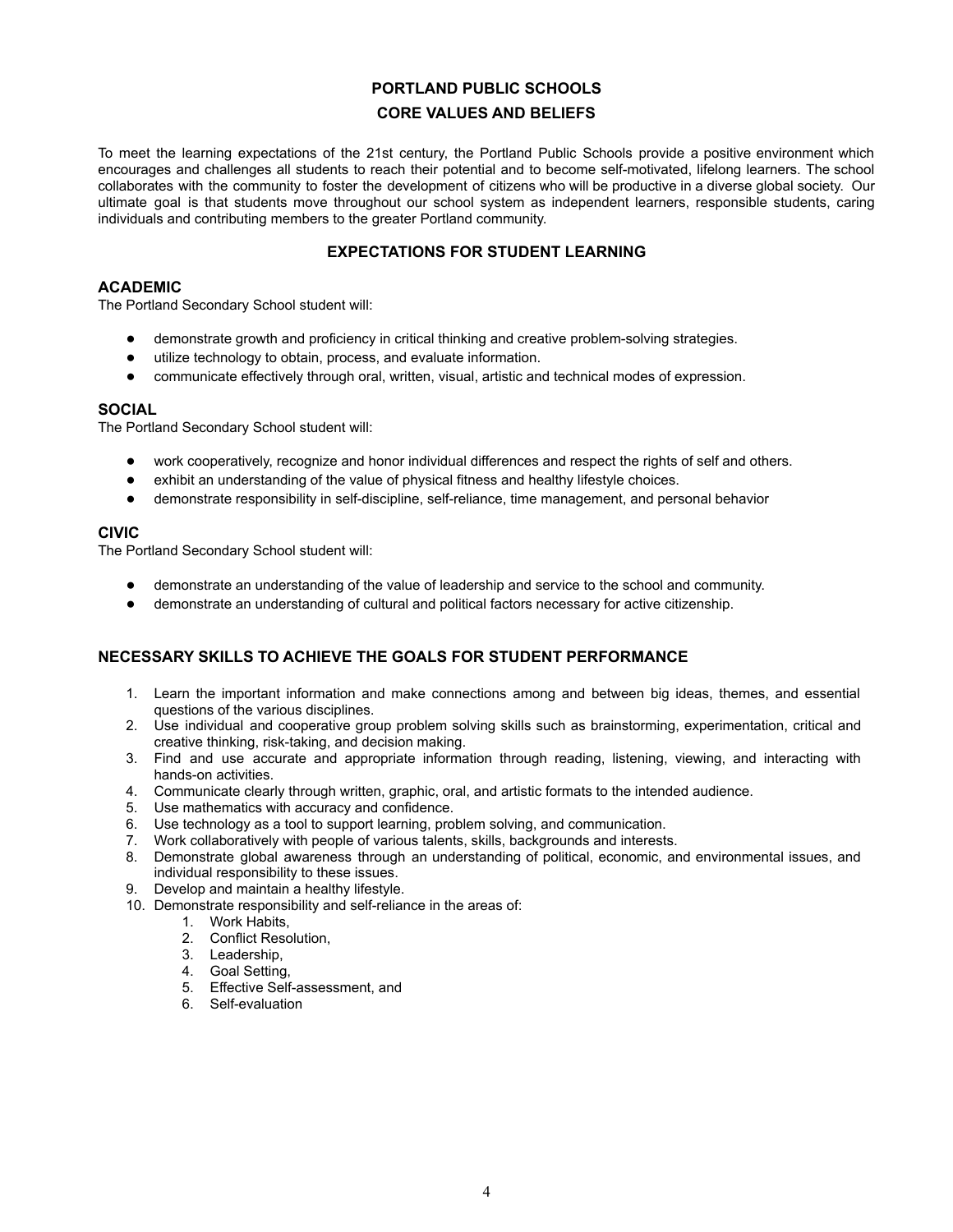# *Portland High School is Accredited by The New England Association of Schools and Colleges*

The New England Association is the oldest educational accrediting association in the United States. Private and non-profit, the Association accredits public elementary, middle level, and high schools as well as independent schools, colleges, international schools, and technical and career institutions.

The Committee on Public Secondary Schools, one of the three committees within the Commission on Public Schools, accredits approximately 625 high schools, middle/high schools, and PreK-12 schools in New England. The Committee is comprised of 26 volunteer member school building and central office administrators as well as volunteer teacher and public member representatives.

The work of the Committee focuses on helping schools assess the extent to which they meet the Standards for Accreditation which have been established by the member schools. Schools are required to undergo a comprehensive self-study every ten years through which they determine the extent to which they meet the Standards for Accreditation and identify strengths and areas in need of improvement.

# **PORTLAND HIGH SCHOOL HONOR CODE**

*In accordance with Portland High School's Core Values and Beliefs, students at Portland High School will* demonstrate Honesty, Respect, Responsibility, and Trust in order to achieve their fullest potential in the areas of *academic excellence and personal character.*

# **RESPONSIBILITIES**

Students will... Exercise academic honesty in all aspects of their work. Prepare sufficiently for all types of assessments. Seek extra help from teachers. Avoid engaging in cheating, plagiarizing, and lying. Report any violation of the Honor Code to the course teacher/administration.

Teachers will... Develop, model, and sustain ethical practices within the classroom. Monitor student behavior closely during all assessments. Report violations to counselors and administrators. Confer with those who violate the Honor Code. Contact the student's parent or guardian regarding a violation. Record a failing grade for the assignment.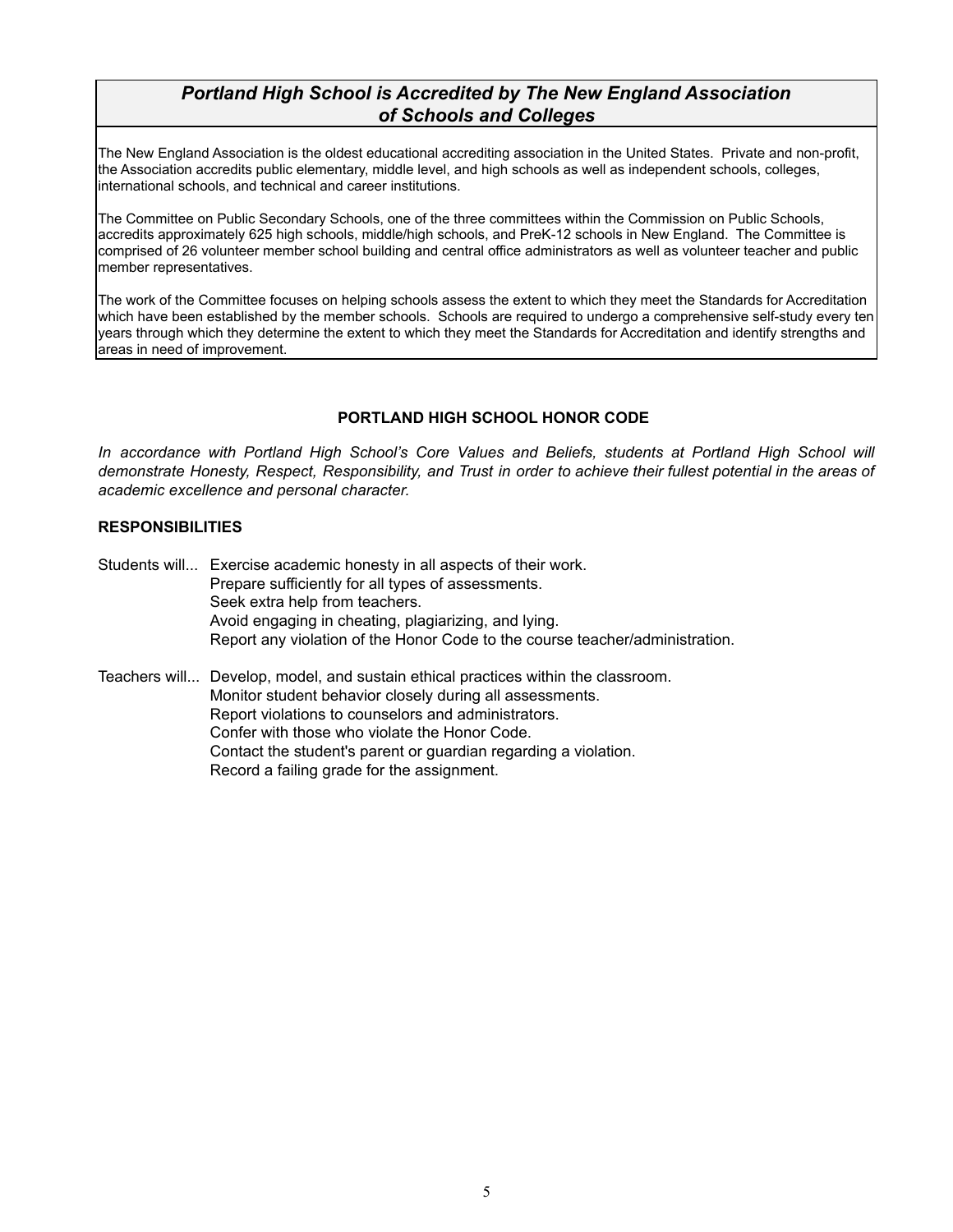# **ACADEMIC SUPPORT**

Academic support at Portland Secondary School offers a variety of support services including scientifically researched based interventions in the areas of reading, mathematics and study skills to students as part of the tiered intervention structure.

Students benefit from the accessibility and fluidity of interventions. Some students may be assigned to receive support in a study hall, while others may only spend a limited time to receive needed tutorial support or organizational strategies. Small group settings allow for personalized support and skill remediation.

A program summary, with all of the major topics, themes, and skills presented during the year is reviewed during our annual Open House events in September. Should you need more specific information, you are encouraged to contact the teacher with your questions.

# **Support Programs**

There are a number of student support programs offered to provide individual or small group help to students. These small group settings allow for personalized support and skill remediation. These include:

- Extra Reading/Math Support Small group and intervention for more intensive language arts and mathematics support
- Speech/Language For children with identified speech/language deficits.
- Occupational or Physical Therapy For children with identified neurological, orthopedic or other developmental disabilities.
- School Psychologist/Social Worker For students experiencing school adjustment issues or students with emotional needs.

# **Special Education Services & Individuals with Disabilities Act (IDEA) (BOE Policies 6159, 6171.2, 61871.3)**

For students in need of Special Education programs, a planning and placement team (PPT) is designed to provide communication and decision-making at the school level concerning the effective use of available resources. The team is also responsible for follow-up and periodic review of all students presently in Special Education and special services programs.

Any child identified as possibly needing special education and/or related services must be referred to a special education Planning & Placement Team for evaluation (PPT). The PPT will determine whether special education services are required. Parents must give their consent before any evaluation can be done or any services can begin. An Individualized Education Plan, based upon the diagnostic findings of the evaluation study will be developed by the PPT, with parental involvement. Parents will be informed regarding the use of scientific, research-based interventions. Parents have the right to have the school paraprofessional assigned to their child, if any, attend and participate in PPT meetings. Parents, as required by law, will be provided information at PPT meetings about their right to have advisors and paraprofessionals attend PPT meetings.

A student with an individualized education program (IEP) has certain rights under both federal and state laws. The *Transition Bill of Rights* for parents of students receiving special education will help parents and students understand a student's rights related to getting an education and other important issues regarding the transition to life after high school. School districts will provide this document annually at a planning and placement team (PPT) meeting to all parents, guardians, and surrogate parents of students who are receiving special education services in Grades K-6, as well as to students who are 18 years of age or older.

Students, parents, guardians, and surrogate parents are important members of the PPT. Parents, guardians, surrogate parents, and students 18 years of age or older have the right to receive a copy of *Procedural Safeguards in Special Education* which explains the rights and responsibilities in the federal law called the Individuals with Disabilities Education Act (IDEA). These procedural safeguards are provided at least annually at a PPT meeting by each school district. This publication describes a student's right to a free and appropriate public education (FAPE) in the least restrictive environment (LRE) through specialized instruction and related services in a student's IEP.

#### **Scientific Research-Based Interventions Program (SRBI)**

Scientific Research-Based Interventions Program (SRBI) emphasizes successful instruction for all students through high-quality core general education practices, as well as through differentiated interventions for students experiencing learning, social-emotional or behavioral difficulties. Core general educational practices include comprehensive curricula in key academic areas, effective instructional strategies, creation and maintenance of a positive and safe school climate, and a comprehensive system of social-emotional learning and behavioral supports. Student interventions that are used are scientific and research-based as much as possible. The focus of SRBI involves instruction and interventions in general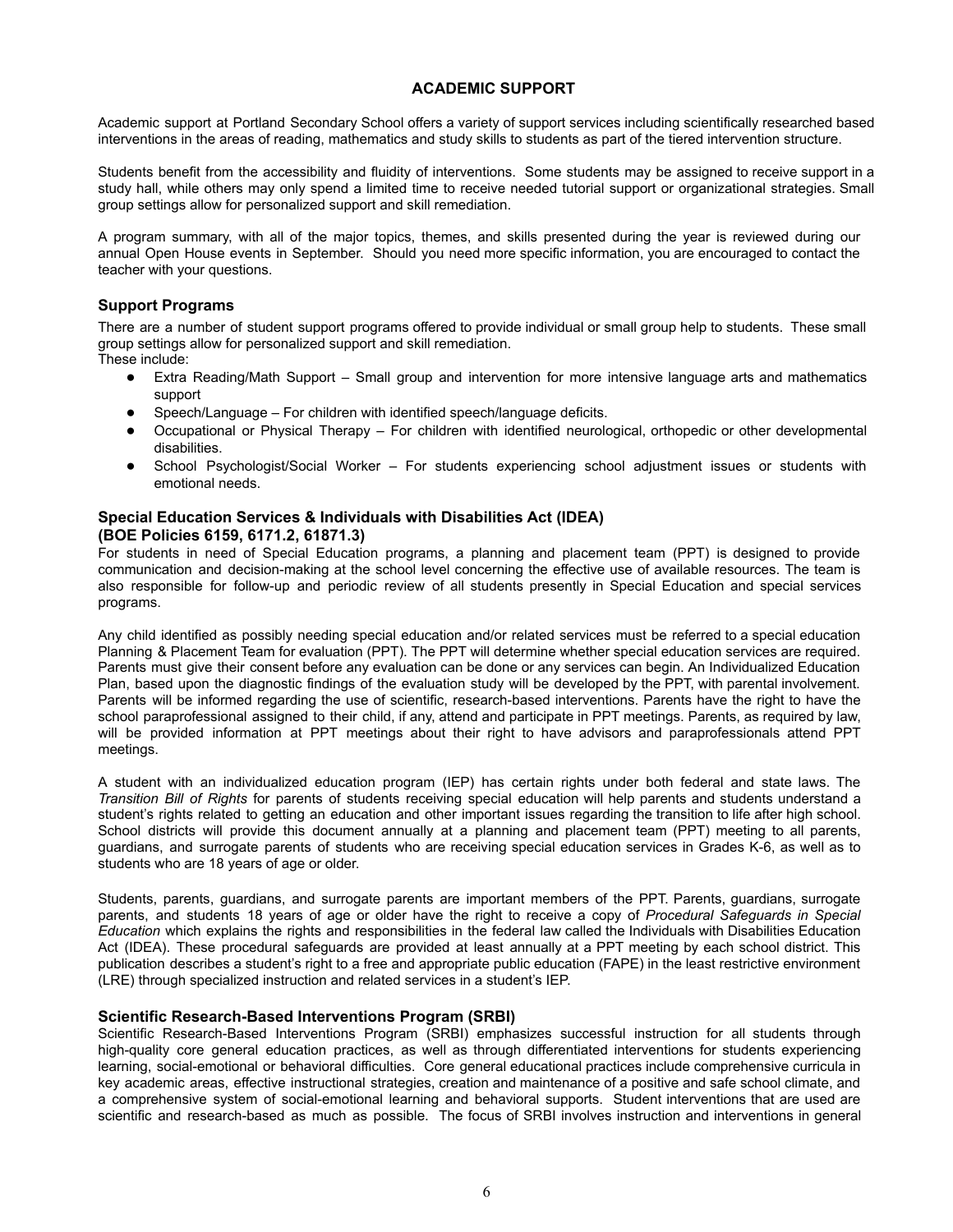education at the onset of concern about a student's performance. Parents are notified at the onset of the SRBI process and are encouraged to participate throughout the entire process.

Key School Elements of SRBI

- 1. School-wide SRBI Team (Principal, Social Worker, Classroom Regular Ed Teacher, and as needed, Reading Specialist, Math Specialist, Math Tutor, Special Ed Teacher, Occupational Therapist, Physical Therapist and Speech Pathologist) will systematically meet to assess, plan interventions and monitor student performance to support student success.
- 2. Use of core general education curricula that are comprehensive in addressing a range of essential competencies in each academic domain, culturally relevant and research-based to the extent that research exists to inform their selection or development.
- 3. A school-wide comprehensive system of social-emotional learning and behavioral supports.
- 4. Differentiation of instruction for all learners, including students performing above and below grade-level expectations and English language learners (ELLs).
- 5. Universal common assessments of all students that enable teachers to monitor academic and social progress, and identify those who are experiencing difficulty early.
- 6. Early intervention for students experiencing academic, social-emotional and/or behavioral difficulties to prevent the development of more serious educational issues later on.
- 7. Educational decision making (academic and social/behavioral) driven by data involving students' growth and performance relative to peers; data are carefully and collaboratively analyzed by teams of educators (e.g., data teams, early intervention teams), with the results applied not only to inform instruction for individual students, but also to evaluate and improve core general education practices and the overall efficacy of interventions.
- 8. A continuum of support that is part of the general education system, with increasing intensity and/or individualization across multiple tiers of intervention.
- 9. A systemic school-wide approach to core educational practices in which teachers within a grade use the same common formative assessments for all students (academic and social/behavioral), address the same curricular and social-emotional competencies, and share the same behavioral expectations; assessments curricular and social-emotional competencies and behavioral expectations are also well-coordinated across all grades.

#### **Some Ways You Can Help Your Child Succeed in School**

- Make sure your child gets to school. Every day your child should get to school on time; dressed properly; well-rested and well-fed; prepared (with all needed homework, books and supplies). However, please do not send your child to school when he/she is sick.
- Pass on a love for reading and learning. Set a good example by letting your child see you read often and encourage him/her to do the same. (Of course every child loves to be read to.)
- Reduce the amount of time spent with devices. Children need fresh air and physical activity, not to mention quality family time.
- Talk about school. This shows you think school is important. Ask your child about his or her classes. Encourage your child to come to you with any problems.
- Make a time and place for study. Set up a "quiet zone" in your home for homework and study. Try to keep down the noise and distractions while your child is working.
- Check your child's assignments. Review homework to be sure it is complete. Help your child if he or she needs it – but don't do the work for him or her.
- Review progress reports/report cards. Go over these with your child. Praise his or her efforts. Ask about areas where he or she may be having difficulty.
- Please be sure to read our newsletters and notices. These are sent home electronically every Friday and inform you about special events and other school news.

#### **How Students Can Help**

- Get Organized Come to class with all necessary books (including this agenda), three-ring binder, pencils, pens, calculator, notebooks, and an independent reading book. Write down assignments in your agenda. Keep your notebook neat and organized by subject.
- **Be Attentive in Class** Stay focused on what is happening in the classroom. Take good notes and ask questions when you are confused about something (chances are, if you are confused, so are others).
- Get Involved There are many activities at Portland Middle School. Get involved! It will greatly enhance your middle school experience.
- **Set Aside Quiet Time for Homework** Block some time at home to do homework. If you establish a routine, you will discipline yourself to complete assignments.
- **Be Prepared for Class work and Homework** Have all assignments and materials for class ready and available. All work should be neat, organized and complete. Assignments must include a proper heading. Take pride in your class work and homework.
- **Set Goals** Decide on what you want to accomplish at Portland Middle School, and then develop a plan to achieve it. Remember a dream is only a dream until you write it down. Once it is written down it becomes a goal!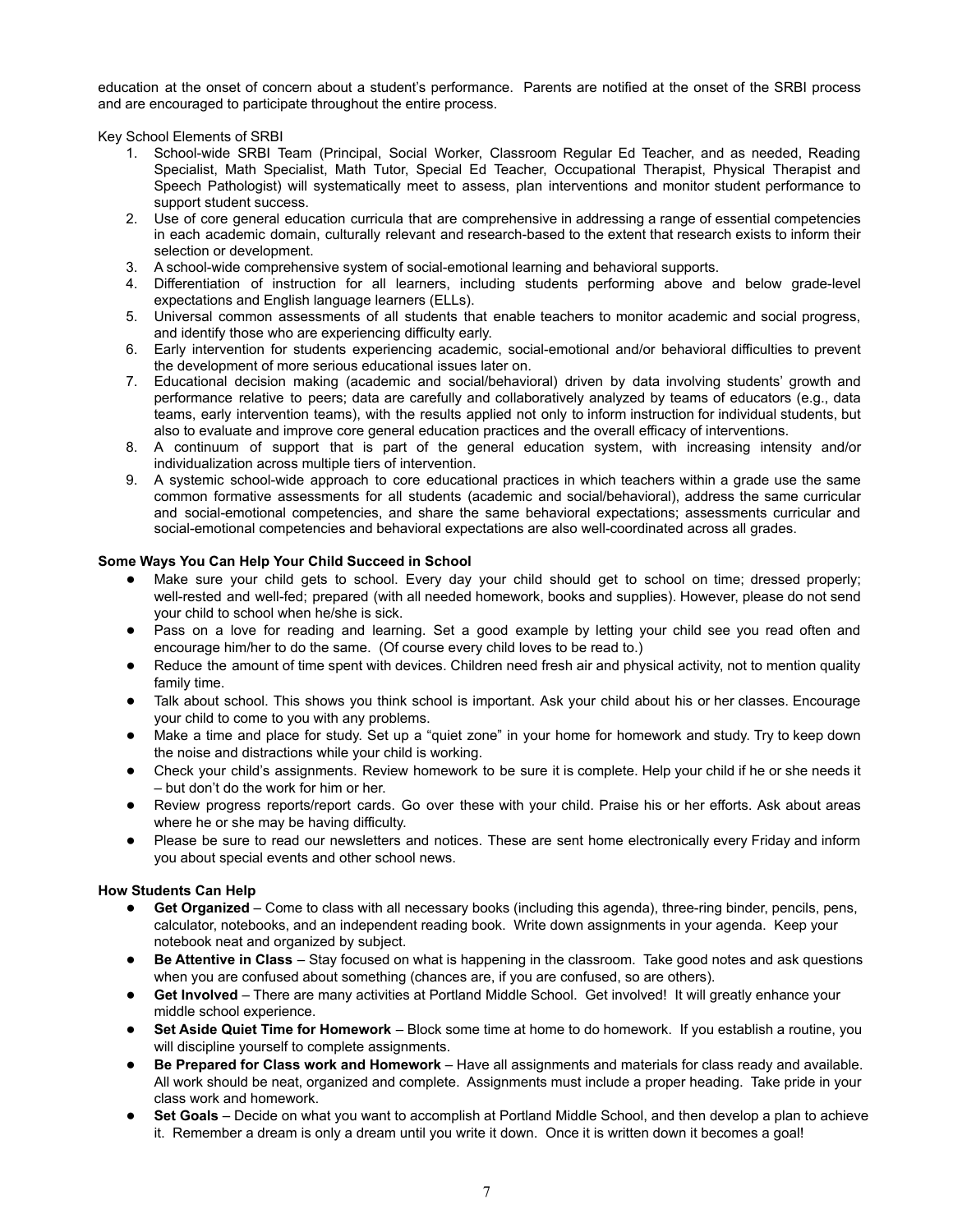- **Never Quit** Don't underestimate yourself. If you are having troubles with something, ask for help. We are here for you.
- **Follow the School Rules** There is too much to do! You can't afford to hold yourself back. We can't allow you to hold others back.
- **Have Fun** The intellectual, social and physical aspects of middle school can be very enjoyable, if you have the right attitude.

#### **ACCIDENT INSURANCE**

All students will be offered an opportunity to purchase a standard student accident insurance policy at the beginning of each year. Students not covered by this policy who are injured during the year are responsible for all medical bills incurred.

The school district provides supplemental insurance for interscholastic sports. Students who are injured should notify their coach immediately.

#### **ADMISSION / PLACEMENT (BOE Policy 5111, BOE Policy 5122)**

Each Building Principal will have the responsibility and the authority for assignment of each student to his or her class and, therefore, his or her teacher with the best interests of the child in mind. Principals will not take requests to place children with particular teachers. The parent(s) is/are encouraged to consult with their Principal or designee in the spring prior to classroom assignments concerning the child's learning style, specialties and difficulties, and particular needs, personal or educational. The parent(s) is/are also encouraged to discuss with the Building Principal the child's progress in the fall once classes are underway. However, the Principal will make the final determination in placing all children.

Children who apply for initial admission to the district's schools by transfer from nonpublic schools or from schools outside the district will be placed at the grade they would have reached elsewhere pending observation and evaluation by classroom teachers, guidance personnel, and the school Principal. After such observations and evaluations have been completed, the Principal will determine the final grade placement of the children.

Children who have attained the age of nineteen or older may be placed in an alternative school program or other suitable educational program if they cannot acquire a sufficient number of credits for graduation by age twenty-one.

Students transferring from a school accredited by a state department of education will enroll at the grade level and with the course credits indicated by the records of the previous school. Students transferring from a school that is non-accredited or from a Home School will be accepted for enrollment at the grade level in which the student was enrolled, but the level of mastery and the quality of their previous class work must be validated against Portland Public School's performance standards and benchmarks. A student transferring from an accredited school must meet all graduation requirements set forth by the Portland Board of Education to receive a Portland High School diploma.

#### **ADVANCED PLACEMENT/ UCONN COURSES**

The Portland Board of Education provides high school level courses for which an advanced placement (AP) examination is available through the College Board. The following are offerings at Portland High School:

AP Calculus AB, AP Chemistry, AP Computer Science, AP Music Theory, AP Psychology, UCONN Physics, AP/UCONN English Literature, AP/UCONN Spanish. AP American Government and Politics, AP English Language.

# **AGES OF ATTENDANCE**

# **(BOE Policy 5112)**

In accordance with Connecticut state law (General Statute 10-186), the Board of Education shall provide education for all persons five years of age or older, having attained age five on or before the first day January of any school year and under the age of twenty-one years of age who is not a graduate of a high school or vocational school except, as provided in the Connecticut state law (Statutes 10-233c and 10-233d). Additionally, according to Connecticut state law (Statute 10-76d (b2), special education will be provided for children who have attained the age of three and who have been identified as being in need of special education, and whose educational potential will be irreparably diminished without special education.

The parent or person having control of a child five years of age shall have the option of not sending the child to school until the child is six years of age. The parent or person having control of a child six years of age shall have the option of not sending the child to school until the child is seven years of age. The parent or person shall exercise such option by personally appearing at the school district office and signing an option form. The district shall provide the parent or person with information on the educational opportunities available in the school system.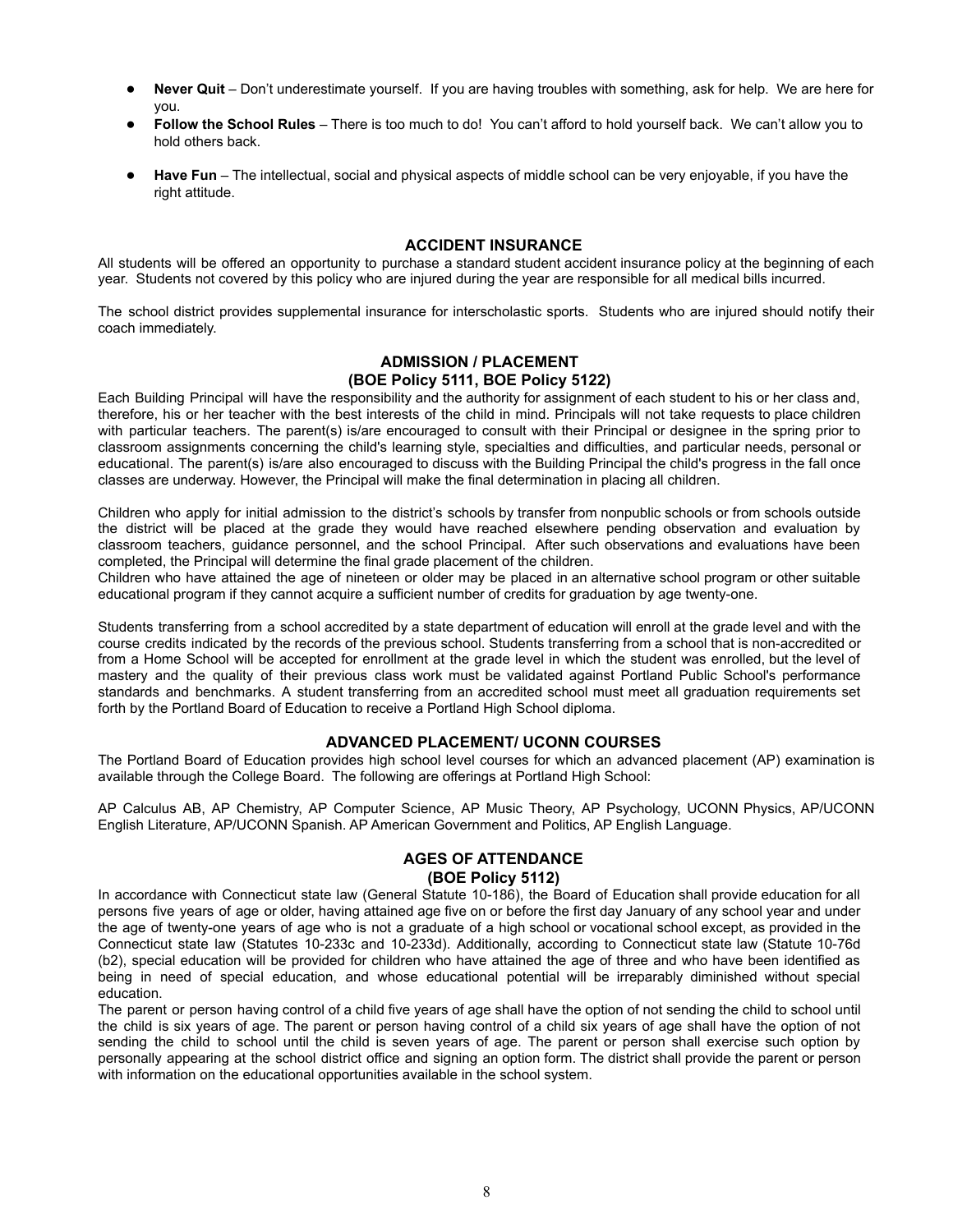# **AIDS CURRICULUM (BOE Policy 6142)**

It is the policy of the Board of Education to provide during the school day, planned, ongoing, systematic instruction on Acquired Immune Deficiencies Syndrome (AIDS). Parents who wish to have their child excused from such instruction shall communicate this request to the principal.

# **ALCOHOL USE, DRUGS, AND TOBACCO (INCLUDING PERFORMANCE ENHANCING SUBSTANCES) (BOE POLICY 5131.6)**

Pursuant to the goal of the Board of Education (Board) to maintain a drug, tobacco and alcohol-free school district, schools shall take positive action through education, counseling, parental involvement, and medical and police referral in handling incidents in the schools involving possession, sale, and/or use of behavior affecting substances. These substances shall include but not be limited to alcohol and controlled substances as defined in the Penal Code of the State of Connecticut. Alcohol, tobacco, stimulants, street drugs, including but not limited to marijuana, heroin and cocaine; anabolic steroids, hormones and analogues, diuretics and other performance enhancing substances; including supplements and Creatine, are addressed by this policy and accompanying administrative regulations. Possessing, using, or transmitting any substance which is represented to be or looks like a narcotic drug, hallucinogenic drug, amphetamine, barbiturate, marijuana, alcoholic beverage, stimulant, depressant, or intoxicant of any kind, including such substances that contain chemicals which produce the same effect of illegal substances including but not limited to Spice and K2 and bath salts are addressed by this policy. Students who violate this policy will be subject to disciplinary action which includes, but is not limited to, suspension or expulsion, and/or a program recommended by the Student Support Team. Student athletes who violate this policy, participating in CIAC-controlled activities shall also be declared ineligible for such activities in accordance with CIAC policy and regulation. Any disciplinary actions imposed will ensure that similar violations will be treated consistently. The Superintendent shall propose and the Board of Education shall approve procedures and regulations to ensure that any student violating this policy is subjected to disciplinary action, and that any disciplinary actions imposed for similar violations are treated consistently.

# **ANIMALS IN THE CLASSROOM (BOE Policies 6163.3, 6163.32)**

Students must receive prior consent of the Principal before any animal is brought into the school. This Board of Education policy is to protect all the students in our school.

#### **Service Animals in Schools**

The Board of Education (Board) adopts this policy to ensure that individuals with disabilities are permitted to participate in and benefit from district programs, activities and services, and to ensure that the District does not discriminate on the basis of disability. Service animal means any guide dog, signal dog, or other animal individually trained to do work or perform tasks for the benefit of an individual with a disability. A "service animal" per 28 C.F.R. 35.104, for purposes of this policy is any dog that has been individually trained to do work or perform tasks for the benefit of an individual with a disability, including, but not limited to, a physical, sensory, psychiatric, intellectual or other mental disability. The work or tasks performed by a service animal must be directly related to the individual's disability or necessary to mitigate a disability. Federal regulation 28 C.F.R. 35.104 provides examples of types of work or tasks that would qualify. Service animals do not include any other species of animal, whether wild or domestic, trained or untrained, except that a miniature horse will be permitted for use as a service animal if reasonable modifications can be made after assessing the specific factors listed in 28 C.F.R. 35.136(i). Animals whose sole function is to provide emotional support, well-being, comfort, companionship, or therapeutic benefits, or to act as a crime deterrent, are not service animals for the purpose of this policy.

The Board shall permit individuals with disabilities to use service animals in District buildings; on District property; and on vehicles that are owned, leased or controlled by the School District, upon request and submission of required documentation. As well as School/District sponsored activity.

#### **ARRIVAL AND DISMISSAL**

Students may enter the building at 7:00 a.m. when school supervision begins. They should not arrive at school before this time. Upon entering the building, students may go to their lockers and then report to their first period classes where attendance will be taken. All students are dismissed at 2:15 P.M. Walkers and students being picked up will exit via the front door. Bus students report directly to their assigned buses.

#### **Late Openings**

The Board of Education has approved planned late openings for teacher/staff professional learning. Please consult the 2021-2022 calendar for the dates. On these designated days, our school begins at 9:45 A.M.

#### **ASBESTOS CONTROL (BOE Policy 3516.12)**

Legislation requires all school buildings to be reevaluated to determine if asbestos is present and if it poses a significant health hazard to the building's occupants. The District has on file plans showing the location of asbestos in each building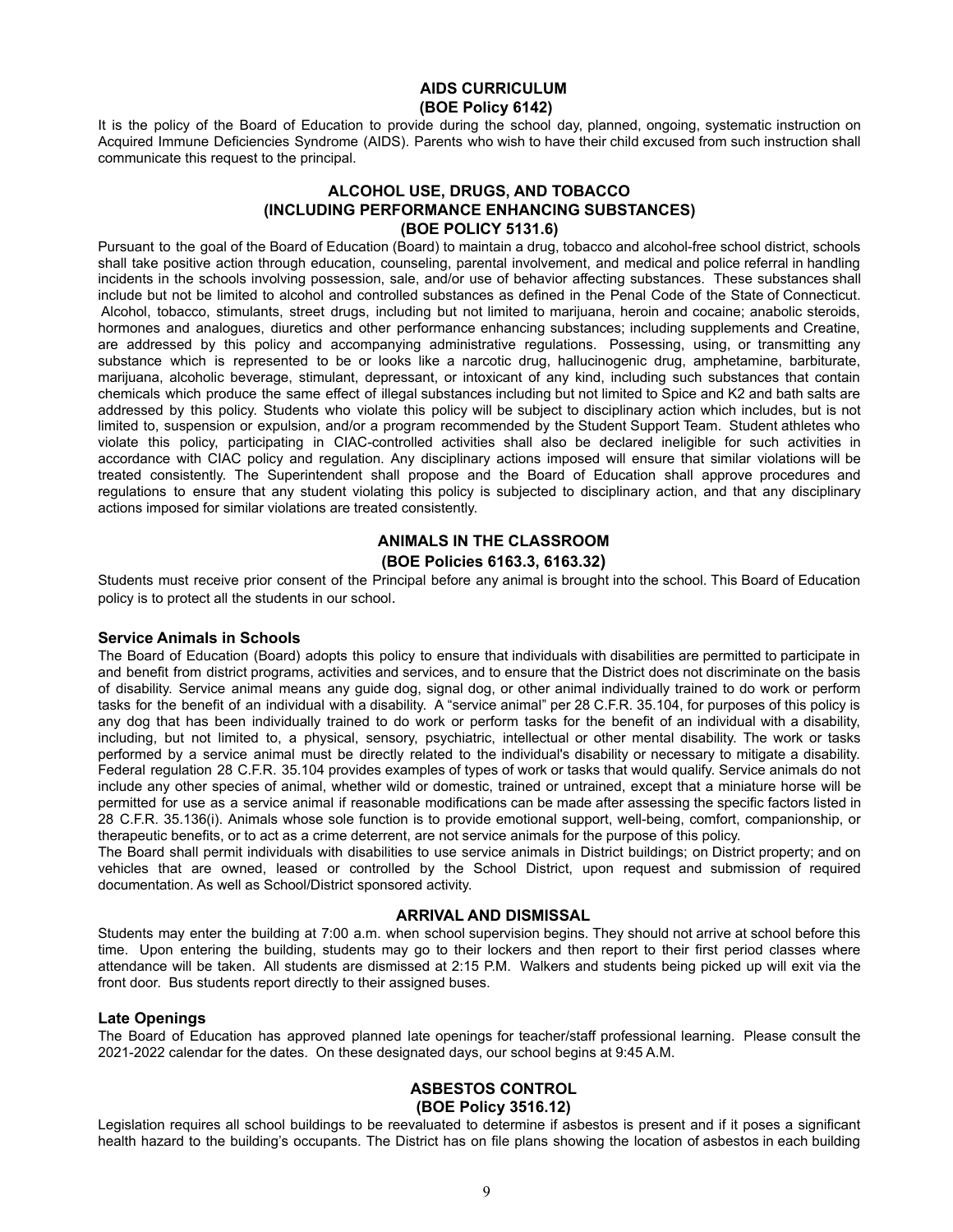and measures undertaken to comply with regulations to maintain a safe school environment. Requests to review these plans may be made in the school office.

# **ATHLETICS GENERAL POLICY**

At Portland High School all athletes participating in interscholastic athletics are expected to adhere to the STUDENT ATHLETIC CODE, Minimum Academic Performance Program and CIAC Eligibility Rules. The season is defined as the date officially designated by the CIAC as the beginning of the season for that sport. (Season begins on the first day of practice.)

Student athletes may not participate in any intramural or interscholastic activity unless the student athlete and his / her parent / guardian completes the concussion education plan and signs the informed consent form. The concussion education plan may consist of written materials, online training or videos, or in-person training.

#### **Coaches' Authority**

Coaches of each sport will publicize any specific rules and regulations they feel are proper for the conduct of students in their sport. In general, and depending on circumstances, coaches will discipline students for failure to follow this general policy and for failure to follow any specific team rules not included in this general policy.

#### **Attendance**

Required at all practices and games unless previously excused by the coach. Mandatory practices will not begin prior to 2:45 p.m. in order to permit athletes the opportunity to meet with teachers and to attend extra- help sessions.

#### **Dress**

Must be clean, neat, modest and presentable.

#### **Physical Examinations**

All students participating in interscholastic athletics are required to have an up to date physical examination.

#### **Insurance**

All students participating in interscholastic athletics are encouraged to purchase school insurance.

#### **Accidents/Student Injury**

Allowing an athlete to return following injury is determined by medical authority (trainer, medical professional or nurse) or by the head coach in their absence. Once an athlete is removed from play, a licensed practitioner must authorize their return. (B.O.E. Policy #5141.1) and (B.O.E. Policy #5141.7)

#### **Alcohol and Drugs**

Alcohol, drugs and tobacco products are detrimental to one's health. Those found using, selling, possessing alcohol, drugs, drug paraphernalia, or tobacco products will be suspended from the team for the remainder of the season. (B.O.E. Policy #5131.6)

#### **Performance Enhancing Drugs Minimal Penalty**

The CIAC expects member schools to monitor their student athletes to assure that they are free of performance enhancing substances and to report any violations in a timely manner.

A student-athlete who has been determined to have used, in or out-of -season, androgenic/anabolic steroids or other performance enhancing substances shall be declared ineligible for all CIAC-controlled activities for one hundred eighty (180) school days on each occurrence. The one hundred eighty (180) school day period of ineligibility commences on the day the CIAC Board of Control makes such a determination.

### **Guidelines For Athletic Spectators**

- 1. All spectators are expected to conduct themselves in a proper manner. Those who fail to do so will be asked to leave.
- 2. If spectators leave the building, they will not be readmitted to the game.
- 3. Students will not be permitted to attend athletic contests on days they are absent from school.
- 4. All spectators must be seated during the game.
- 5. No food or drinks are allowed outside the cafeteria.
- 6. No radios are allowed in the gymnasium.
- 7. No loitering in the parking lots.
- 8. No loitering in the hallways.

#### **Minimum Academic Performance Program (MAPP)**

To participate in interscholastic sports, a student may not fail more than one unit of coursework during each eligibility period and must comply with the requirements of the MAPP program. Marking period grades (not semester grades) will be used in determining scholastic eligibility (except that final course grades shall be used at the end of the fourth marking period in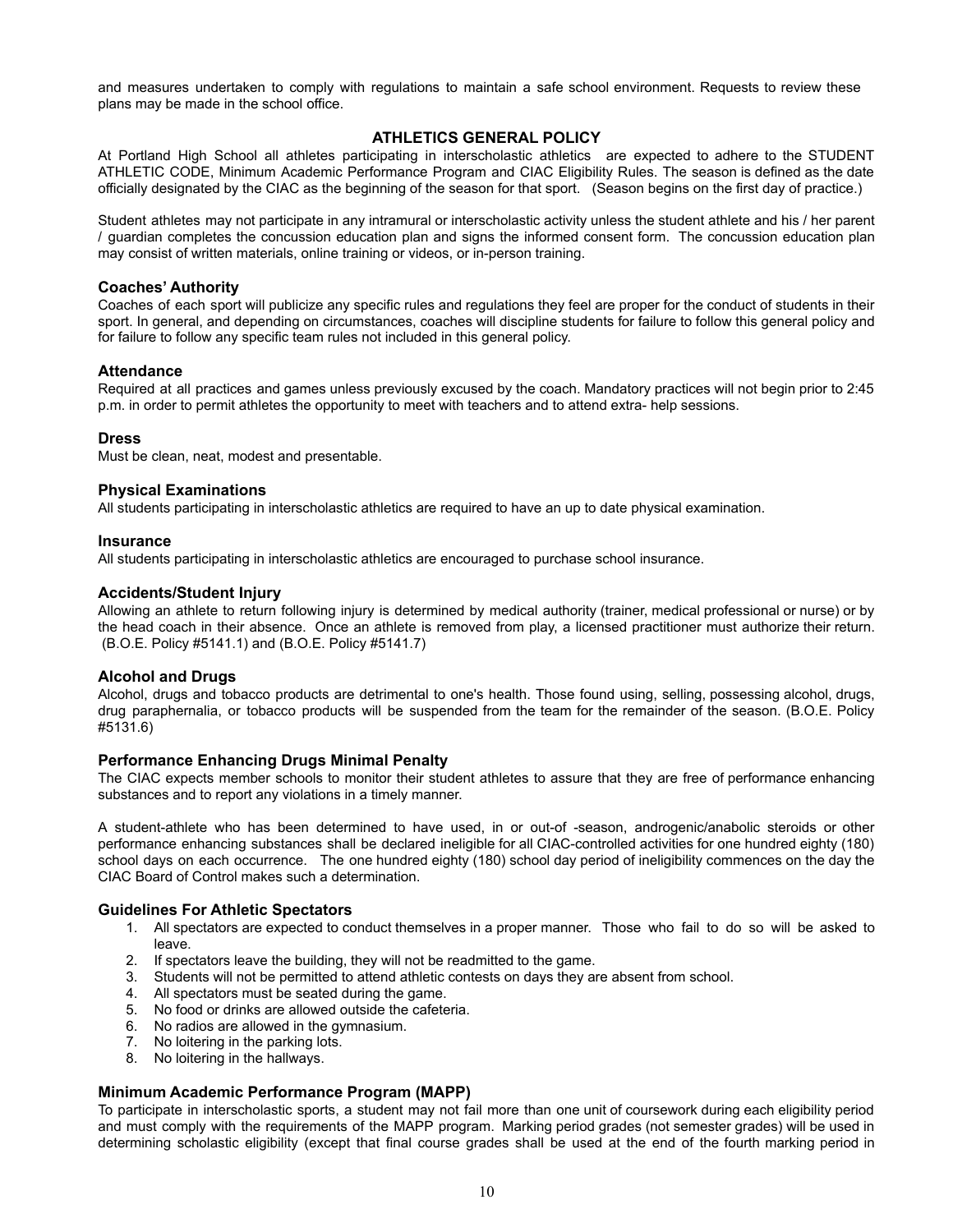determining eligibility for the fall sports). Students who failed courses at the end of the fourth quarter may have their eligibility restored if they receive a passing grade in a summer school program in accordance with school policy.

Additionally, all Rules of Eligibility for boys' and girls' high school athletics in Connecticut as adopted by The Connecticut Interscholastic Athletic Conference, Inc. (Article IX - CIAC By-Laws) not covered by the above stated policy shall be applicable to all participants in Portland High School interscholastic programs.

The faculty and administration of Portland High School have developed a Minimum Academic Performance Program (MAPP) for students participating in athletics.

The intent of this program is to ensure that students involved in interscholastic athletics continue to perform academically in a consistent manner in spite of the commitment these athletics might demand. We want students to understand academic effort and performance remain the first priority. Athletics should not negatively affect either their learning or their grades. We want to do everything we can to ensure that this does not happen. To that end, MAPP provides a system for reporting on student performance every two weeks.

All students participating in athletics will be listed on a database. The list will be distributed to teachers every two weeks. Teachers will note any students whose performance for the previous two weeks from the date of the list has slipped below a "70" average (NOTE: This is NOT the quarter grade just the work for the previous two weeks) AND / OR who is not exerting his/her best effort to maintain that average (i.e. missing work, poor test/ quiz performance, failure to attend extra help sessions, etc.). Those students and their coaches will be notified that they have received an academic warning (referred to as the first warning).

The student has the opportunity in the next two weeks to improve his/her academic performance and/or effort (e.g. attending extra help sessions, completing all work, effort shown on tests and quizzes). If after that two week period, the student has not sufficiently improved his/her academic effort or performance the teacher will issue a second warning. Any student who receives two consecutive warnings in the same subject (referred to as second warning) will be suspended from participating in all athletic activities (i.e. attending practices and/or games with the team) for the following two weeks.

The teacher may remove the student's second warning at any time during the two week period if the teacher provides written confirmation that a realistic effort at improvement has been made and that all assignments are current. This written confirmation must be submitted to the administration who will then notify the athletic director and the student's coach of the removal. However, no matter when the teacher removes the second warning, the student must serve a MINIMUM ONE WEEK (7 days) SUSPENSION before reinstatement on a team.

If a student receives a third consecutive warning in the same subject, he/she will be suspended from participating in all athletic activities for a MINIMUM OF TWO WEEKS (14 DAYS). This will continue if the student receives any more consecutive academic warnings.

#### **Interscholastic Athletics**

Portland High School is very proud of its competitive athletic teams. Students can exhibit their sense of school pride by supporting their teams and its members who represent this school in competition throughout the State of Connecticut.

The school encourages each and every student, parent, and faculty member to attend the various athletic events that take place this year. Nothing is more gratifying to students participating in athletic events than the encouragement of a large contingent of fans from their school and hometown.

All Portland High students are expected to treat visiting teams and fans in a courteous, respectful manner. Remember that your behavior at athletic events is a reflection upon yourself, your school, and your family. Membership on a team is a privilege earned through a combination of skill, effort, and attitude.

A program of interscholastic athletics is offered in baseball, basketball, cheerleading, cross country, golf, soccer, softball, tennis, track, football, wrestling and unified sports. In order to participate in any sport, a student must be covered by a comprehensive accident insurance policy, maintain an acceptable discipline record, and comply with the "General Policy on Athletics."

Portland High School is a member of the Shoreline Conference which consists of the following schools: Lyme-Old Lyme, Hale Ray, Coginchaug, Westbrook, North Branford, Old Saybrook, Valley Regional, Haddam-Killingworth, Morgan, East Hampton, Cromwell, Hyde Leadership.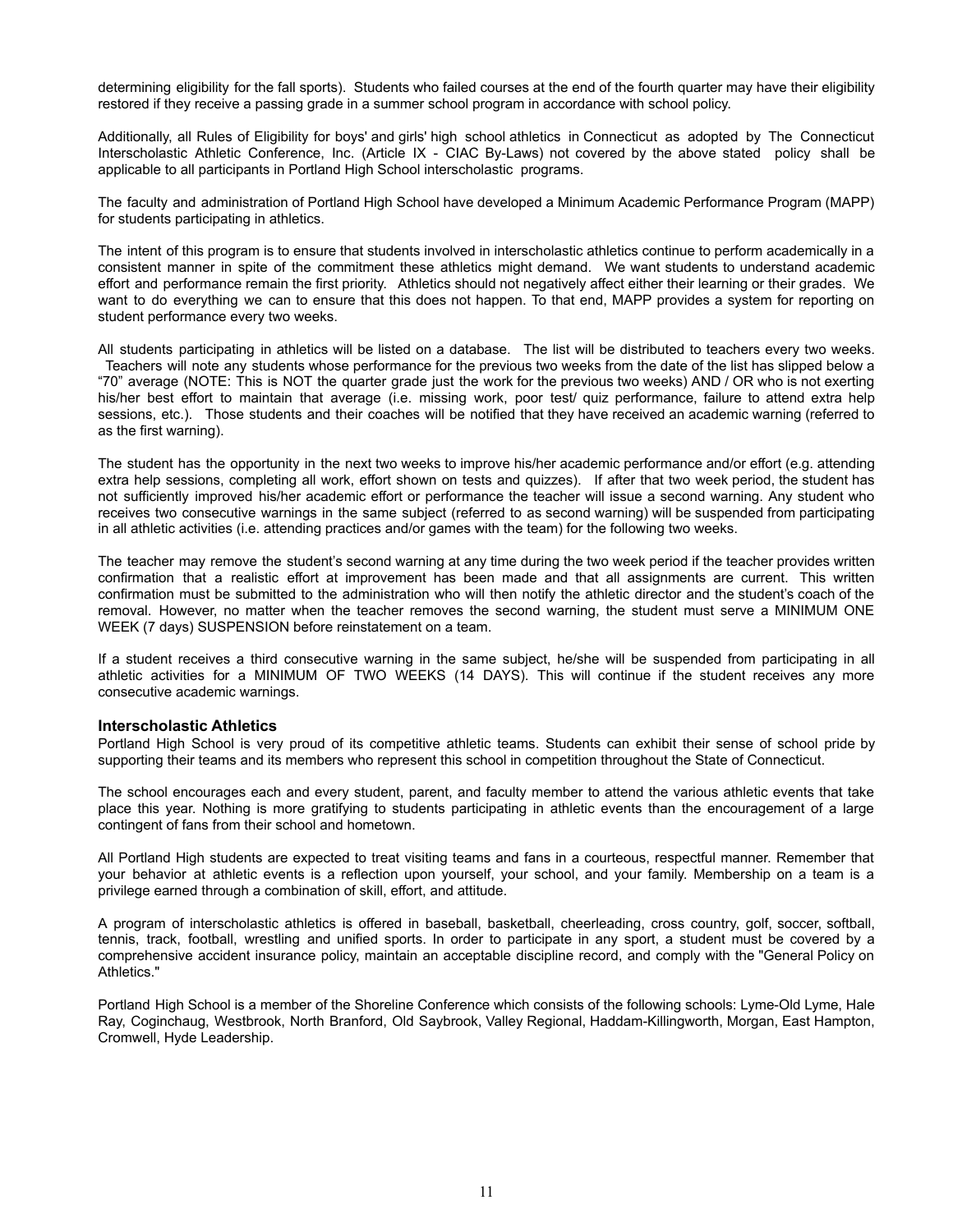# **ATTENDANCE (B.O.E. Policy 5113)**

Connecticut state law requires parents to make sure that their children between the ages of 5 to 18 attend school regularly. Daily attendance is a key factor in student success, thus any absence from school is an educational loss to the student. These rules are designed to minimize student absenteeism while providing students the opportunity to make up school work missed due to a legitimate absence.

Absence means an excused absence, unexcused absence or an in-school suspension that is greater than or equal to one-half of a school day.

A student is considered to be "in attendance" if present at his / her assigned school, or an activity sponsored by the school, such as a field trip, for at least half of the regular school day. A student serving an out-of-school suspension or an expulsion will always be considered absent.

A child whose total number of absences at any time during a school year is equal to or greater than 10% of the total number of days that the student has been enrolled at the school during the school year is considered a "chronically absent child." The child will be subject to review by the district and / or the school attendance team.

A student must remain in school until age 18, unless he / she graduates or gets written consent from a parent / guardian in a district provided for to leave school at age 17.

#### **Absence**

Every attempt should be made to confine necessary appointments to after school, weekends and vacation periods. When a parent determines that an absence is necessary, parents are requested to contact the school between 7:00a.m. and 9:00a.m.on the day of the absence by telephoning the school.

If it is not possible to telephone the school on the day of absence, the parent is requested to send a written excuse to the school on the date of the student's return. The student should submit the excuse directly to the office. Parents should contact the main office in order to take advantage of special services such as the collection of homework assignments for the student who must be out several days.

# **Excused Absence**

A student's absence from school shall be considered "excused" if a written documentation of the reason for such absence has been submitted with ten (10) school days of the student's return to school and meets the following criteria:

A. For absences one through nine, a student's absences from school are considered "excused"when the student's parent/guardian approves such absence and submits appropriate written documentation to school officials. Such documentation includes a signed note from the student's parent / guardian, a signed note from a school official that spoke in person with the parent / guardian regarding the absence, or a note confirming the absence by the school nurse or by a licensed medical professional, as appropriate. Documentation should explain the nature of and the reason for the absence as well as the length of the absence. Separate documentation must be submitted for each incidence of absenteeism.

B. Students receive an excused absence for the tenth absence and all absences thereafter, when they are absent from school for the following reasons:

- Student illness, verified by a licensed medical professional, regardless of the length of the absence.
- Student's observance of a religious holiday.
- Death in the student's family or other emergency beyond the control of the student's family.
- Court appearances which are mandated. (Documentation required)
- The lack of transportation that is normally provided by the district other than the one the student attends.
- Extraordinary educational opportunities pre-approved by District administration and in accordance with Connecticut State Department of Education Guidelines.
- Additional ten days for children of active service members.
- Two non-consecutive days may be taken for a student to attend to his/her emotional and psychological well-being.

The responsibility for makeup of work lies with the student, not the teacher. Unless a student has an extended illness, all makeup work will be completed within five days after the student returns to school.

#### **Unexcused Absence**

Unexcused absences are those which do not fall under any of the excused absences. Students who have unexcused absences may be denied makeup privileges. Such absences may also be reflected in the student's final grade.

Absences which are the result of school or district disciplinary action are excluded from the definitions.

Although the school will maintain records and keep parents informed within the limit of its capability, parents and students are expected to keep accurate attendance records and compare them to report cards issued quarterly. Parents are also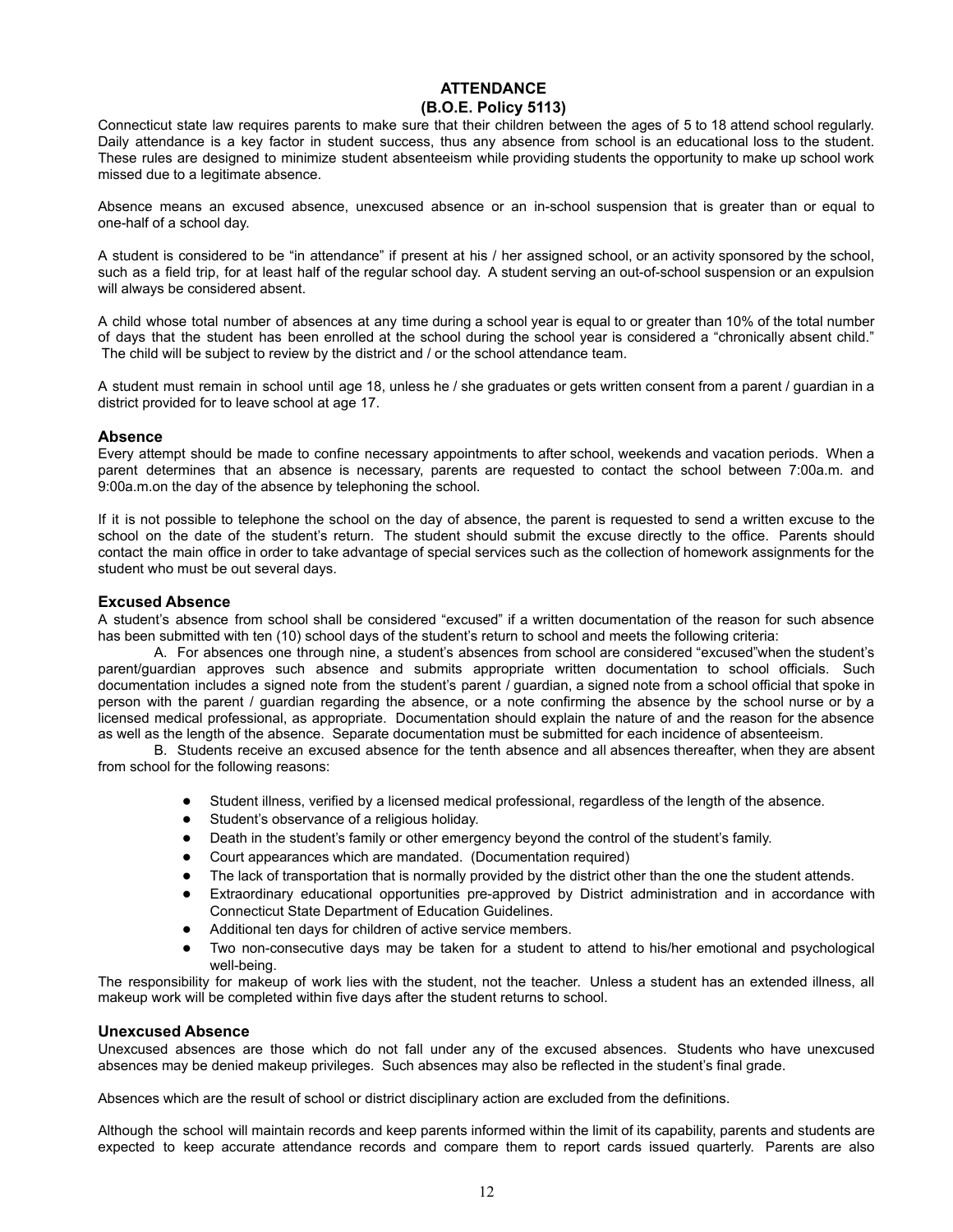encouraged to contact the teachers, school counselors and administrators to get help in verifying attendance and attendance records at any time during the year.

#### **Release of Students from School/Early Dismissals**

Parents are asked not to request early dismissals, except in emergencies. Efforts should be made to schedule medical and dental appointments during school hours or on vacations.

Under no circumstances may a student leave the school or school grounds during school hours without permission from his / her parents or guardians and school administration. In the event it is necessary for a student to be dismissed early, a parent or guardian should send a written request to the office. Telephone requests for early dismissal of a student shall be honored only if the caller can be positively identified as the student's parent or guardian. Children will be released only upon the request of the parent whom the court holds directly responsible for the child and who is identified as such in the school records, unless prior arrangements have been made with the school.

If someone other than a parent / guardian picks up the student, the person appearing in the school office must provide proper identification and authorization from the parent or guardian.

#### **Tardiness**

Students who are not in their first period class by 7:45a.m. are considered tardy and must report directly to the office. A student discovered on school grounds who has not signed in at the office will also be considered tardy. A student who is repeatedly tardy may be considered truant. Student may be subject to disciplinary action including suspension if the principal determines that tardiness is excessive.

#### **Truancy**

A student age five to eighteen inclusive with four unexcused absences in one month or ten unexcused absences in a school year will be considered truant. Tests and academic work missed in class that day will be recorded as a zero grade.

Parents have the responsibility to assist school officials in remedying and preventing truancy. The Superintendent of Schools will file a written complaint with Superior Court Juvenile Matters if the parent fails to cooperate with the school in trying to solve the student's truancy problem.

Information about truancy will also be posted in the annual strategic school profile reports.

#### **Absences, Tardiness and Participation in School Activities**

Students who are absent from school or arrive at school after 9:30 a.m. will not be permitted to participate in interscholastic athletic contests, athletic practices, extracurricular activities, or other school sponsored activities on that day. Coaches and advisors will check daily attendance bulletins in compliance with this regulation. Students must remain in school for the entire day in order to participate in any activities. Exceptions to this policy will be made by the administration in cases where extenuating circumstances prevail.

#### **Class Absences Due To Cutting**

Daily class attendance is required of all students. All students are expected to follow their assigned schedules. If any student experiences problems attending to his or her schedule, the students should immediately make an appointment and discuss the difficulty with the classroom teacher, the school counselor, or an administrator. Students who become ill during the day may not leave school grounds or absent themselves from a class, rather they should report to the health office. All class absences will be considered as cuts unless there has been prior approval for the absence.

#### **1. First and Second Cut (All classes included)**

The teacher will fill out an "Office Referral" form and submit it to the administration. The student will receive a grade of zero for the day and be recorded as absent from the class. The student will also be assigned a school detention (1 1/2 hours) which may be served with the teacher to make up for missed work.

#### **2. Third Cut (All classes included)**

A third class cut shall be considered a suspendable offense. Students will be subject to suspension, loss of privileges for two weeks or Saturday detention.

#### **3. Fourth and Subsequent Cuts (All classes included)**

The student may be assigned an in-school suspension or its equivalent in loss of privileges and/or Saturday detention.

#### **Vacations**

School policy strongly encourages the scheduling of family vacations and trips during times which coincide with school vacations. Student absences for reasons of a family vacation trip that takes place when school is in session are considered "unexcused absences".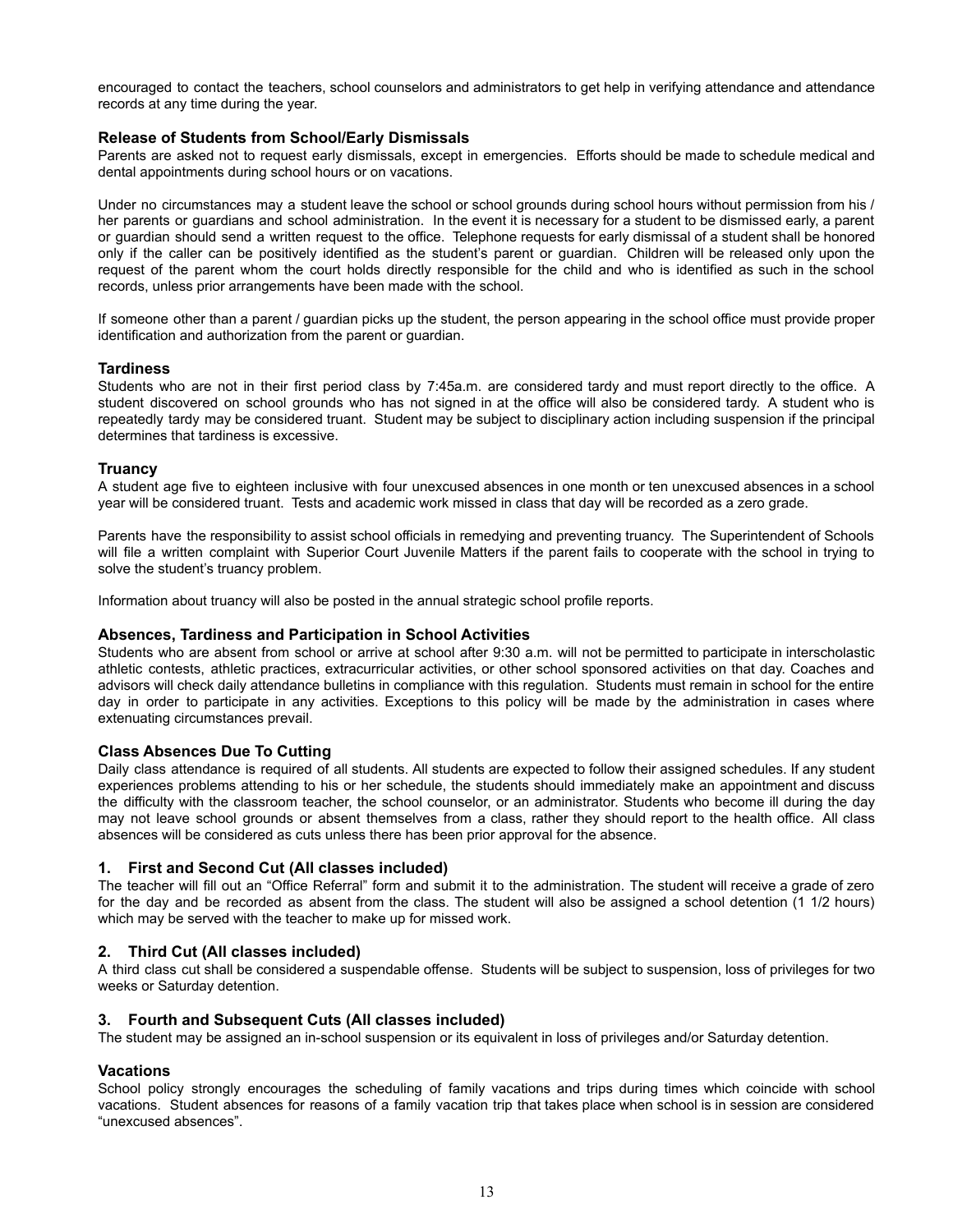Teachers may be unable to provide work which will adequately make-up for all a student should have learned while in school. Likewise, it is discouraging to students to miss school and have to maintain progress and make up work upon return.

If a student is to miss school for 5 or more days on a family vacation, the parent is asked to write a note to the high school principal explaining the reasons why the vacation had to be scheduled during school time.

Make-up work will be possible under the usual make-up policies. However, assignments will not be given to students prior to the vacation period. Such work must be requested by the student after returning to school.

# **AUTOMATED PHONE MESSAGING SYSTEMS**

The Portland Public School system uses an automated phone messaging system which gives school administrators the ability to easily contact parents/guardians immediately of news that needs to be communicated. Administrators have the ability to send personally prerecorded messages to the entire school community, or they can tailor transmissions to smaller groups, when needed. The system allows the District to program phone numbers for each parent/guardian of a District student, (home phone, work phone, cell). Such calls are permitted without prior consent if limited to notice of emergency items, such as weather-related closures, issues of student safety and health, and threats of imminent danger.

#### **BOARD OF EDUCATION**

Board members are unpaid elected public officials with the responsibility for governance of the school district. In order to perform its duties in an open and public manner and in accordance with state law, the Portland Board of Education holds regular business meetings on the first and third Tuesday of the month at 7:00 PM in the Portland High School Media Center. Board of Education agendas and minutes are posted on the district website [www.portlandctschools.org](http://www.portlandctschools.org) Parents, students and other community members are encouraged to attend. Meetings of the Board follow a planned and posted agenda. At a certain time in the agenda the Board chairperson will recognize individuals who want to make a statement, not more than 5 minutes in length, or to express a viewpoint. The Board's main purpose is policy setting designed to improve student learning. Board members are interested in the public's opinion on district issues, which can assist them in formulating policy which reflects community values and expectations.

# **BOARD OF EDUCATION POLICY**

Board of Education policies are available on the district's website at [www.portlandctschools.org](http://www.portlandctschools.org). The policies are subject to modification by the Board at any time.

#### **AUTOMOBILES & PARKING**

Students wishing to drive to school can make a request to do so by filling out the "Student Automobile Agreement" found in the main office. All requests will be submitted to the Director of Security with proof of valid driver's license, registration and insurance card. Student automobiles will park in the designated "Student Parking Lot" only.

It is a privilege to drive and park on school grounds. Permission may be revoked by the school principal for any violations including that of our Student Code of Conduct.

# **BULLYING AND SCHOOL CLIMATE**

# **(BOE Policies 5131.911)**

Bullying behavior by any student in the Portland Public Schools is strictly prohibited, and such conduct may result in disciplinary action, including suspension and / or expulsion from school. "Bullying" means the repeated use by one or more students of a written, oral or electronic communication, such as cyberbullying, directed at or referring to another student attending school in the same school district or a physical act or gesture by one or more students repeatedly directed at another student attending school in the same school district that:

- A. Causes physical or emotional harm to such student or damage to such student's property,
- B. Places such student in reasonable fear of harm to himself or herself, or of damage to his or her property,
- C. Creates a hostile environment at school for such student,
- D. Infringes on the rights of such student at school, or
- E. Substantially disrupts the education process or the orderly operation of a school.

Bullying shall include, but not be limited to, a written, verbal or electronic communication or physical act or gesture based on any actual or perceived differentiating characteristic, such as race, color, religion, ancestry, national origin, gender, sexual orientation, gender identity or expression, socioeconomic status, academic status, physical appearance, or physical, mental, developmental or sensory disability, or by association with an individual or group who has or is perceived to have one or more of such characteristics. (*The student against whom the activity is directed must be attending school in the same district as the students engaged in the activity.)*

Students who engage in any act of bullying, on school grounds, at a school-sponsored or school-related activity, function or program whether on or off school grounds, at a school bus stop, on a school bus or other vehicle owned, leased or used by the Board of Education, or through the use of an electronic device or an electronic mobile devices owned, leased or used by the Board of Education, and outside of the school setting if such bullying: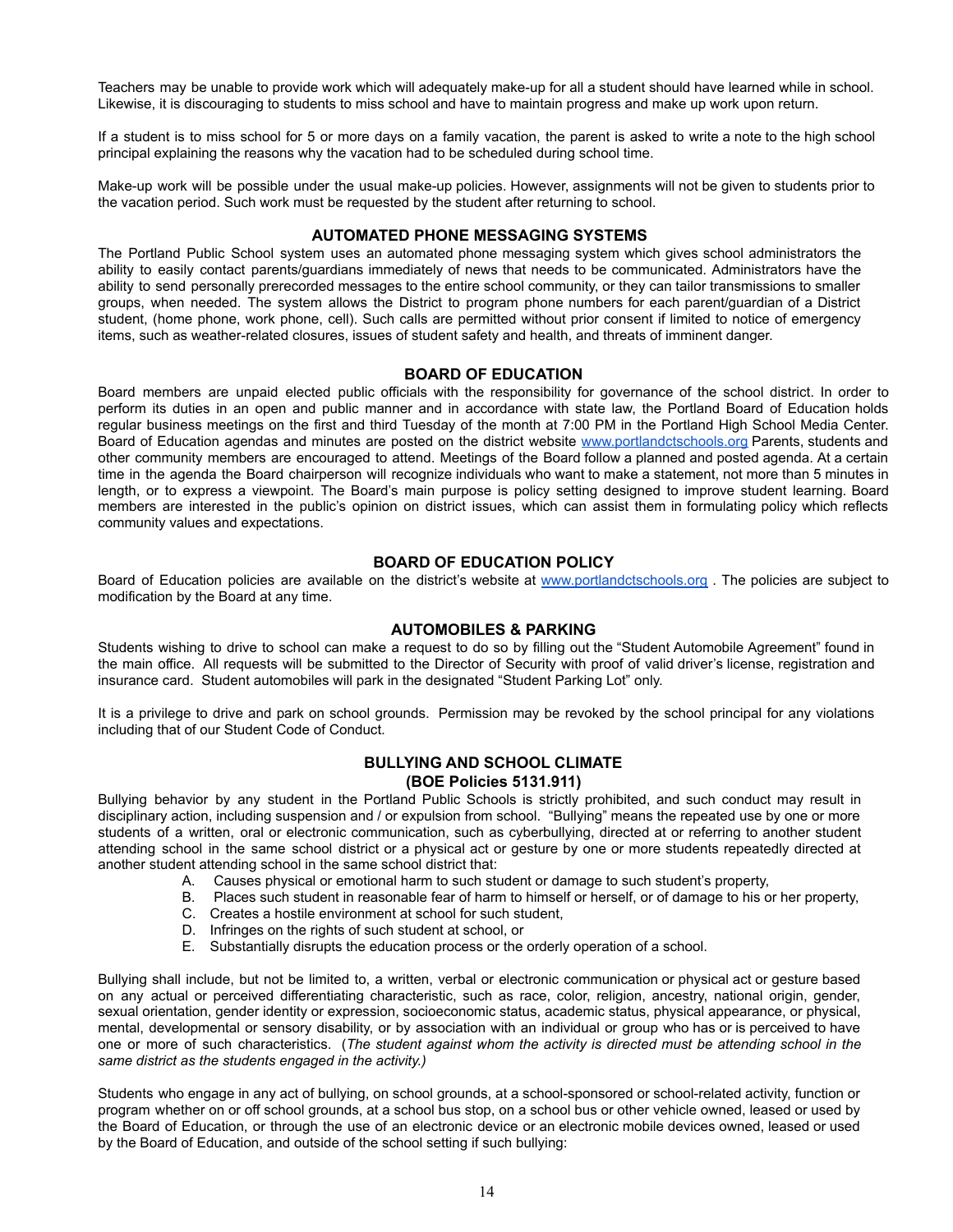- A. Creates a hostile environment at school for the victim,
- B. Infringes on the rights of the victim at school, or
- C. Substantially disrupts the education process or the orderly operation of a school.

Students and/or parents may file verbal or written complaints concerning suspected bullying behavior, and students shall be permitted to anonymously report acts of bullying to school employees. Any report of suspected bullying behavior will be promptly reviewed. If acts of bullying are verified, prompt disciplinary action may be taken against the perpetrator, consistent with his / her rights of due process. Board policy and regulation #5131.911 set forth the prohibition and the related procedures in detail, and are available to students and their parents / guardians upon request and located on the district website [www.portlandctschools.org](http://www.portlandctschools.org). The Annual Bullying Notice, Appendix A, is shared with parents/guardians for review and sign off on the district website under PARENT PORTAL - "Update Student Information."

# **BUS TRANSPORTATION AND CONDUCT**

### **(BOE Policies 5131.1 and 5131.11)**

The safe and efficient operation of school buses requires the cooperation of parents and students. Routes are subject to change and pickup/drop off times are estimates. Therefore, parents and students should be at the stop 5 minutes before the scheduled arrival. Walkers are not permitted to ride buses, and bus students may not change assigned buses except in rare instances approved by the principal and the bus company. If you need to have your child take a different bus on certain consistent days throughout the year, you can fill out an "Alternate Bus Request" form, which will be considered by the bus company. This request form must be completed by mid-July for it to be approved for the first day of school. Bus transportation is provided by M & J Bus Company at (860) 342-2217. Mrs. Debbie Johnson is the dispatcher for Portland. Riding to and from school on the bus is a privilege and each student is expected to respect the rights and safety of others on the bus. While the students are being transported, the bus driver is at all times in full charge of the bus and all students riding therein. All general rules of school conduct are applicable to bus transportation and any violation is subject to the normal disciplinary actions of the school as well as denial of bus privileges for a period of time. Three bus referrals for disciplinary reasons may result in suspension from riding the bus. Parents will be notified of bus referrals. Video cameras may be used on school buses in order to help assure a safe climate and maintain appropriate student behavior and enforce school rules and regulations.

# **Bicycles**

Children may ride their bicycles to school, with parent's permission. While on school property they must "walk" their bikes. Children are advised to lock their bikes to one of the bike racks, since the school cannot be held financially responsible for bicycle damage or theft. State law requires anyone under the age of 16 to wear a helmet while riding a bicycle.

#### **Skateboards and Rollerblade Use**

Skateboards/rollerblades are prohibited on school property during school hours unless special permission is given by the building administrator for a specific activity. Use of skateboards/rollerblades on school property during non-school hours is at the user's risk.

#### **CAPSTONE**

The Capstone Experience is a culminating activity that provides a way for students to demonstrate the knowledge and skills they have acquired during their secondary years of education. It engages students in a project that focuses on an interest, career path, or academic pursuit that synthesizes classroom study and a real world perspective. High school students are asked to demonstrate their ability to apply knowledge and skills by planning, completing and presenting a final project. As part of the experience, students will demonstrate research, communication and technology skills including relevant 21st century skills.

The focus of the Portland High School Senior Capstone Project is to allow students to investigate a specialized area of interest that is supported by an adult mentor. Each student will have the assistance of a faculty advisor/mentor to guide the student through the project, as well as an adult advisor who has specific knowledge of the area the student has chosen to explore. In mentor periods during freshman, sophomore, and junior years, students will discuss and consider possible projects. Students will select topics and begin their project during the spring of their junior year.

The Senior Capstone Project is a graduation requirement. Evaluation of each student's project will be conducted by teams of evaluators made up of a member of the Capstone Committee and two other advisors and or mentors and will include a review of all written components, student self-assessments, and a rubric score based on the presentation to the Evaluating Committee.

#### **CHANNELS OF COMMUNICATION (BOE Policy 1312)**

If there is a question about a student's classes or work in school, it is best to first contact the person who is closest to the situation. In most cases this is the teacher. The proper channeling of complaints regarding instruction, discipline or learning materials is (1) teacher, (2) principal, (3) superintendent, (4) board of education.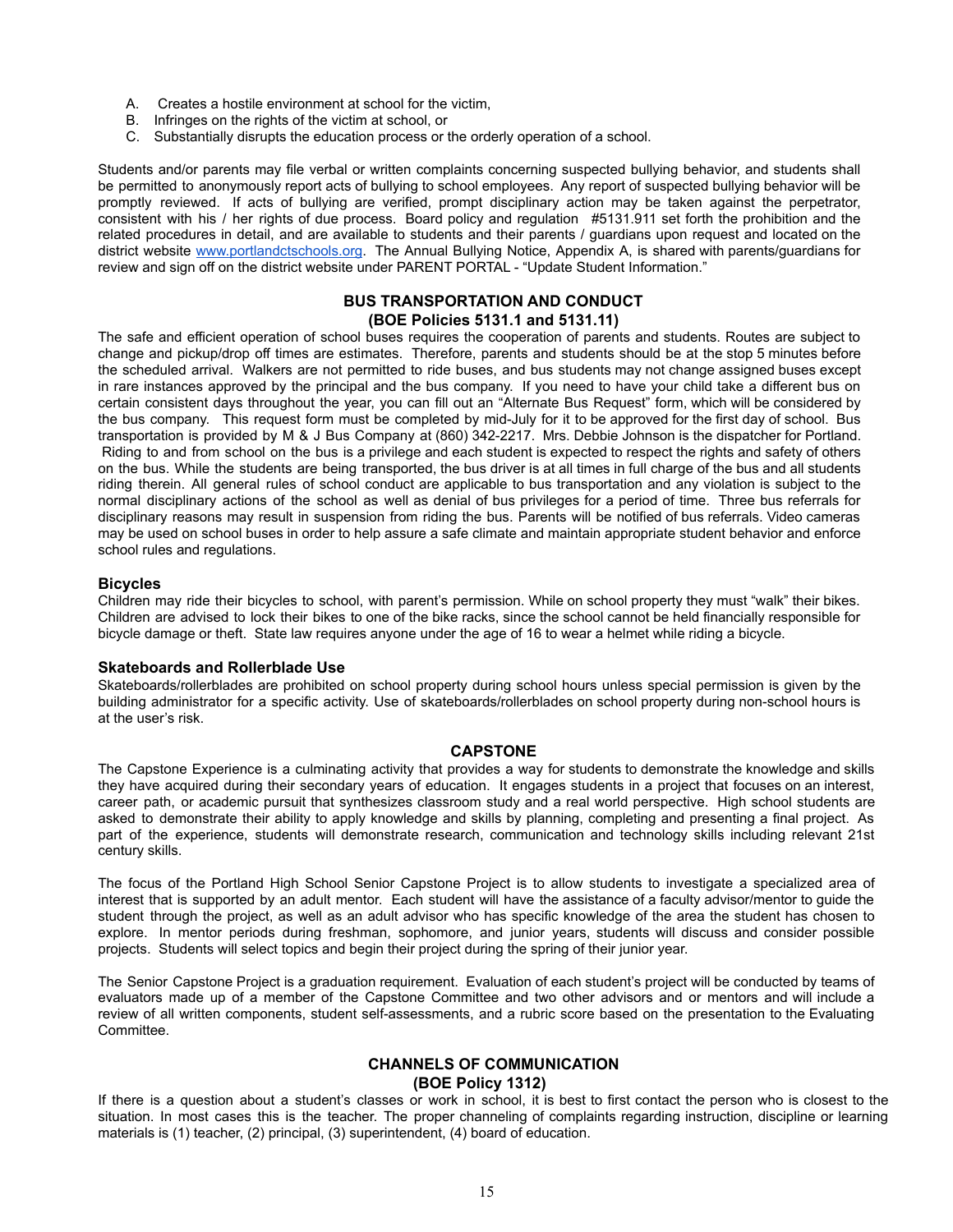# **CHEATING / PLAGIARISM**

Cheating may be defined as any act engaged in by one or more students with the intention of deceiving through dishonest means such as copying, use of a cheat sheet, use of wireless devices or the deliberate use of the ideas, writings, work product, etc. of another person. Any student providing his/her work to another student, doing the assigned work of another student or providing plagiarized material to another student is also guilty of cheating.

It is the school's responsibility to discourage and prevent cheating of any kind by providing the supervision and climate which will prevent such behavior. With this in mind, the following procedure will be followed for cheating on tests and quizzes and for other incidents including plagiarism in which a student cheats or aids another student to cheat on material required for the evaluation of his academic performance:

- 1. The student(s) will receive a failing grade for the material.
- 2. The teacher may notify the administration and the student's school counselor in writing. Referral to the counselor provides an opportunity to develop appropriate help for the students.
- 3. The teacher will notify the student's parents.
- 4. A student involved in more than one cheating incident will be subject to disciplinary actions up to and including suspension.

# **CHILD ABUSE**

# **(B.O.E. Policies 4118.16 & 5145.511)**

It is the policy of the Board of Education to require ALL EMPLOYEES of the Board of Education to report suspected abuse and/or neglect, non-accidental physical injury, imminent risk of serious harm or sexual assault of a student by a school employee. Specific procedures governing the reporting of abuse and neglect are in effect, and staff receive yearly training in their use. Reporting of child abuse, neglect and sexual assault by a school employee is a responsibility which is taken seriously. If there is any doubt about reporting suspected abuse, neglect or a sexual assault, a report will be made. The school will work with the parents and appropriate social agencies in all cases.

The Portland Board of Education has adopted a uniform child sexual abuse and/or sexual assault response policy and reporting procedure in connection with the implementation of its sexual assault and abuse prevention and awareness program as outlined in Board Policy #5145.511 Child Sexual Abuse and/or Sexual Assault Response Policy and Reporting Procedure. Upon receipt of any report of child sexual abuse and/or sexual assault from any source, a school employee shall report such suspicion to the Safe School Climate Coordinator in addition to complying with his/her obligations under this Policy and the law regarding mandatory reporting of abuse, neglect and sexual assault.

# **COMPUTER RESOURCES AND ACCEPTABLE USE FOR INSTRUCTIONAL TECHNOLOGY (BOE Policy 6141.323)**

The Portland Public School District is committed to using technology consistently, responsibly, and effectively for teaching, learning, collaboration, communication, and productivity. The Portland Board of Education provides a technological infrastructure which includes access to hardware, software and the Internet as a means of promoting educational excellence through accessibility, innovation, and communication. The term "technological infrastructure" encompasses all Portland Public School District hardware, software, data, computing devices, storage media, servers, printers, access to the Internet and other internal and external networks and peripherals.

It is the understanding that all who utilize the Portland Public School District's technological infrastructure will:

- Fully support the goals of the Portland Public School District in using technology consistently, responsibly, and effectively for teaching, learning, collaboration, communication, and productivity
- Uphold the Portland Public School District Student Responsible and Acceptable Use Guidelines for Instructional **Technology**
- Promote digital citizenship which ensures the safety and security of students, staff, facilities, and operations of the district
- Support the functionality of the district's infrastructure
- Access only the devices authorized by the district

The Portland Public School District provides staff and students access to the technological infrastructure to enhance and promote 21st Century learning necessary in today's world. As such, the Portland Public School District's Responsible and Acceptable Use Guidelines are written to promote positive and effective digital citizenship among students and staff. Digital citizenship represents technology literacy as well as the ability to develop successful, technologically fluent individuals coexisting safely, ethically and with civility in an increasingly digital world.

Positive and effective digital citizenship recognizes that information posted on the Internet is public and permanent and can have a long-term impact on an individual's life and career. Expectations for student conduct are equal to that of in-person interactions. Access to the Portland Public School District's technological infrastructure is a privilege, versus a right, and carries with it responsibilities for all involved. The online activities of minors are monitored by staff as well as system-wide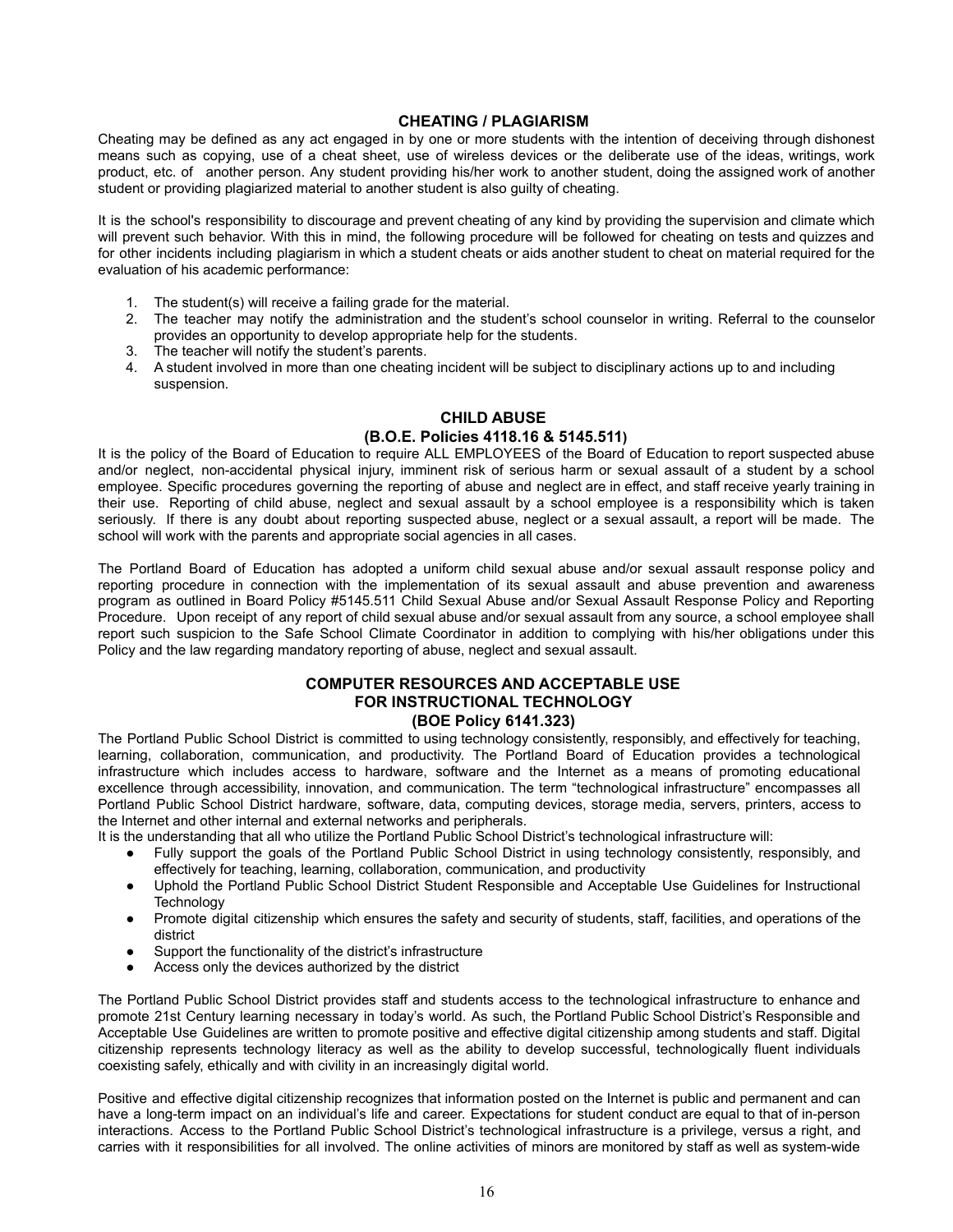technology protection measures. However, students must protect information and resources against theft, malicious damage, unauthorized access, tampering, and loss. Misuse of the Portland Public School District's technological infrastructure means violation of this agreement and the Portland Public School District's Responsible and Appropriate Use Policy and could result in disciplinary action. It is the view of the Portland Public School District that the education around digital citizenship and using appropriate behaviors with technology is a shared responsibility between students, school personnel and the parent or guardian of each student.

All students within the Portland Public School District agree to follow the outlined procedures and commit to the following Responsible Use Guidelines:

- I will use the Portland Public School network productively, safely, appropriately, and for school-related purposes. I will avoid using any technology resource either supplied by the district or myself in such a way that would disrupt the activities of other students and staff.
- I will responsibly use email and other means of technological communications (e.g. Twitter, blogs, wikis, podcasting, chat, instant-messaging, discussion boards, virtual learning environments, etc.) and represent myself in a responsible manner that provides for the well-being of others.
- I will give acknowledgement to others for their ideas and work.
- I will keep my personal information (including home/mobile phone number, mailing address, and user password) and that of others private.
- I will model digital citizenship through my usage and will immediately report inappropriate use of technology to my teacher or building principal.
- I understand that the Portland Public School administrators will use regulations and policies outlined in the Portland Public School District Responsible and Acceptable Use Policy to deem what conduct is inappropriate if such conduct is not specified in this agreement.
- I understand that the use of the Portland Public School District's technological infrastructure is a privilege and it is my responsibility to maintain the integrity of all equipment (e.g. devices, monitors, Internet accounts, cables, keyboards, printers, etc.)
- I understand that individuals involved with malicious use or misuse of the Portland Public School District's technological infrastructure which results in damage or loss of the property to the Portland Public Schools may be held liable.
- I understand and will abide by the above Responsible Use Guidelines. If I do not exercise digital citizenship and commit a violation, I understand that consequences of my actions could include suspension of computer privileges, disciplinary action, and/or referral to law enforcement. I understand that I can access the Portland Public School District Responsible and Acceptable Use Policy if I so choose.

# **Use of Personal Electronic Devices**

Connection of any personal electronic device to any network on school grounds is subject to all regulations and guidelines in this document. Connection of student or staff personal laptops or devices to the Portland Public School District network must be equipped with up-to-date virus software, compatible network card and be configured properly.

Users are responsible for the safety and use of their privately owned technological devices. If a privately owned technology device is stolen, lost, or damaged, a report should be made to the building principal, who will investigate the loss in a manner consistent with procedures for stolen or damaged personal property. Students, staff and parents should be aware that the Portland Board of Education is not liable for any privately owned technological device that is stolen, lost, or damaged while at school or during a school-sponsored activity. For that reason, students are advised not to share or loan their privately owned technological devices with other students.

Any act using a privately owned technological device that harms the Portland School District's technological infrastructure or otherwise interferes with or compromises the integrity of Portland School District's technology resources will be considered vandalism and will be subject to discipline and/or appropriate criminal or civil action.

# **CONDUCT (BOE Policies 5131 & 5144)**

Students are responsible for conducting themselves properly in a responsible manner appropriate to their age and level of maturity**.** We believe that the life skills of self-discipline, judgment, social interest, the ability to make good choices, and a sense of responsibility are essential in enabling students to learn and to act effectively in life. To that end, our discipline policy strives to be a teaching policy, where problem solving strategies and restorative practices are taught to show students that there are different ways to act in any circumstance. The goal is for the student to be responsible enough to choose the appropriate strategy and then be accountable for its consequences. Expected behaviors are posted in all classrooms and areas of the school to help students with their decision making.

Student responsibilities for achieving a positive learning environment in school or school-related activities include:

- 1. Attending all classes, regularly and on time.
- 2. Being prepared for each class with appropriate materials and assignments.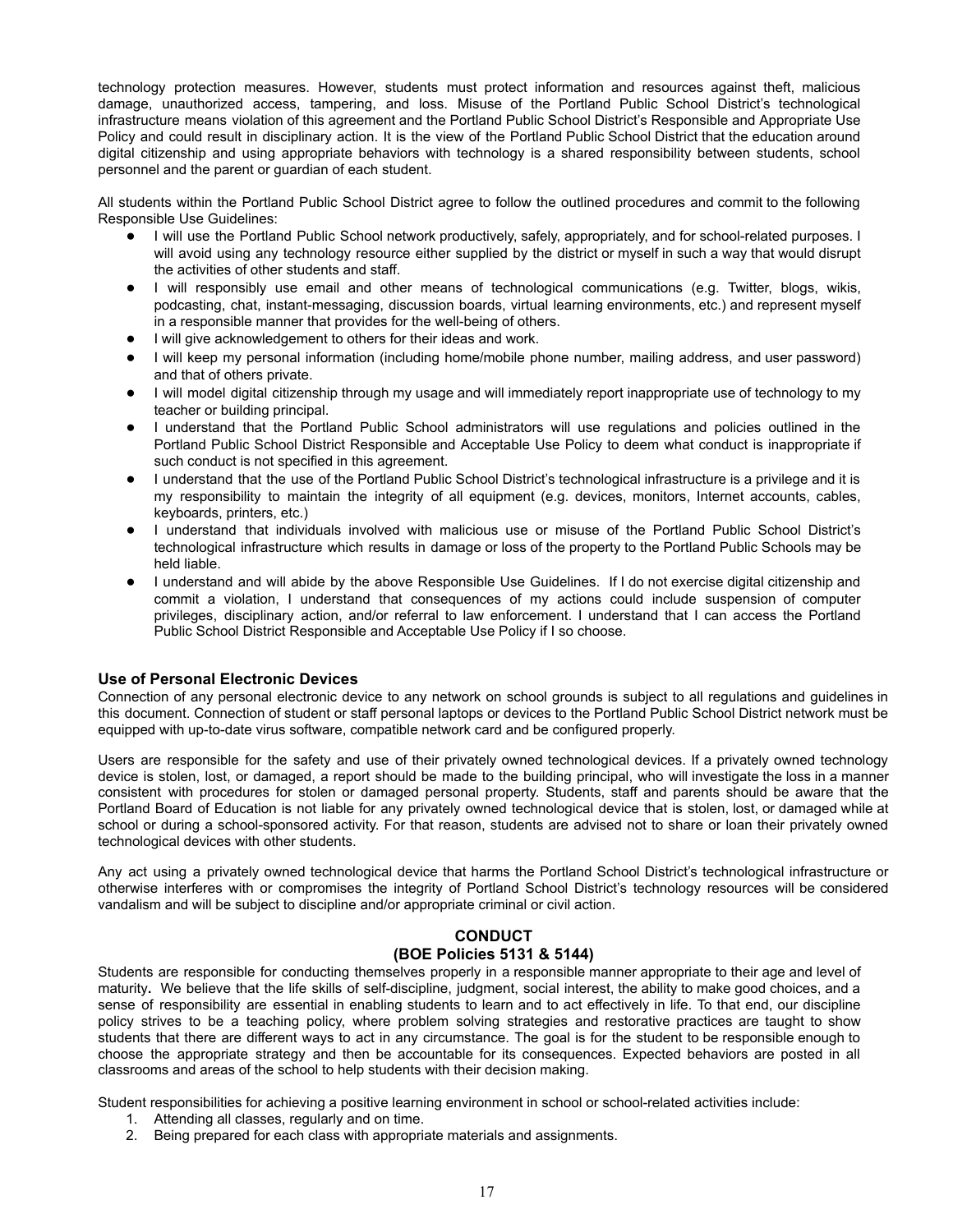- 3. Being dressed appropriately.
- 4. Showing respect toward others
- 5. Behaving in a responsible manner.
- 6. Paying required fees and fines.
- 7. Abiding by the code of conduct.
- 8. Following all school rules, including safety rules, and rules pertaining to Internet safety.
- 9. Seeking change in school policies and regulations in an orderly and responsible manner, through appropriate channels.
- 10. Cooperating with staff investigations of disciplinary cases and volunteering information relating to a serious offense.

#### **Conduct off School Grounds**

Students may be disciplined for conduct off school grounds if such conduct is seriously disruptive of the educational process and violative of a publicized policy of the Board. In making a determination as to whether such conduct is seriously disruptive of the educational process, the Administration and the Board of Education may consider, but such consideration shall not be limited to, the following factors: (1) whether the incident occurred within close proximity of a school; (2) whether other students from the school were involved or whether there was any gang involvement; (3) whether the conduct involved violence, threats of violence, or the unlawful use of a weapon, as defined in section Conn. Gen. Stat. § 29-38, and whether any injuries occurred; and (4) whether the conduct involved the use of alcohol. In making a determination as to whether such conduct is seriously disruptive of the educational process, the Administration and/or the Board of Education may also consider whether such off-campus conduct involved the illegal use of drugs.

The district has authority over students during the regular school day and while going to and from school on district transportation. This jurisdiction includes any school-related activity, regardless of time or location, and any off campus school-related misconduct, regardless of time or location. Students who violate these rules will be subject to disciplinary action and shall be referred when appropriate to legal authorities for violation of the law.

Students at school or school-related activities are prohibited from:

- 1. Striking or assaulting a student, members of the school staff or other persons.
- 2. Theft.
- 3. The use of obscene or profane language or gestures, the possession and / or display of obscenity or pornographic images or the unauthorized or inappropriate possession and / display of images, pictures or photographs depicting nudity.
- 4. Violation of smoking, dress, transportation regulations, or other regulations and / or policies governing student conduct.
- 5. Refusal to obey a member of the school staff, law enforcement authorities, or school volunteers, or disruptive classroom behavior.
- 6. Any act of harassment based on an individual's sex, sexual orientation, race, color, religion, disability, national origin or ancestry.
- 7. Refusal by a student to identify himself / herself to a staff member when asked, misidentification of oneself to such person(s), lying to school officials or otherwise engaging in dishonest behavior.
- 8. Inappropriate displays of public affection of a sexual nature and / or sexual activity on school grounds or at a school-sponsored activity.
- 9. A walk-out from or sit-in within a classroom or school building or school grounds.
- 10. Blackmailing, threatening or intimidating school staff or students (or acting in a manner that could be construed to constitute blackmail, a threat, or intimidation, regardless of whether intended as a joke).
- 11. Possession of any weapon, weapon facsimile, deadly weapon, martial arts weapon, electronic defense weapon, pistol, knife, blackjack, bludgeon, box cutter, metal knuckles, pellet gun, air pistol, explosive device, firearm, whether loaded or unloaded, whether functional or not, or any other dangerous object or instrument. The possession and / or use of any object or device that has been converted or modified for use as a weapon.
- 12. Possession of any ammunition for any weapon described above in paragraph 11.
- 13. Unauthorized entrance into any school facility or portion of a school facility or aiding or abetting an unauthorized entrance.
- 14. Possession or ignition of any fireworks, combustible or other explosive materials, or ignition of any material causing a fire. Possession of any materials designed to be used in the ignition of combustible materials, including matches and lighters.
- 15. Unlawful possession, sale, distribution, use or consumption of tobacco, electronic nicotine delivery systems (e.g. e-cigarettes), vapor products, drugs, narcotics or alcoholic beverages (or any facsimile of tobacco, drugs, narcotics or alcoholic beverages, or any item represented to be tobacco, drugs or alcoholic beverages), including being under the influence of any such substances or aiding in the procurement of any such substances.
- 16. Sale, distribution, or consumption of substances contained in household items; including, but not limited to glue, paint, accelerants / propellants for aerosol canisters.
- 17. Unlawful possession of paraphernalia used or designed to be used in the consumption, sale or distribution of drugs, alcohol or tobacco.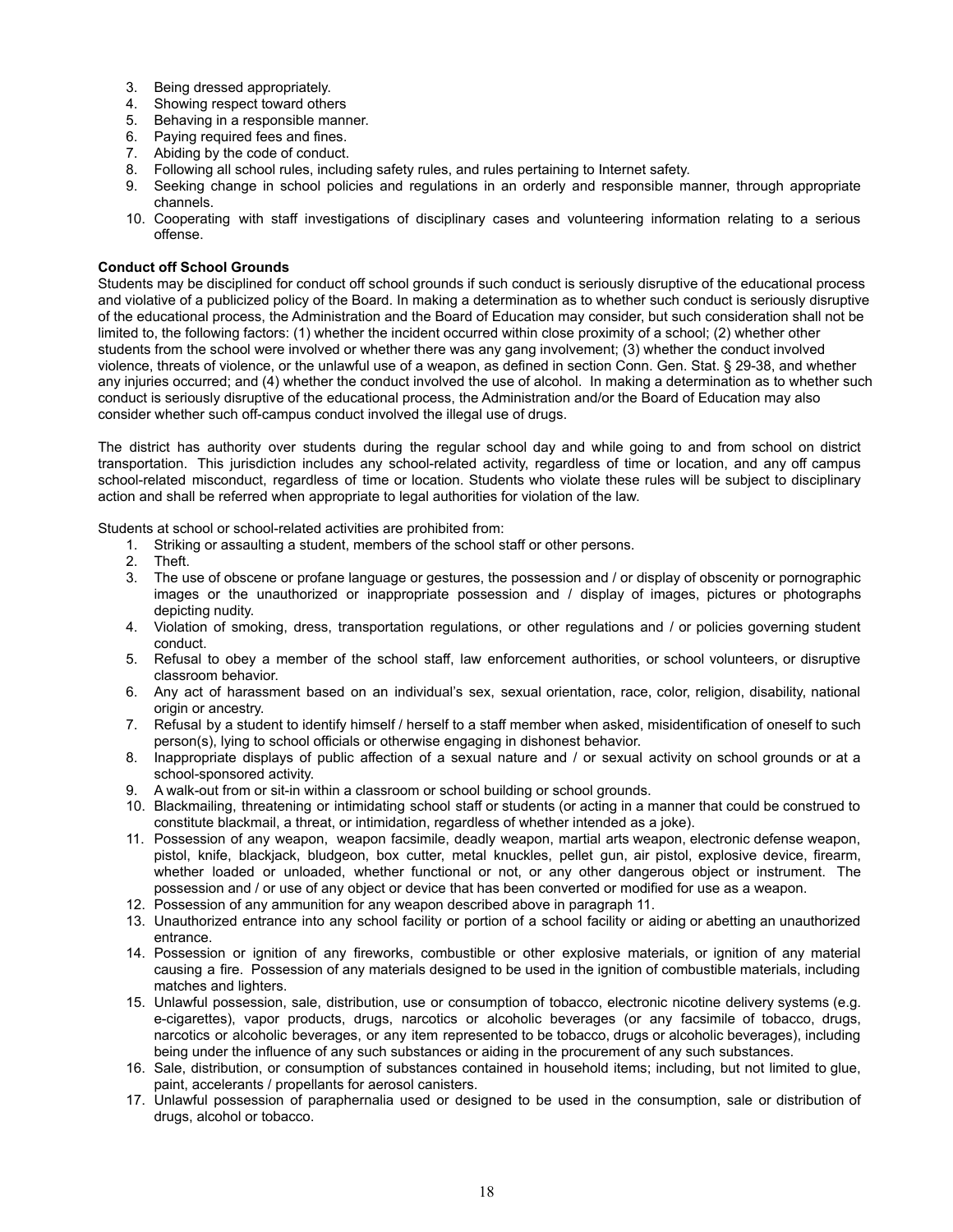- 18. The destruction of real, personal or school property, such as, cutting, defacing or otherwise damaging property in any way.
- 19. Accumulation of offenses such as school and class tardiness or failure to attend detention.
- 20. Trespassing on school grounds while on out-of-school suspension or expulsion.
- 21. Making false bomb threats or other threats to the safety of students, staff members, and / or other persons.
- 22. Defiance of school rules and the valid authority of teachers, supervisors, administrators, other staff members and / or law enforcement authorities.
- 23. Throwing snowballs, rocks, stick and / or similar objects, except as specifically authorized by school staff.
- 24. Unauthorized and / or reckless and / or improper operation of a motor vehicle on school grounds or at any school-sponsored activity.
- 25. Leaving school grounds, school transportation or a school-sponsored activity without authorization.
- 26. Use of or copying of the academic work of another individual and presenting it as the student's own work, without proper attribution; or any other form of academic dishonesty, cheating or plagiarism.
- 27. Possession and / or use of a cellular telephone, radio, walkman, CD player, blackberry, personal data assistant, walkie talkie, Smartphone, mobile or handheld device, or similar electronic device, on school grounds or at a school-sponsored activity in violation of Board policy and / or administrative regulations regulating the use of such devices.
- 28. Possession and / or use of a beeper or paging device on school grounds or at a school-sponsored activity without the written permission of the principal or his / her designee.
- 29. Unauthorized use of any school computer, computer system, computer software, internet connection or similar school property or system, or the use of such property or system for inappropriate purposes.
- 30. Possession and / or use of a laser pointer, unless the student possesses the laser pointer temporarily for an educational purpose while under the direct supervision of a responsible adult.
- 31. Hazing.
- 32. Bullying, as defined by Board policy and regulation #5131.911 and #5131.914.
- 33. Cyberbullying, defined as any act of bullying through the use of the Internet, interactive and digital technologies, cellular mobile telephone or other mobile electronic devices or any electronic communications.
- 34. Acting in any manner that creates a health and / or safety hazard for staff members, students, or the public, regardless of whether the conduct is intended as a joke.
- 35. Engaging in a plan to stage or create a violent situation for the purposes of recording it by electronic means; or recording by electronic means act of violence for purposes of later publication.
- 36. Using computer systems, including email, instant messaging, text messaging, blogging or the use of social networking websites, or other forms of electronic communications, to engage in any conduct prohibited by this policy.
- 37. Use of a privately owned electronic or technological device in violation of school rules, including the unauthorized recording (photographic or audio) of another individual without permission of the individual or a school staff member.
- 38. Engaging in teen dating violence, defined as any act of physical, emotional or sexual abuse, including stalking, harassing and threatening, that occurs between two students who are currently in or who have recently been in a dating relationship.
- 39. Any action prohibited by any Federal or State law.
- 40. Any other violation of school rules or regulations or a series of violations which makes the presence of the student in school seriously disruptive of the educational process and / or a danger to persons or property.

#### **Suspension**

The administration hopes that students will not put themselves in a situation which would result in suspension from school. Suspension from school is the least desirable but sometimes the only action that can be taken.

Students and parents are advised to review Policy 5144, Student Discipline, is available on the district website www.portlandctschool.org. Parents will receive written notification and a telephone call in all cases of suspension.

#### **Suspension and Participation in School Activities**

Any student who has been assigned an in school or an out of school suspension will not be allowed to participate in and/or attend any school activities held on or off school campus. The exclusion from activities is for the duration of the suspension. Exclusion begins the day the suspension is assigned and ends at the start of the school day following the last day of suspension.

#### **CONNECTICUT SEAL OF BILITERACY**

#### **(BOE Policy 6146 Appendix)**

The District will award the Connecticut State Seal of Biliteracy (Seal of Biliteracy) to recognize high school graduates who have attained a high level of proficiency in English and one or more languages. The Board of Education will affix the Seal of Biliteracy on a student's diploma utilizing the criteria established by the State Board of Education. Foreign language is defined as a world language other than English and includes American Sign Language and any other language spoken by a federally recognized Native American tribe.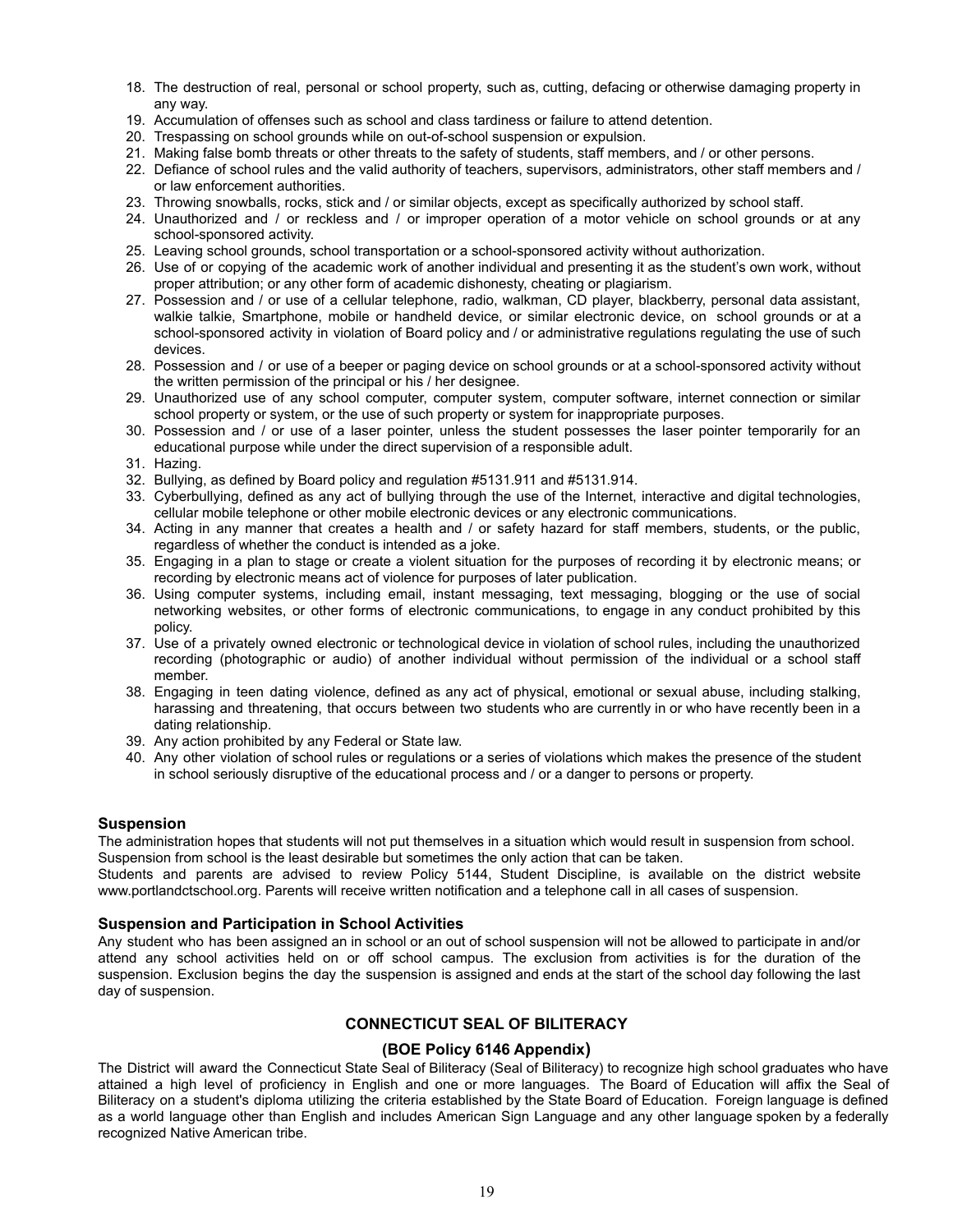Dissemination of Program Information: All students shall receive information on the Seal of Biliteracy upon first entering middle school and again at the entry to high school.

# **COUNSELING SERVICES**

School counselors at Portland High School work with students, staff, families and members of the community as part of the educational program. Counselors address the academic, career, and personal/social developmental needs of all students through a Comprehensive School Counseling program and individual Student Success Plans.

# **DANCES**

During the school year students will enjoy a number of dances sponsored by student body organizations or classes. Proceeds go to the club/ class arranging the event. Guests may be allowed at certain dances such as prom.

Dance regulations are:

- 1. All school rules, policies and procedures are in effect at all school dances.
- 2. High school dances will end at 9:00 p.m. Exceptions to this rule may be allowed by the administration for special dances such as the ball.
- 3. An invited guest is allowed only when he or she is accompanied by, and is the responsibility of, a student at the high school. Guests are expected to abide by the general rules governing social events at Portland High School. Some affairs may be limited to PHS students only. A completed permission form must be submitted to the high school office prior to the dance.
- 4. No guests will be permitted who are over the age of 20 and will be required to show proper identification prior to admittance.
- 5. Respectful and polite behavior is expected at all times.
- 6. Appropriate dress which conforms to the occasion is expected of all students.
- 7. Students who are absent on the day of a scheduled event at the high school may not attend the event without having secured prior approval from the principal or designee.
- 8. Any students who are in parked cars will be required to attend the school function or to leave the school grounds.
- 9. Students attending a school dance or event must enter the function within one hour from the starting time of the event. Late passes covering special circumstances can be obtained from the head advisor.
- 10. Students attending a school dance or event who leave prior to the scheduled closing time, will not be readmitted to the activity.

# **DANGEROUS WEAPONS AND INSTRUMENTS (BOE POLICY 5144)**

The Board of Education determines that possession and/or use of a weapon, or a facsimile of a weapon, by a student is detrimental to the welfare and safety of the students and school personnel within the district. Possession and/or use of any dangerous instrument or deadly weapon in any school building, on school grounds, in any school vehicle, or at any school-sponsored activity is prohibited. Such weapons include but are not limited to any pistol, revolver, rifle, shotgun, air gun or spring gun; slingshot; bludgeon; brass knuckles or artificial knuckles of any kind; knives having a blade of greater than two inches, any knife the blades of which can be opened by a flick of a button or pressure on the handle, or any pocketknife where the blade is carried in a partially opened position; martial art weapons; destructive device; or facsimiles of firearms. The possession or use of any such weapon will require that the proceedings for the suspension and/or expulsion of the student involved will be initiated immediately by the principal. If the student is found to have possessed a firearm or other dangerous weapon as defined in C.G.S.53a-3 in violation of 29-35 or 53-206, in or on the real property of a school or at any school activity as defined in C.G.S. 10-233a, he/she must be expelled for one calendar year. The Board of Education or hearing board may modify the period of expulsion on a case by case basis. All legal restrictions and requirements will be adhered to pertaining to special education students. The Board shall consider a student's conduct off school grounds that is seriously disruptive of the educational process or is in violation of publicized policies of the Board as grounds for expulsion.

# **ALCOHOL USE, DRUGS, and TOBACCO (including Performance Enhancing Substances) DISCIPLINARY ACTION (B.O.E. Policy 5131.6)**

Students who violate this policy will be subject to disciplinary action which includes, but is not limited to, suspension or expulsion, and / or a program recommended by the Student Support Team. Student athletes who violate this policy, participating in CIAC-controlled activities shall also be declared ineligible for such activities in accordance with CIAC policy and regulation. Any disciplinary actions imposed will ensure that similar violations will be treated consistently. The Superintendent shall propose and the Board of Education shall approve procedures and regulations to ensure that any student violating this policy is subjected to disciplinary action, and that any disciplinary actions imposed for similar violations are treated consistently.

The following guidelines for reporting alleged violations are to be followed:

1. If an employee suspects student possession, use, abuse, distribution or sale of controlled substances, other illegal drugs, performance-enhancing drugs, alcohol, or tobacco / tobacco products the employee shall refer the matter to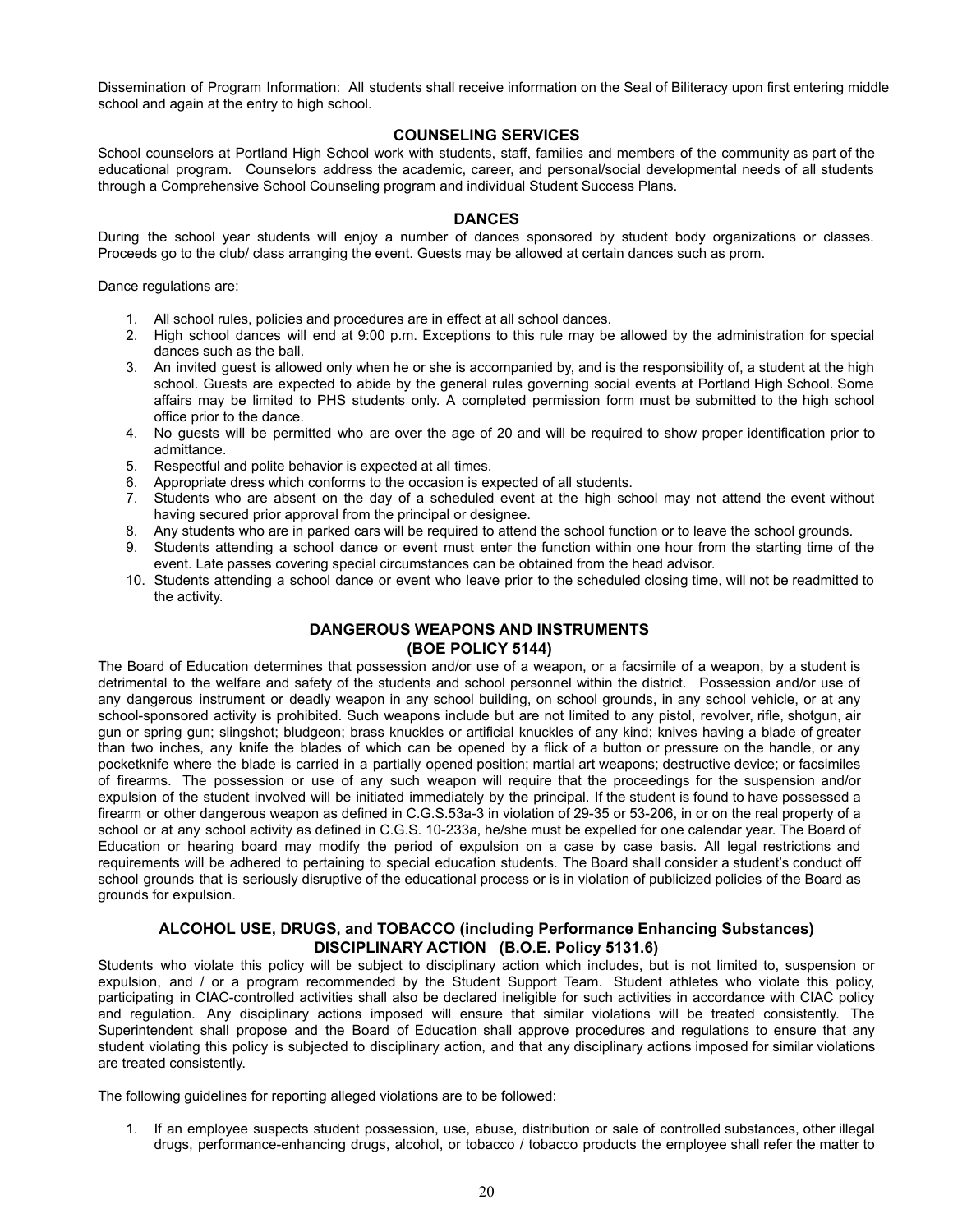the Principal or his / her designee. The Principal or designee will notify the student's parent / guardian, recommend a specific assessment, as appropriate, and contact law enforcement personnel as appropriate.

2. If an employee obtains physical evidence of a controlled substance, other illegal drug, drug paraphernalia, performance-enhancing drugs, alcohol, tobacco products or tobacco paraphernalia from a student in school, on school grounds, on school provided transportation or at a school sponsored event, the employee shall turn the student and the controlled substance over to the school principal or designee. The Principal will notify the student's parent / guardian, recommend a specified assessment as appropriate, notify law enforcement personnel and shall surrender possession of the controlled substance to the proper authorities within the time period required by state law.

# **DISCIPLINE**

#### **Student Privileges**

Student privileges which may be revoked for violation of school rules or policies may include any or all of the following:

- 1. Open Study
- 2. Participation in extracurricular events including athletic teams and contests
- 3. Attendance at extracurricular events including athletic contests, participation in clubs or activities including school dances, pep rallies, assemblies, etc.
- 4. Driving Privilege
- 5. Participation in class activities and trips

#### **Detention**

Teachers are responsible for outlining classroom rules and procedures and will administer disciplinary action within reasonable limits when- ever these rules and procedures are abused. Teachers may assign detention for tardiness, disruptive behavior, and violation of other class rules. Students may report to their teacher in his/her classroom for the detention assigned.

After school detention scheduled by a teacher or administrator is to take precedence over any other student obligation including part-time jobs and athletics. The administration will assign detention for infractions of school rules.

| <b>Office Detention</b> | 30 Minutes      |  |
|-------------------------|-----------------|--|
| Tuesday, Thursday       | 2:15pm - 2:45pm |  |
| .                       | .               |  |

Assigned for minor infractions of school rules in common areas, study halls, tardiness, etc.

| <b>Office Detention</b>                                                                                         | 90 Minutes            |  |
|-----------------------------------------------------------------------------------------------------------------|-----------------------|--|
| Tuesday, Thursday                                                                                               | $2:15$ pm - $3:45$ pm |  |
| Assigned for reasons such as the following:<br>Class Cuts (including study hall)<br>Unexcused tardies to school |                       |  |

- Removal from class for disruptive behavior
- Referral for insubordination with a teacher (refusing to follow directives)
- Failure to serve teacher assigned detention
- Failure to serve 30 minute office detention
- Other violations of school rules & regulations deemed significant by the administration

|   | <b>Saturday Detention</b>                                    | $8:00am - 12:00pm$ |
|---|--------------------------------------------------------------|--------------------|
|   | Truancy                                                      |                    |
|   | Leaving school grounds without permission                    |                    |
|   | Smoking                                                      |                    |
|   | Failure to attend assigned School Detention                  |                    |
|   | Class cuts                                                   |                    |
|   | Tardies to school                                            |                    |
| ٠ | Inappropriate language                                       |                    |
|   | Any other violation of school policies in lieu of suspension |                    |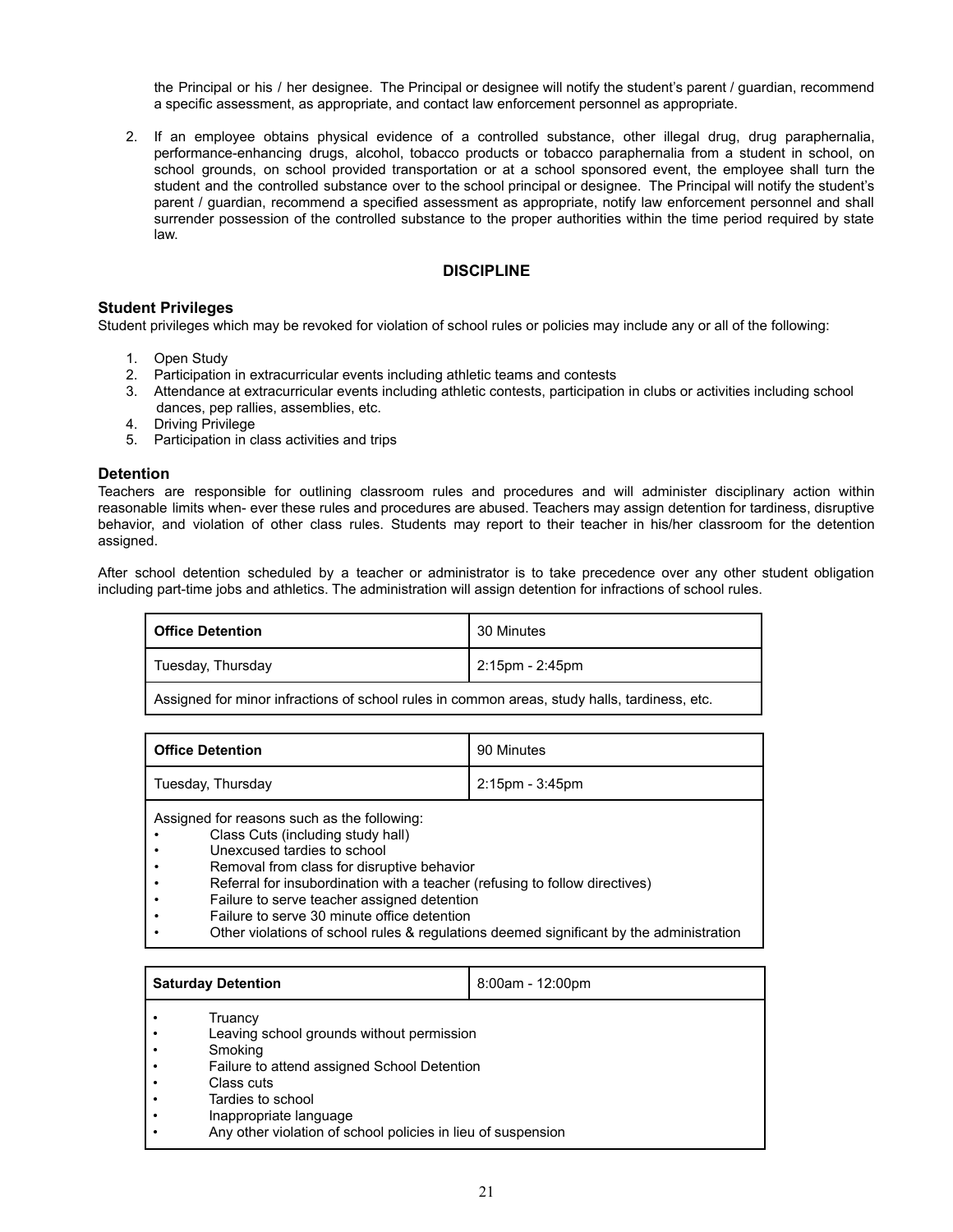Arriving late: Prior to 8:15a.m. - Student admitted but scheduled for one additional School Detention (90 minutes)

Arriving late: After 8:15a.m. - No Admittance - considered "Failure to Attend". Failure to attend Saturday detention will result in additional consequences and may include in-school suspension.

# **DISTRIBUTION OF MATERIALS BY STUDENTS (BOE Policy 1140)**

Printed materials may be distributed to parents by students as an inexpensive means of mass communications providing: 1. The materials relate to the school, community, local recreational or civic activities. 2. The materials do not relate to any religious belief or activity, or promote private gain, or political position. 3. The materials do not promote any political party or candidate. Except for requests from parent-teacher organizations, board appointed citizens' ad hoc advisory committees, or other school-connected organizations, requests from groups or individuals to have students distribute materials to parents or other citizens of the community will be referred to the superintendent of schools for approval. On issues to be decided at referenda, information distributed by school personnel or Board of Education members, whether through students or otherwise, may only provide information on the time, date, and location of the referenda and may not advocate positions on the referenda questions.

# **DRESS / GROOMING**

**(B.O.E. Policy 5132)**

The community and general public often judge the quality of education by the behavior, appearance and activities of its student body. The responsibility of student dress and general appearance rests with the individual student and parent. However, the Board of Education requires students to attend school in appropriate dress that meets health and safety standards and does not interfere with the learning process or contradict the educational mission of the school. The Board requires students to wear appropriate protective gear in certain classes when necessary. The Board prohibits the wearing of attire bearing any expression or insignias which are obscene or libelous, or which advocate racial or religious prejudice, or which display alcohol, sexual or drug content. The Board prohibits the wearing of various items that interfere with the safe and healthy environment of the school. The Board prohibits the wearing of various items that interfere with the educational process.

Any exception to the above must be with specific written prior approval of the school principal or Superintendent of Schools. The Board directs consistent implementation of the above dress codes throughout all its District buildings that house children throughout their academic career. The administration shall have the authority to require a student to change his/her attire should it be deemed inappropriate according to the above guidelines.

The intent of this policy is to encourage all concerned to dress, groom, and conduct themselves in keeping with an atmosphere which reflects a sensitivity to and respect for self and others and the overall functions of the school.

#### **Physical Education Classes**

Students must dress appropriately for P.E. classes. Proper attire consists of a T-shirt, sneakers, socks, and gym shorts. Sneakers must have light-colored soles or be labeled "non-marking" by the manufacturer in order to protect the gym floor. If students cannot participate in the physical education program, a physician's note, in advance, will be required to excuse them.

#### **EMERGENCY CLOSING OF SCHOOL**

In the event that school is postponed or cancelled for weather or emergencies, announcements will be made over local radio and television stations. The District also utilizes an automated messaging system "School Messenger" to communicate closings and delays.

#### **Late Opening of School**

The Board of Education has approved planned late openings for teacher/staff professional learning. Please consult the 2021-2022 calendar for the dates. On these designated days, (as well as our unscheduled days due to weather conditions) the High School begins at 9:45 A.M.

# **EQUAL OPPORTUNITY/NON-DISCRIMINATION (BOE Policies 5145 & 5145.4)**

Each student is encouraged to develop and achieve individual educational goals. The district will provide every student with equal educational opportunities regardless of race, color, creed, gender, sexual orientation, gender identity or expression, national origin, religion, age, economic status, marital status, or disability. No student will be excluded on such a basis from participating in or having access to any course offerings, student athletics, counseling services, employment assistance, extracurricular activities or other school resources. Program and activities shall be accessible and usable by individuals with disabilities as prescribed by law. The Director of Student Services is the designated district compliance officer, who will coordinate compliance with the nondiscrimination requirements of Title IX of the Education Amendment of 1972 and Section 504 of the Rehabilitation Act of 1973.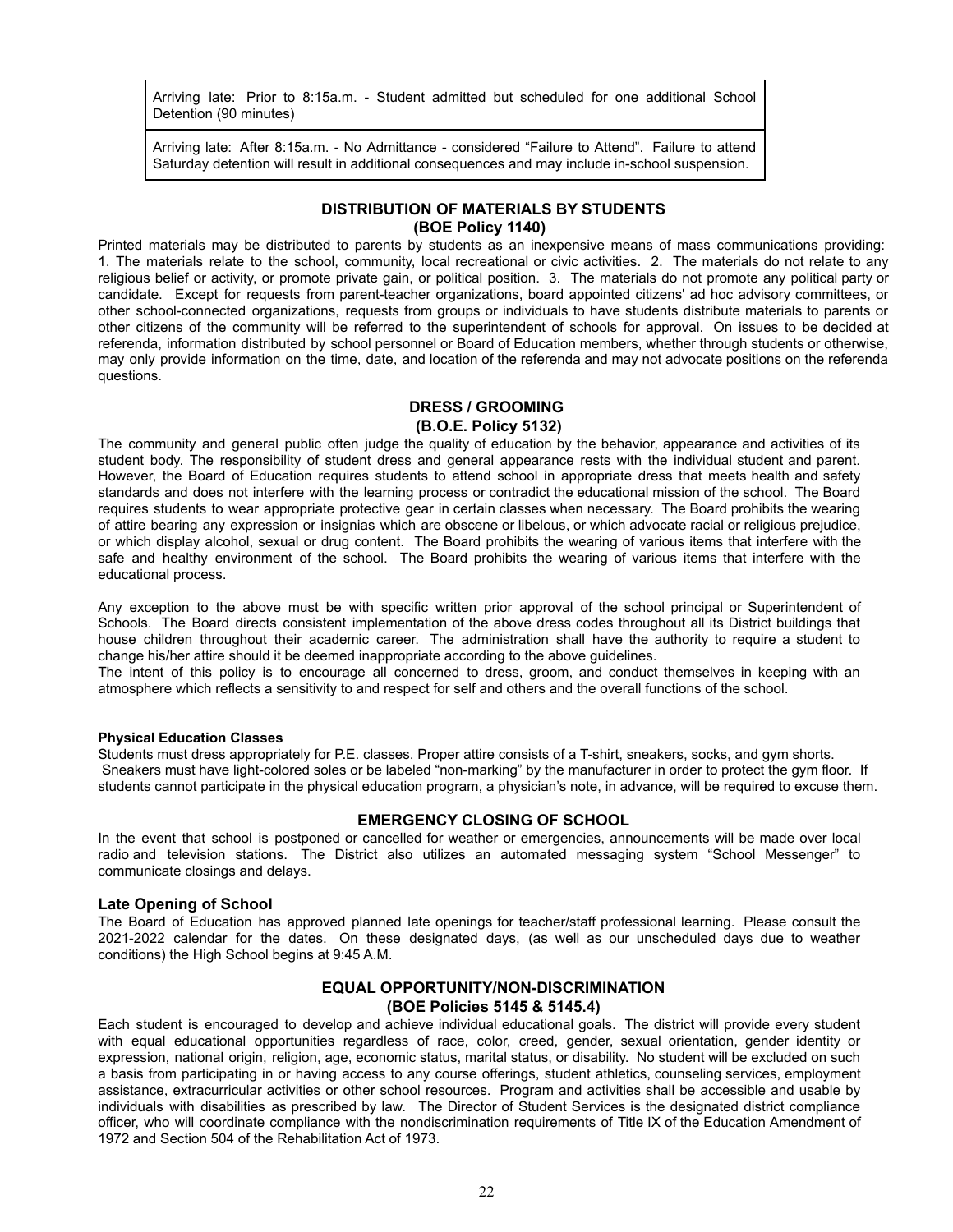# **EXEMPTION FROM INSTRUCTION (BOE Policy 6144.1)**

A student will be exempted from instruction on Acquired Immune Deficiency Syndrome (AIDS), Bilingual Education, or Family Life and Sex Education upon receipt of a written request for such exemption from his/her parent or guardian. In addition, a student will be excused from participating in, or observing animal dissections as part of classroom instruction upon a written request from the student's parent or guardian. The student must complete an alternate assignment determined by the school.

# **EXTRACURRICULAR ACTIVITIES**

Clubs and activities are sponsored in order to give students further opportunities to explore and develop their interests and abilities. Clubs and activities may be organized when warranted. Extra-curricular participation is a privilege for students and not a right. The prerequisites are listed below.

1. When participating in or attending school sponsored extracurricular events, to behave as a representative of the district and hold himself/herself to the highest standards of conduct, demeanor and sportsmanship and accept responsibility for his/her actions.

2. To be in regular attendance at school and in classes.

- 3. To contribute to an orderly, learning centered environment and to show due respect for other persons and for property.
- 4. To adhere to all behavioral expectations as listed under student discipline and refrain from any school prohibited conduct.

# **GYMNASIUM ACTIVITIES**

The following guidelines are established for conduct while attending activities in the gymnasium:

- 1. No food, gum, candy, drinks, etc. will be allowed in the gym.
- 2. Once students leave the gymnasium, they will not be allowed to re-enter.
- 3. Students are expected to remain in the bleachers and not run around the gym.
- 4. **Good behavior and good sportsmanship are absolutely essential.** No booing, taunting, or yelling derogatory comments will be allowed.
- 5. Students are not allowed in the corridors. Lavatories may be used with permission from a staff member or site supervisor.
- 6. Students not adhering to these guidelines will be asked to leave.

# **FIELD TRIPS (B.O.E. Policy 6153)**

# Educational trips are considered a vital part of the curriculum. All field trips are considered school activities and are subject to all the policies of the Portland Board of Education and the rules and regulations established within the high school.

In the event of illness or a disciplinary problem with a student on the trip, the parent of the student assumes full responsibility. If called by the advisor, it is the responsibility of the parent to come and get the student. The parent's signature on the "Trip Permit" is an acceptance on the parent's part to comply in full with this regulation.

Students are responsible for all work missed and must secure assignments in advance. Students not in good academic standing may be denied this privilege. Students must receive approval from each teacher a week ahead of time.

### **FINANCIAL OBLIGATIONS (BOE Policy 6161.21)**

Students who have a financial obligation to a school (i.e. lost book fees) may not be permitted to participate in extracurricular activities until their obligation has been cleared. Students who have overdue library obligations for a period of more than one marking quarter are prohibited from taking out additional library materials.

# **FIRST AID/EMERGENCY MEDICAL CARE (BOE Policy 5141.27)**

#### **Use of Automatic External Defibrillators (AEDs)**

In order to assist individuals who may experience cardiac arrest on school property, the Portland Board of Education has acquired external defibrillators for use in school buildings. It is the policy of the Board of Education to support the use of these automatic external defibrillators by trained personnel on school property. The Superintendent or School District Head Nurse shall be responsible for developing administrative regulations in furtherance of the Automatic External Defibrillator (AED) policy, in conformity with the provisions of applicable statutes and regulations.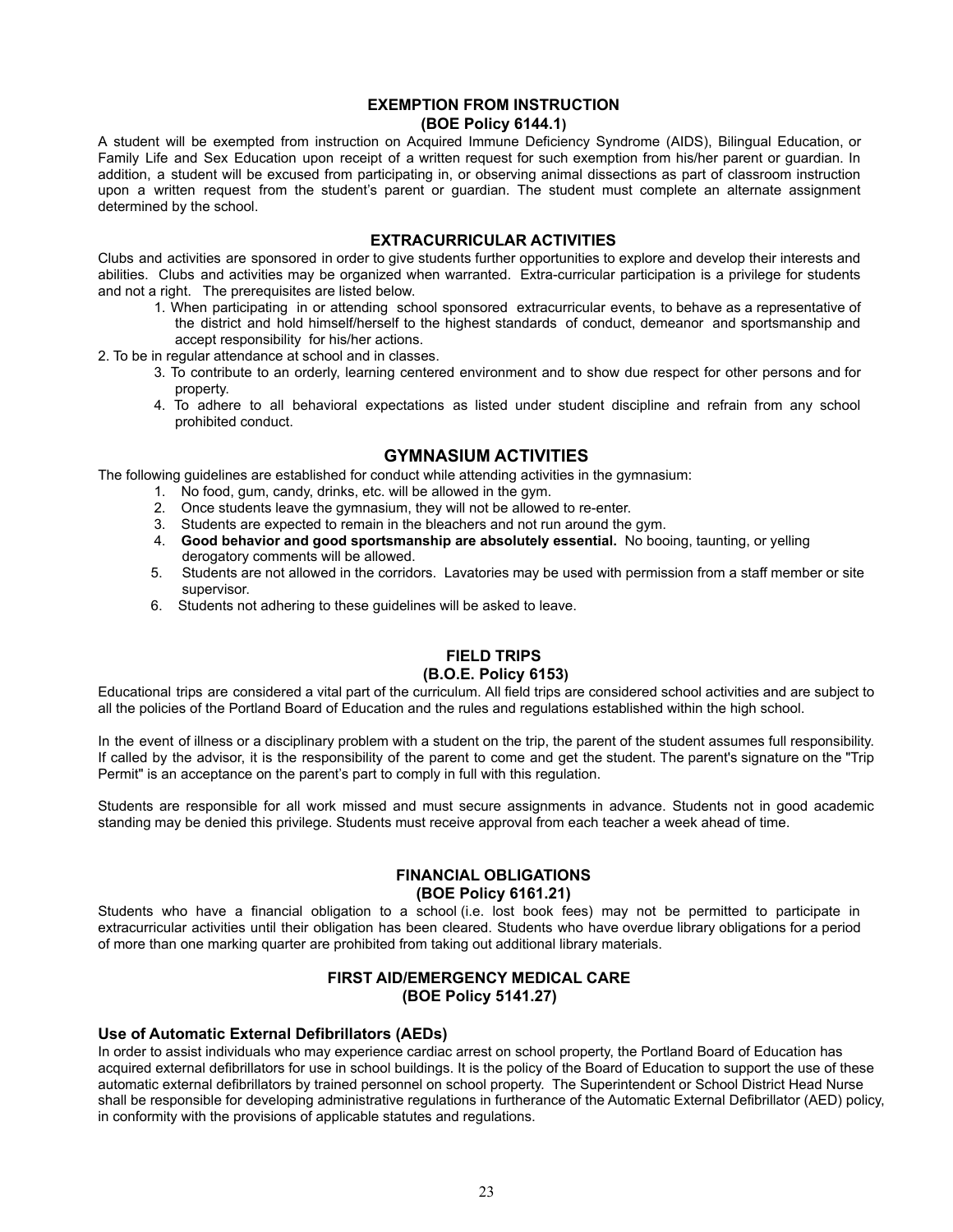# **FOOD AND BEVERAGE STUDENTS WITH SPECIAL HEALTH CARE NEEDS (BOE POLICY 5141.25)**

Food and beverage must be consumed in the cafeteria. Student possession of food or beverage containers, other than water, in classrooms, other common areas, and hallways is prohibited. The Portland Public Schools has adopted protocols and procedures to provide a safer school environment for students with life threatening food allergies and glycogen storage disease. While the school district cannot guarantee the elimination of all allergens from the school environment, adoption of the following procedures will help to reduce the possibility of a child's exposure to known allergens. *Please see BOE Policy 5141.25 (Policy/Regulation/Appendix) or details regarding this very important topic.*

# **School Breakfast and Lunch Program (BOE Policy 3542.31)**

The Sodexho-Marriott Company provides the breakfast and lunch programs for the Portland Schools. Breakfast is available each morning for \$1.50. This includes both hot items such as waffles, cold items and juice or milk. A hot lunch, including a half-pint of milk, may be purchased each day for \$2.90 (grades K-4), \$3.00 (grades 5-6) and \$3.20 (grades 7-12. For those students who bring their lunch from home, milk (\$0.60) or juice may be purchased. Children can also purchase a variety of snacks ranging in cost from \$.50-1.00 each.

Your child may qualify for either free meals or reduced price meals. The reduced price is 30 cents for breakfast and 40 cents for lunch. An application for the federally subsidized free or reduced lunch program can be found on the district website [www.portlandctschools.org](http://www.portlandctschools.org) under the PARENT portal link. If you have any questions about the lunch program, you can contact the lunch program director at Portland High School at (860) 262-7330.

# **Pay for School Meals Online**

Portland's Food Service is excited to offer MySchoolBucks®! This online payment service provides a quick and easy way to add money to your child's school meal account using a credit/debit card or electronic check.

MySchoolBucks provides:

- Convenience Available 24/7 on the web or with the Mobile App for your iPhone, Android or Windows phone.
- Efficiency Make payments for your children, even if they attend different schools. Eliminate the need to take money to school.
- Control Set low balance alerts, view account activity, recurring/automatic payments & more.

Enrollment is easy!

- 1. Go to [www.MySchoolBucks.com](http://www.myschoolbucks.com) and register for a free account.
- 2. You will receive a confirmation email with a link to activate your account.
- 3. Add your children using the school name and either their birthdate or student ID.
- 4. Make a payment to your account with your credit/debit card or electronic check. *A program fee of \$1.95 will apply. You will have the opportunity to review any fees and cancel if you choose, before you are charged.*

# **Charging in the Cafeteria (BOE Policy 3542.43)**

The District strongly discourages meal charging, but understands that an occasional emergency may exist. Therefore, the BOE has approved a system to allow a student to charge a meal.

- 1. All charges must be paid within 10 days.
	- a. Students may charge regular meals up to \$25.00
	- b. After \$25.00, the student will be offered an alternate meal.
- 2. Additionally, parents will receive a weekly email notification when their child's balance reaches \$5.00.

3. Parents of students who amass a balance of \$25 will be contacted by the school administrator.

# **GANG ACTIVITY**

# **(BOE Policy 5131.9)**

The Board of Education strongly believes that a safe and orderly environment is essential for effective teaching and learning to occur within the school setting. To ensure a safe and orderly school environment, the Board prohibits gang activity on school property, at school-sponsored or school-related activities, while traveling to or from school or school activities, or on school vehicles. Connecticut Statute (29-7n) defines "gang" to mean a group of juveniles or youth who, acting in concert with each other, or with adults, engage in illegal activities. In addition, the Board defines "gang" as a group that identifies itself through the use of a name, unique appearance, or language, including hand signs, the claiming of geographical territory, or the espousing of a distinctive belief system that frequently results in criminal activity. By this policy, the Board prohibits gangs and gang activities at school activities and on school premises. Incidents involving initiations, hazing, intimidation and/or related activities which are likely to cause bodily danger, physical harm, or personal degradation or disgrace resulting in physical or mental harm to students are prohibited.

No student on or about District property or at any District activity: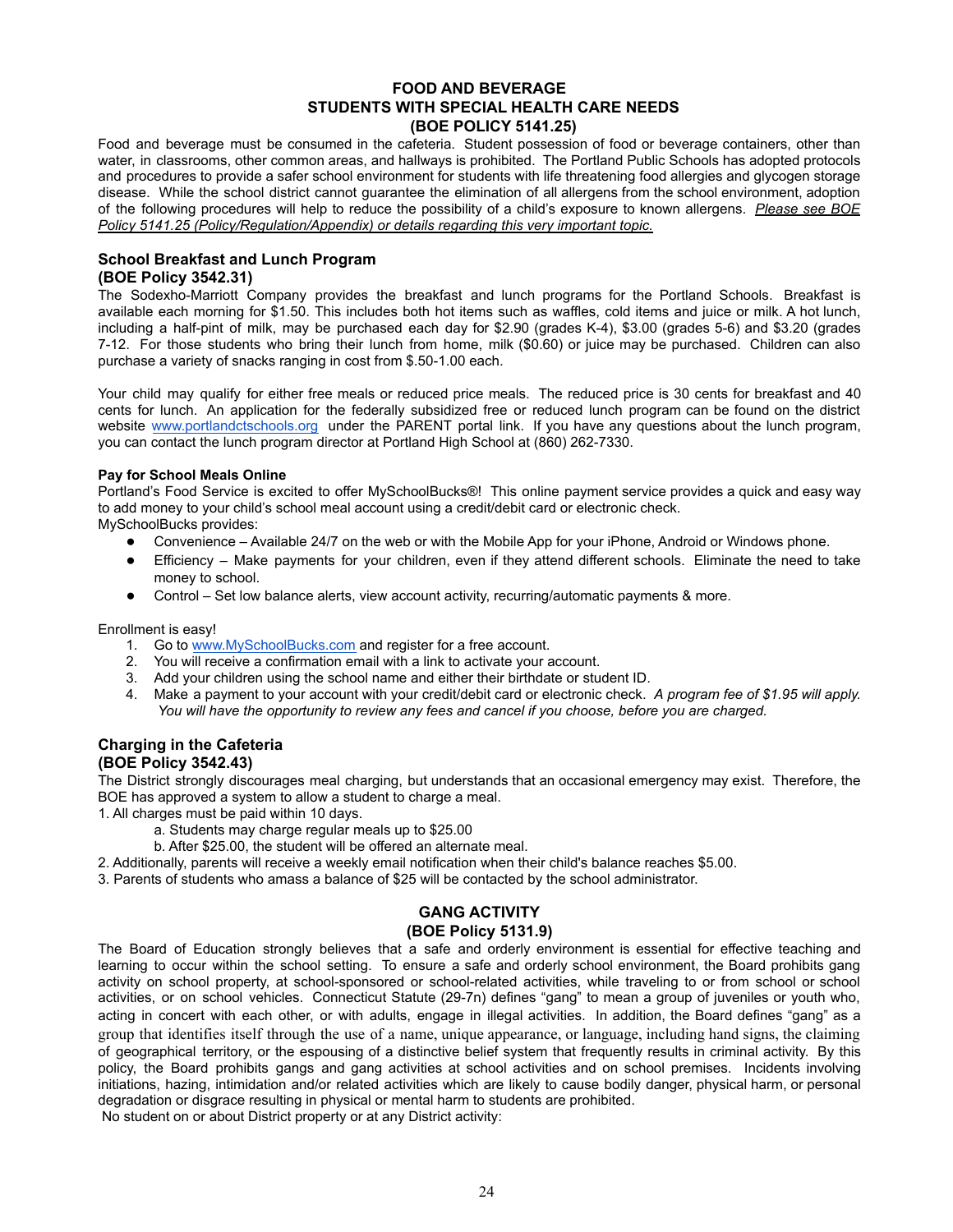1. Shall wear, possess, use, distribute, display or sell any clothing, jewelry, emblem, badge, symbol, sign, or other things which are evidence of membership or affiliation in any gang;

2. Shall commit any act or omission, or use any speech, either verbal or nonverbal (gestures, handshakes, etc.) showing membership or affiliation in a gang;

3. Shall use any speech or commit any act or omission in furtherance of the interests of any gang or gang activity, including, but not limited to:

- a. Soliciting others for membership in any gang;
- b. Requesting any person to pay protection or otherwise intimidating or threatening any person;
- c. Committing any other illegal act or other violation of school district policies;
- d. Tagging, or otherwise defacing school or personal property with gang or gang-related symbols or slogans;
- e. Inciting other students to act with physical violence upon any other person.

Students violating this policy may be subject to disciplinary action, including suspension and/or recommendation for expulsion.

# **GRADING AND REPORT CARDS**

# **(BOE Policies 5121, 5124, 6146, 6146.11)**

The Board of Education believes that good communication between parent and teacher is important in the educational process. With this in mind, the Board of Education believes that the reporting contacts between parent and teacher should be varied and frequent. All forms and methods of communications, such as parent-teacher conferences, mail, email, telephone, and school visitation by parents will be utilized. The progress report should reflect the educational growth of the student in relation to the student's ability, attitudes, interests, conduct or citizenship, and achievement.

The school year is divided into academic terms and report cards are issued at the end of each term. Of course, teachers may notify parents at any time of the year regarding a student's progress. Formal parent/teacher conferences are held in November and March of every school year. However, a conference may be requested by either a teacher or a parent at any time. Teachers are available at any time during the year to discuss a child's academic or social progress. They maintain a sampling of the student's work throughout the year, and these items can often be the best indicators of the progress made during the year. Although we have designed a detailed progress report card, a phone call to or conference with your child's teacher is usually very informative.

We encourage regular communications with any of your child's teachers to monitor his/her progress. If you have a concern with your child and his/her teacher, discuss it first with the teacher. If this does not produce a mutually agreed upon plan toward resolving the situation, the parent may contact the principal.

In the office we maintain a cumulative folder containing school records for each child. In this folder are report cards, standardized test results, and other documents that can be informative for the student's future educators. This folder is passed from one school to the next as your child is promoted.

#### **Report Cards**

The Counseling Center will inform you as to when Progress Reports and Report Cards are available on the Portal.

Term Dates for the 2021-2022 School year

Term 1: 8/30 - 11/3 Progress Reports - 9/30

Term 2: 11/4 - 1/21 Progress Reports - 12/10

Term 3: 1/24 - 3/31 Progress Reports - 2/28

Term 4: 4/1 - 6/13 Progress Reports - 5/11

#### **Grade Weighting/Class Ranking**

Parents/Guardians shall be advised as to whether a grade in an honors class, advanced placement class, International Baccalaureate program, Cambridge International program, dual enrollment, dual credit, or early college is or is not given added weight for purposes of calculating grade point average and determining class rank. The grading system developed by the administration, subject to Board approval, shall reflect this. A Senior's class rank is determined at the end of the junior year, and again at the end of Term 3.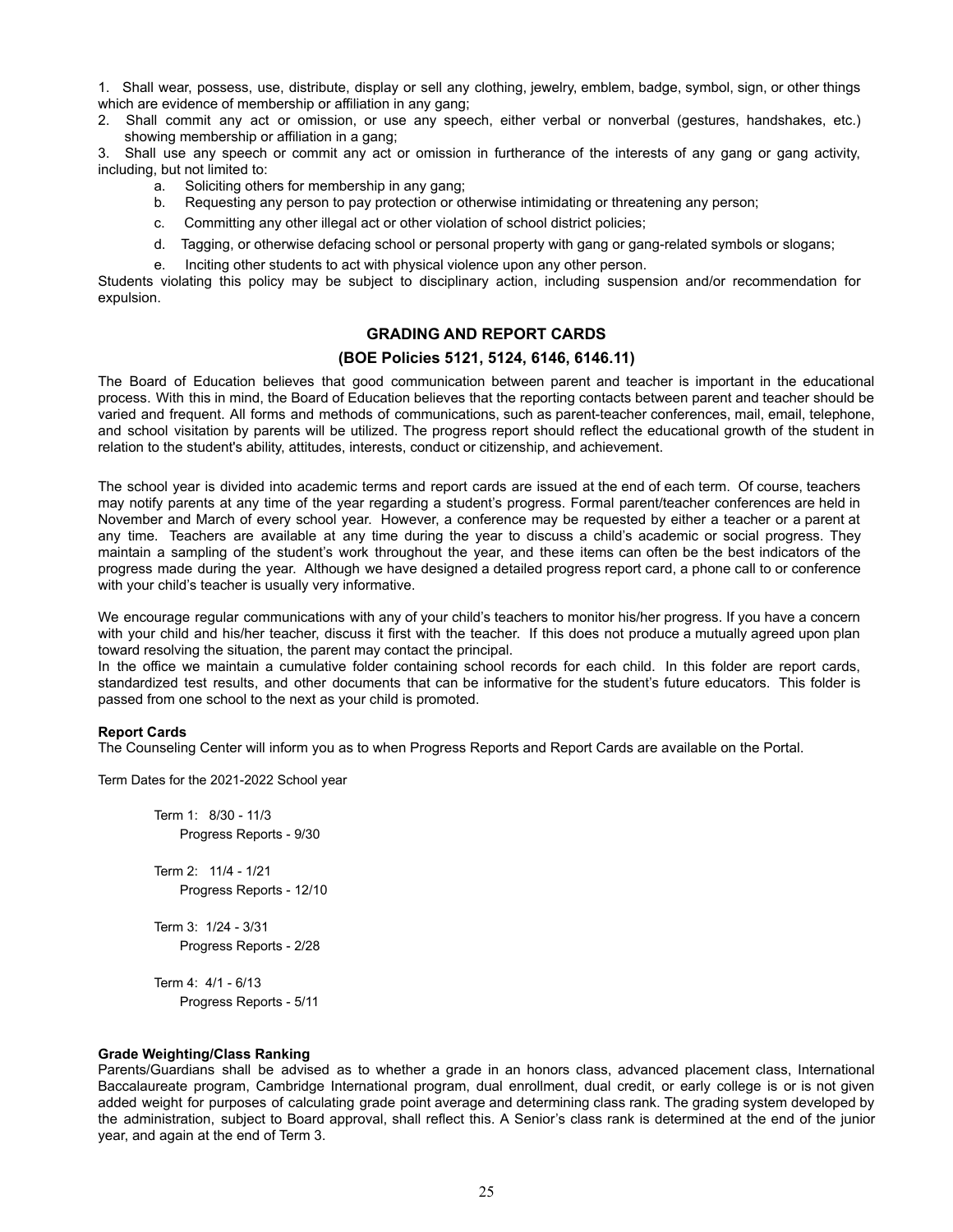Parents/Guardians and students shall be notified annually of the BOard's position via the parent/student handbook and/or the high school website.

#### **Graduation Requirements**

24 credits are required for graduation. The following courses are required for all students and must be successfully completed as part of the credits required for graduation:

|                                    | Units of<br>Credits |
|------------------------------------|---------------------|
| English                            | 4                   |
| <b>Global Studies</b>              | 1                   |
| U.S. History                       | 1                   |
| Civics (grade 11)                  | .5                  |
| <b>Social Studies</b><br>Electives | 1                   |
| Science                            | $\overline{2}$      |
| <b>Mathematics</b>                 | 3                   |
| <b>Vocational Education</b>        | 1                   |
| Fine Arts                          | .5                  |
| <b>Physical Education</b>          | 1                   |
| Health                             | .25                 |
| <b>Elective Credits</b>            | 8.75                |

#### **Early Graduation Requirements**

Families considering early graduation need to meet with both the counselor and administration prior to the student's junior year.

#### **Program Regulations - Minimum Course Load**

- 1. All students in grades 9-11 must be enrolled in at least 6.5 credits, in addition to physical education each year. Students may not have more than 2 periods of study hall per semester without administrative approval.
- 2. Seniors must be enrolled in at least 6.0 credits in addition to physical education and may not have more than two periods of study hall per semester without administrative approval.
- 3. Non-classroom based learning experiences such as EBCE, online classes, independent study, teaching assistant and guided learning may count towards one minimum course load requirement per academic year without administrative approval.
- 4. Students are encouraged to choose courses that will challenge them.
- 5. Schedule changes can be made prior to the start of a semester. A moratorium of 5 school days will be in place at the start of each semester where no changes will be allowed.

#### **Dropping A Course**

Parent, teacher and counselor permission must be given before a student can drop a course. If a course is dropped prior to the quarter-point of a course - the first five weeks for semester courses and the first 10 weeks for full year courses - a "W" (withdrawal) is indicated on the transcript. No class may be dropped if it leaves a student enrolled with fewer than 6.5 credits. Cases where a student is requesting to drop a course after the quarter- point of a course will be reviewed individually and must be granted permission by the counselor. In these cases, a "WP" (withdraw pass) or a "WF" (withdraw fail) will be indicated on the transcript and no credit will be granted.

#### **Adding A Course**

Courses may not be added after the first five weeks for a semester course and the first 10 weeks for a full-year course.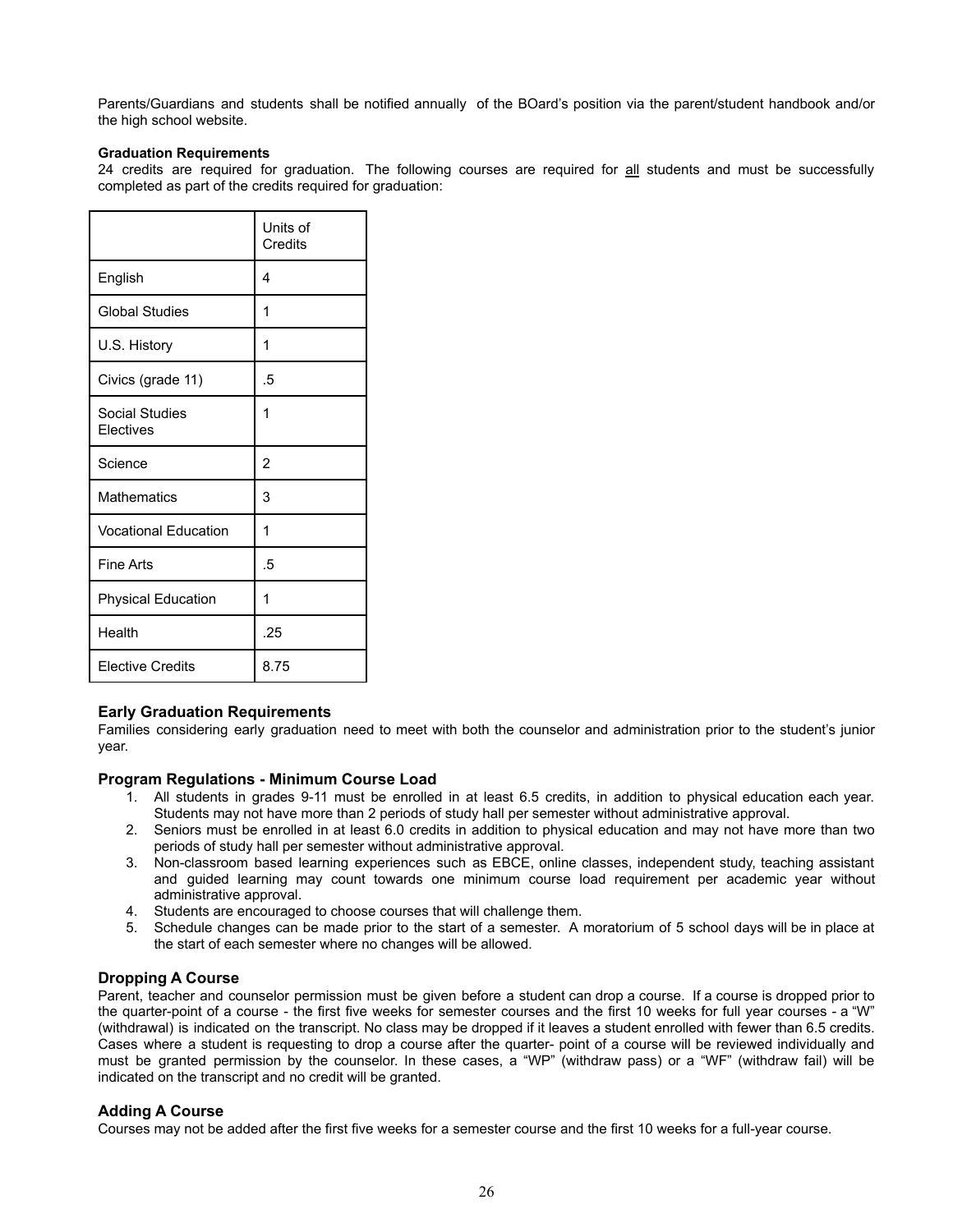#### **Independent Study**

Independent Study takes place in all curricular areas. Independent study is an arrangement between the teacher and student in a specific course which gives the individual student the opportunity to meet course objectives as well as develop his or her own particular interest in the subject area. This may consist of work done outside the confines of the class. Students interested in this type of opportunity should consult the appropriate teacher and department coordinator. Independent study programs are available for the student who wishes to pursue an educational program not available in any regular course offering. Such requests should be initiated by the student. A written plan should then be developed and submitted to the department coordinator, school counselor and principal for final approval. A commitment from the teacher, and a written plan should be finalized by the start of the semester in which the work will be done. Such programs may be taken on either a pass/fail or letter grade basis with the decision to be made prior to final approval of the program.

#### **Audit**

To audit a class, the decision must be made within the first two weeks of a course. No credit is earned, and "Audit" will show on the transcript.

#### **College Courses**

Credit for courses taken at a community college, four-year college or university will be granted only with the prior consent of a counselor and administrator.

#### **Grade Scales**

|           | Univergnied Grades |        |    | <i>vveignted</i> Grades |        |
|-----------|--------------------|--------|----|-------------------------|--------|
| A+        | 100.00             | 4.3300 | A+ | 100.00                  | 4.766  |
| A         | 96.00              | 4.0000 | A  | 96.00                   | 4.400  |
| A-        | 92.00              | 3.6660 | А- | 92.00                   | 4.032  |
| B+        | 89.00              | 3.3330 | B+ | 89.00                   | 3.666  |
| B         | 86.00              | 3.0000 | в  | 86.00                   | 3.300  |
| <b>B-</b> | 82.00              | 2.6660 | B- | 82.00                   | 2.932  |
| $C+$      | 79.00              | 2.3330 | C+ | 79.00                   | 2.563  |
| C         | 76.00              | 2.0000 | С  | 76.00                   | 2.200  |
| $C-$      | 72.00              | 1.6660 | C- | 72.00                   | 1.832  |
| D+        | 69.00              | 1.3330 | D+ | 69.00                   | 1.466  |
| D         | 66.00              | 1.0000 | D  | 66.00                   | 1.100  |
| D-        | 62.00              | 0.6660 | D- | 62.00                   | 0.7333 |
| F         | 59.00              | 0.0000 | F  | 59.00                   | 0.0000 |
|           |                    |        |    |                         |        |

Unweighted Grades Weighted Grades

#### **Grade Point Average**

-Term GPA-direct average of grade point values earned in each class for each term.

-Renaissance GPA-a direct average of either Term 1 or Term 2 GPA (first semester), or Term 3 and Term 4 GPA (second semester). Renaissance GPA is calculated at the end of each semester.

-Cumulative GPA-an average of the grade point value times the credit awarded to each class over the course of your entire high school career. Cumulative GPA is recalculated at the end of each term.

-Valedictorian and Salutatorian are determined by the cumulative

GPA on the Term 3 report card, and are announced at the yearly

Awards Night in May.

#### **Weighted Classes**

Weight has a .10 value and is given to the following classes: AP Calculus AB, AP Chemistry, AP Computer Science, AP Music Theory, AP Psychology, UCONN Physics, AP English Language, AP Government and Politics, AP/UCONN English 12, AP/UCONN Spanish, Honors English 9, American Studies / English 10, Honors English 11, Honors U.S. History I & II, Honors Global Studies I & II, Advanced Algebra I & II, Advanced Geometry, Pre-Calculus, Advanced Chemistry, Anatomy and Physiology, Spanish IV, Leadership, Digital Electronics, Computer Integrated Manufacturing, Engineering Design and Development.

# **Statewide Proficiency/Mastery Examinations (BOE Policy 6146.2)**

Annually, unless exempted according to federal and/or state criteria, each student, in grades three through eight inclusive shall take a mastery examination (measuring whether or not a student has mastered essential grade level skills in reading, writing and mathematics). Students enrolled in grade eleven shall annually take a nationally recognized college readiness assessment approved by the State Board of Education that measures essential and grade appropriate skills in reading, writing and mathematics. Students in grades five, eight, and ten shall annually take a statewide mastery examination in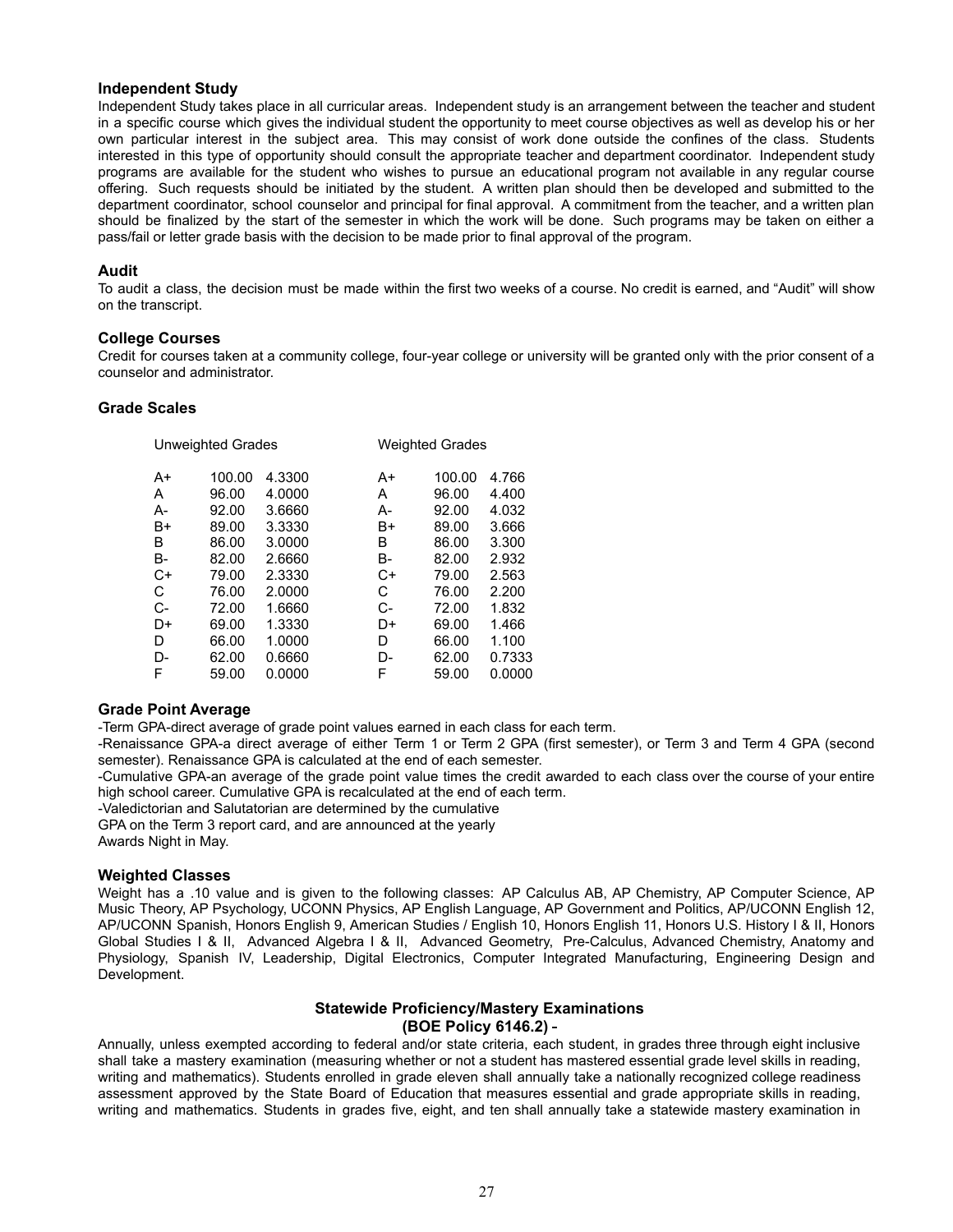science. The State Board of Education shall approve the provision and administration of all mastery examinations. All examinations shall take place during the regular school day.

Special education students shall participate in mastery testing except in the rare case when their Planning and Placement Team determines that participation would be inappropriate and recommends the use of an alternative assessment as specified by the State Board of Education. Students with significant cognitive disabilities in grades 3 through 8 and 11 shall be assessed in English/language arts and mathematics with the Connecticut Alternate Assessment. Students with significant cognitive disabilities shall be assessed with the CMT/CAPT Skills Checklist in grades five, eight and ten.

The mastery examination test is one of the measures to be used to determine if students have met the identified standards.

# **GREEN CLEANING PROGRAM**

# **(BOE Policy 3542.2)**

Cleaning chemicals can negatively impact indoor air quality and cause harm to the occupants of a school building. Therefore, the purpose of this policy is to encourage and promote the principles of green cleaning throughout the Portland Public Schools, in compliance with applicable statutes. The Board of Education encourages and supports efforts to implement green cleaning in all District schools. For additional information, please contact Paul Bengston, Director of Buildings and Grounds at 860-342-3428.

# **HARASSMENT STATEMENT (BOE Policy 5145.4)**

Every child has the right to feel safe, valued and comfortable in school. No one else's behavior should ever make children feel afraid or embarrassed because of their race, color, religion, national origin, sex, sexual orientation, gender identity or expression, or any disability they may have. The District prohibits harassment of any kind. Students are expected to treat other students and district employees with courtesy and respect; to avoid any behaviors known to be offensive; and to stop those behaviors when asked or told to stop. Parents are urged to reinforce with their child(ren) that if he/she is harassed or sees harassment happening to someone else that he/she should report the behavior to a teacher or the principal. To maintain a productive and positive learning environment, the Board of Education will make every attempt to halt any harassment of which they become aware by calling attention to this policy or by direct disciplinary action, if necessary.

# **HEALTH SERVICES (BOE Policies 5141-5141.7)**

Before starting school state law requires all students to have full records of immunizations. CT State Statute #10-191 requires that all students in grades K, 6, and 10 have a physical examination with the required immunizations or documentation authorizing exemption of the immunizations. Parents are encouraged to have the physical examination done by the family physician.

A registered nurse (and/or LPN) is on call during the school day in case of serious illness or injury and to administer medication. Medication is administered in school only after the proper form has been filled out by the prescribing physicians. These forms are available in the nurse's office.

# **Administering Medication (BOE Policy 5141.21)**

Students who have a legitimate need to bring prescription drugs to school are required to register this information in the nurse's office. This is an extensive policy recently revised by the Board of Education and all parents, guardians and caregivers are advised to read it carefully.

Applying Sunscreen Public Act No. 19-60: An Act Allowing Students to Apply Sunscreen Prior to Engaging In Outdoor *Activities*, amended Section 10-212a of the Connecticut General Statutes to allow any student who is six years of age or older to possess and self-apply an over-the-counter sunscreen product while in school prior to engaging in any outdoor activity, with only a written authorization signed by the student's parent or guardian. For students who are younger than six years of age all three of the following requirements pursuant to Section 10-212a-4 of the Regulations of Connecticut State Agencies for self-administration of medication continue to apply:

- 1. an authorized prescriber provides a written medication order including the recommendation for self-administration;
- 2. a parent or guardian provides written authorization for self-administration of medications; and
- 3. the school nurse has assessed the student's competency for self-administration in the school setting and deemed it to be safe and appropriate.

# **Students with Special Health Care Needs (BOE Policy 5141.25)**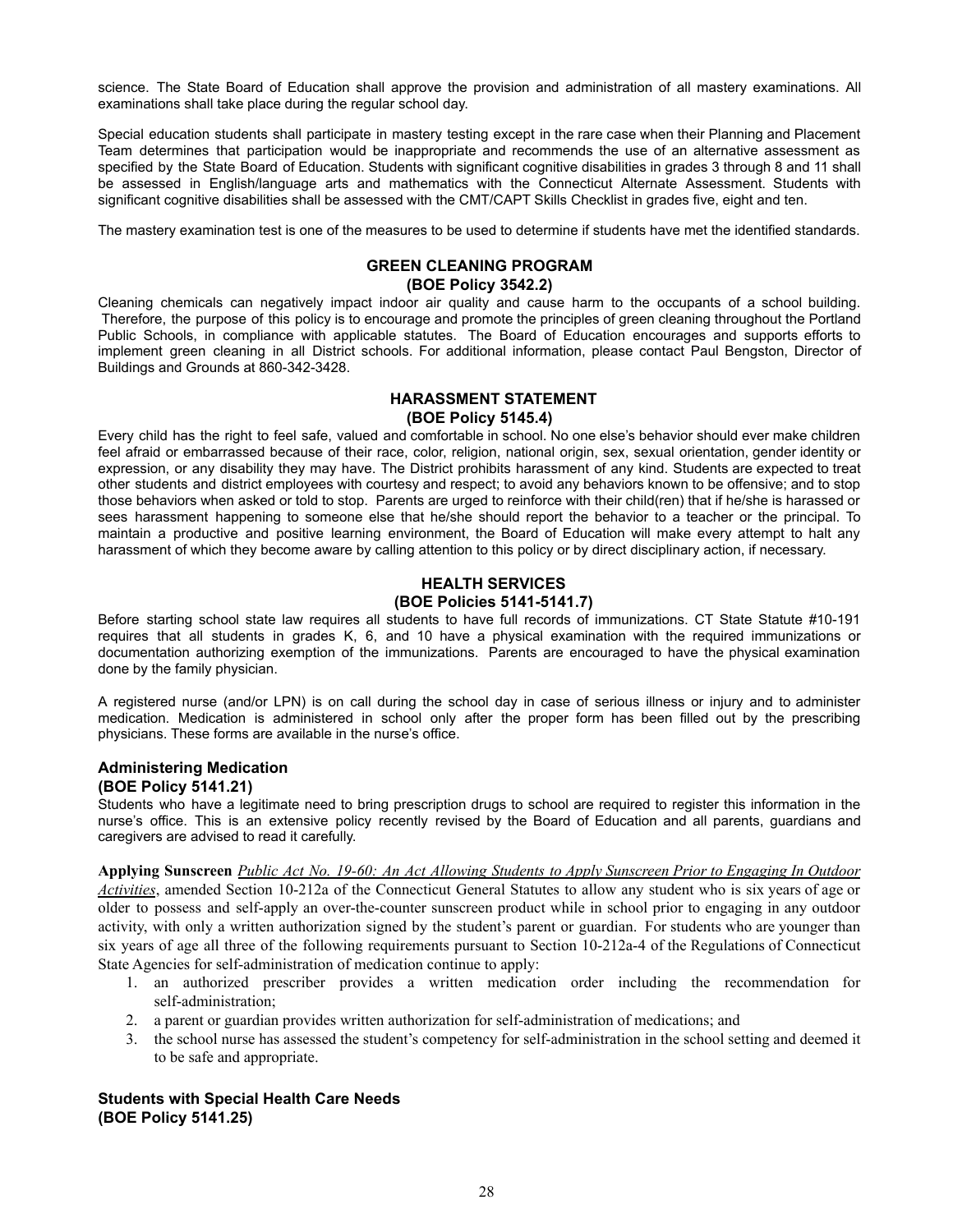The Portland Public Schools recognize that food allergies and glycogen storage disease may be life-threatening. For this reason, the district is committed to developing strategies and practices to minimize the risk of accidental exposure to life-threatening food allergens and to ensure prompt and effective medical response should a child suffer an allergic reaction while at school. Individualized health care plans (IHCP) shall be implemented for each student determined to have a life threatening food allergy. The district is committed to appropriately managing and supporting students with food allergies and glycogen storage disease. The district further recognizes the importance of collaborating with parents and appropriate medical staff in developing such practices and encourages strategies to enable the student to become increasingly proactive in the care and management of his/her food allergy and/or glycogen storage disease, as developmentally appropriate. *Please see BOE Policy 5141.25 (Policy/Regulation/Appendix) for details regarding this very important topic*.

#### **BOE Policy 5141.25 Appendix 1 Students with Special Health Care Needs**

#### **Food Safety Guidelines**

Products containing nut or nut products shall not be used in any class for instructional purpose. All surfaces must be cleaned with appropriate cleaners after the consumption or handling of food (meals, snacks, treats).

#### **Universal Practices (adults):**

- · Food containers must be closed in all common areas. Locations include lockers, library, hallways, auditorium, main offices, and gym.
- · Food should be consumed in the Staff Room or in classrooms (see below for more information about Allergy Classrooms) if necessary.
- · Coffee or creamer with nut flavoring cannot be consumed in the class of a nut allergy *o*r in any common area.
- · Food that contains the child's known allergen or has been manufactured in a facility with known allergens cannot be brought into or consumed in any Nut-Free classroom. The "Safe [Snack](https://snacksafely.com/safe-snack-guide/) Guide" is highly recommended in selecting snacks (This is a live document and should not be printed. Only snacks with an "8" or a checkmark are approved.)
- · Hands should be washed with soap and water after consuming any food containing known allergens of students in the school- hand Sanitizer does not remove nut oil.
- · All adults will participate in the anaphylaxis presentation by the nurse.
- $\cdot$  All adults will be offered the opportunity to be trained in use of the epipen.
- $\cdot$  A list of students with medical alerts will be provided to teachers by the nurse.
- $\cdot$  A list of medical alerts and these guidelines will be provided by the teacher to any adults substituting in their classroom.
- · These guidelines will be provided by the office staff to any adults substituting in the building.
- · Epipens will be placed around the school with administration instructions, names of students with allergies and information about the signs of anaphylaxis.
- · Food cannot be consumed on the bus.

#### **Universal Practices (students):**

- · Food will not be used in celebrations, for example birthdays, unless it is provided by Sodexo.
- Food can only be opened and/or consumed in the cafeteria or in classrooms during snack time.
- If a classroom is used for an after-school activity and snacks are consumed, the activity must not take place in a "Nut-Free" classroom.
- Food cannot be consumed on the bus.

#### **Allergy Classrooms Practices (students):**

- These are in addition to the universal practices listed above.
- · Any food provided in an Allergy Classroom must be cleared by a nurse if not provided by food service.
- · Food consumed in the classroom must not contain the child's known allergen. This also includes food that has been manufactured in a facility with known allergens. "Safe [Snack](https://snacksafely.com/safe-snack-guide/) Guide" is highly recommended to assist families in selecting snacks. Only snacks with an "8" or a check mark are approved.

#### **Allergy Classrooms Practices (adults):**

- These are in addition to the universal practices listed above.
- · Food consumed in the classroom when students are present must not contain known allergens for any child that will be in the room at any point during the day. Using the "[Safe Snack Guide](https://snacksafely.com/safe-snack-guide/)" is highly recommended.
- If food is consumed when students are not present, it must be consumed at the teacher's desk and the desk must be cleaned using district-provided cleaning materials.

# **Portland School District Concussion Management (BOE Policy 5141.7)**

A concussion is a traumatic brain injury. Concussion occurs when normal brain functioning is disrupted by a blow or jolt to the head. Recovery from concussions will vary. Avoiding re-injury and overexertion until fully recovered are the cornerstones of proper concussion management. While Portland staff will exercise reasonable care to protect students, head injuries may still occur. Physical education teachers, coaches, nurses, and other appropriate staff will receive training to recognize the signs, symptoms, and behaviors consistent with a concussion. Any student exhibiting those signs,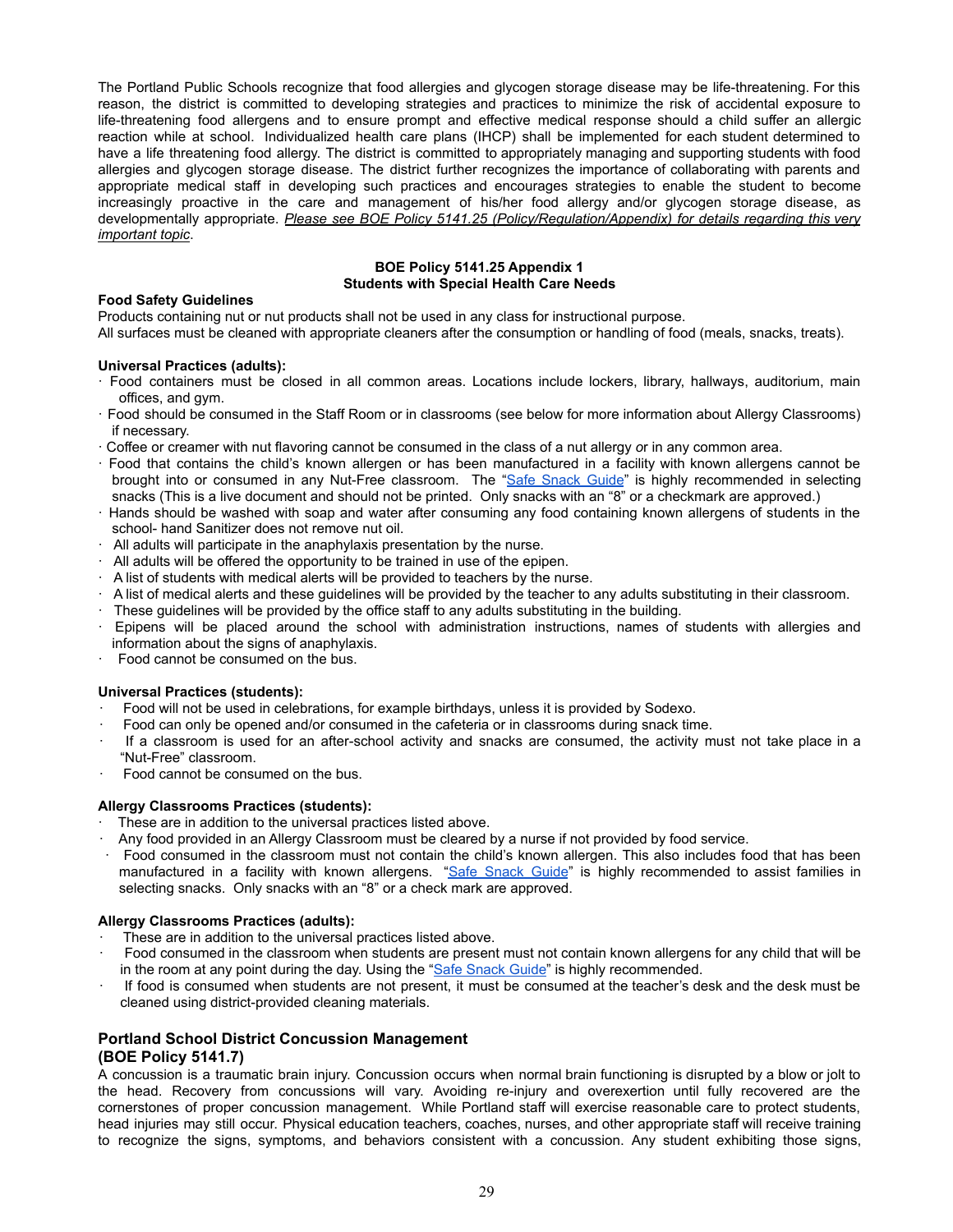symptoms or behaviors while participating in a school-sponsored class, extracurricular activity, or interscholastic athletic activity shall be removed from the game or activity and be evaluated as soon as possible by an appropriate health care professional. The professional will recommend evaluation by MD or medical facility depending on severity of symptoms. The coach, school nurse, or appropriate school representative will notify the student's parents or guardians and recommend appropriate monitoring to parents or guardians.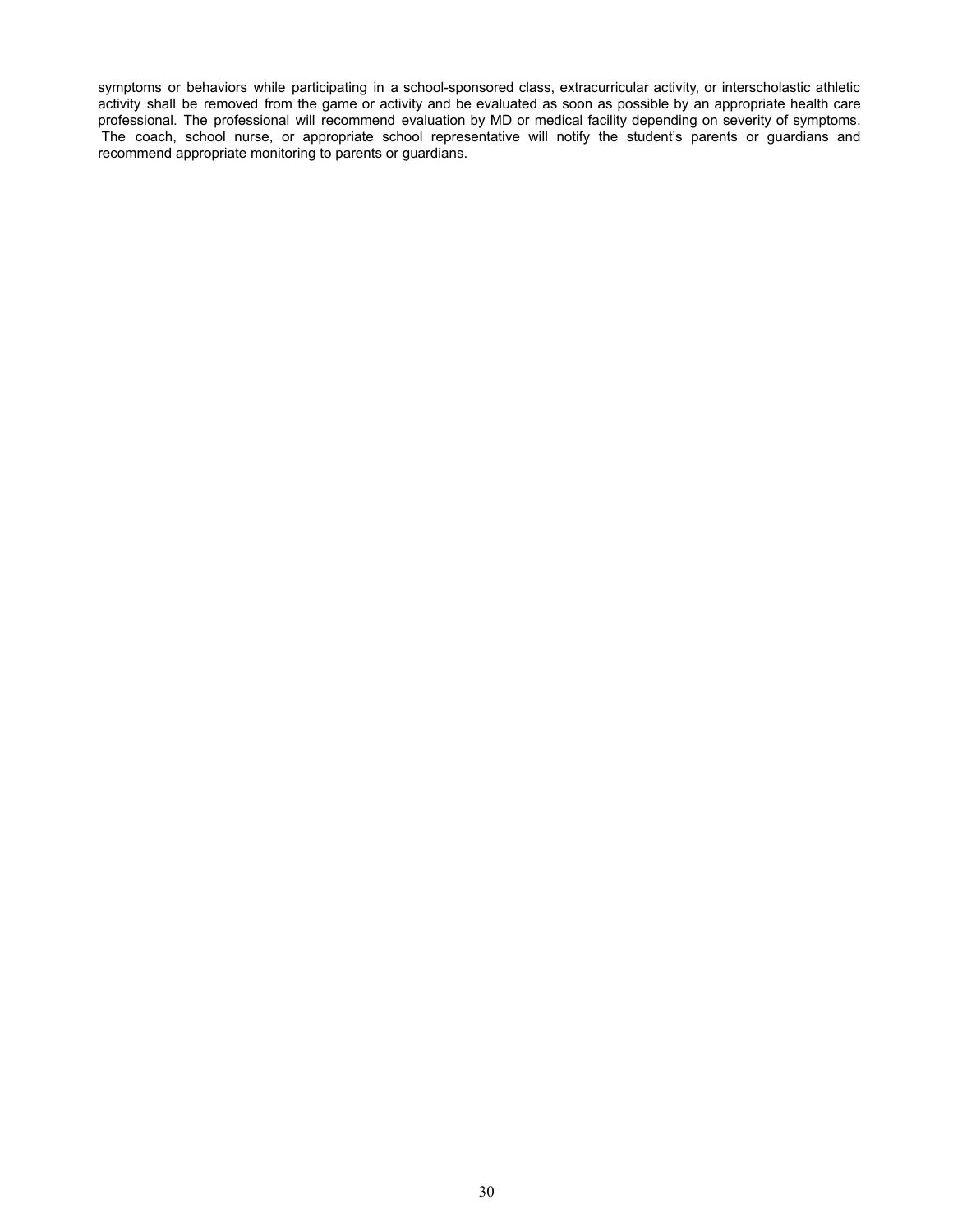# **HOMELESS STUDENTS (McKinney-Vento Act) (BOE Policy 5118.1)**

Homeless students, as defined by federal and state legislation, will have all programs, services, and transportation that other students enjoy and may continue to attend the school of origin. The local liaison for homeless children is the Director of Student Services.

# **HOMEWORK (BOE POLICY 6154)**

# **General Statement**

We believe that there is a positive correlation between student performance and the assignment of homework. Homework should be viewed as an extension of the classroom. Therefore, assignments should consist primarily of practice and review lessons already taught or of simple introductions to materials about to be covered.

Research indicates that at the high school level there is a positive correlation between student performance and the assignment of homework. Homework should be viewed as an extension of the classroom. Therefore, assignments should consist primarily of practice and review lessons already taught or of simple introductions to materials about to be covered.

Homework shall be required in all courses taught at Portland High School with the major emphasis in homework being placed in the major academic subject areas. In order to minimize the potential for "over- assignment" on a given day, teachers will attempt to adhere to the following guidelines.

- 1. The major academic departments (English, Mathematics, Science, Social Studies, World Language) shall assign approximately 75 to 120 minutes of homework per week.
- 2. All other departments shall assign homework as needed with no minimum time requirement.
- 3. All daily homework assignments shall be designed to be approximately 20 to 30 minutes in length.
- 4. When teachers determine a need to assign homework anticipated to be more than 30 minutes in length, they shall attempt to avoid conflicts with major assignments scheduled by other departments.

\*NOTE: Long term assignments, exams, exam preparation, and major projects and term papers, shall not be considered homework as defined by this policy. The P.H.S. teaching staff shall design homework assignments in accordance with the following principles:

- Homework will include mandatory assignments.
- Homework will also include voluntary assignments meant to meet the needs of individual students or groups of students.
- Homework assignments will not be formally graded on a competitive scale. They will be used to locate problems in student progress and to individualize instructions (This will not preclude the assignment of take-home tests or major projects). Topics will appear in assignments before and after they are covered in class, not just on the day they are discussed so as to reinforce learning.
- Homework will not be used to teach complex skills. It will generally focus on simple skills and materials or on the integration of skills already possessed by the student.
- Parents will rarely be asked to play a formal instructional role in homework. Instead, they are asked to create a home environment that facilitates student self-study.
- Major homework assignments, including exams, are not to be scheduled on days of special religious observance to be publicized by the superintendent or building principal at the beginning of each school year.

# **EXTRA CREDIT ASSIGNMENTS**

Extra credit will be assigned at teacher discretion to enhance their learning experience and their grade average through completion of assignments beyond those included in normal class requirements. "Extra credit" assignments, however, cannot be considered as makeup credit for a student's failure to complete regular class or homework assignments.

# **ASSIGNMENTS FOR STUDENTS WHO HAVE BEEN ABSENT**

The highest priority for an ill student is to get well and return to school ready to work. However, students who are absent from school are required to make up all the work that is missed upon his/her return. All teachers will make every attempt to have the missed work ready upon a student's return. For students who are absent two or more consecutive days, homework requests can be made by calling the main office. Parents who opt to withdraw students for vacations on school days accept responsibility for missed class work, lessons taught, and all incomplete learning. If a student is absent for an extended period of time (i.e. hospitalization), homebound instruction may be requested by a parent. (BOE Policy 6173)

# **MAKE-UP WORK**

It is the student's responsibility to make up work missed **due to absence** in a timely manner. A student who has been absent or dismissed early is expected to see each of his/her teachers promptly upon returning to school to make arrangements for the missed assignments, tests, etc.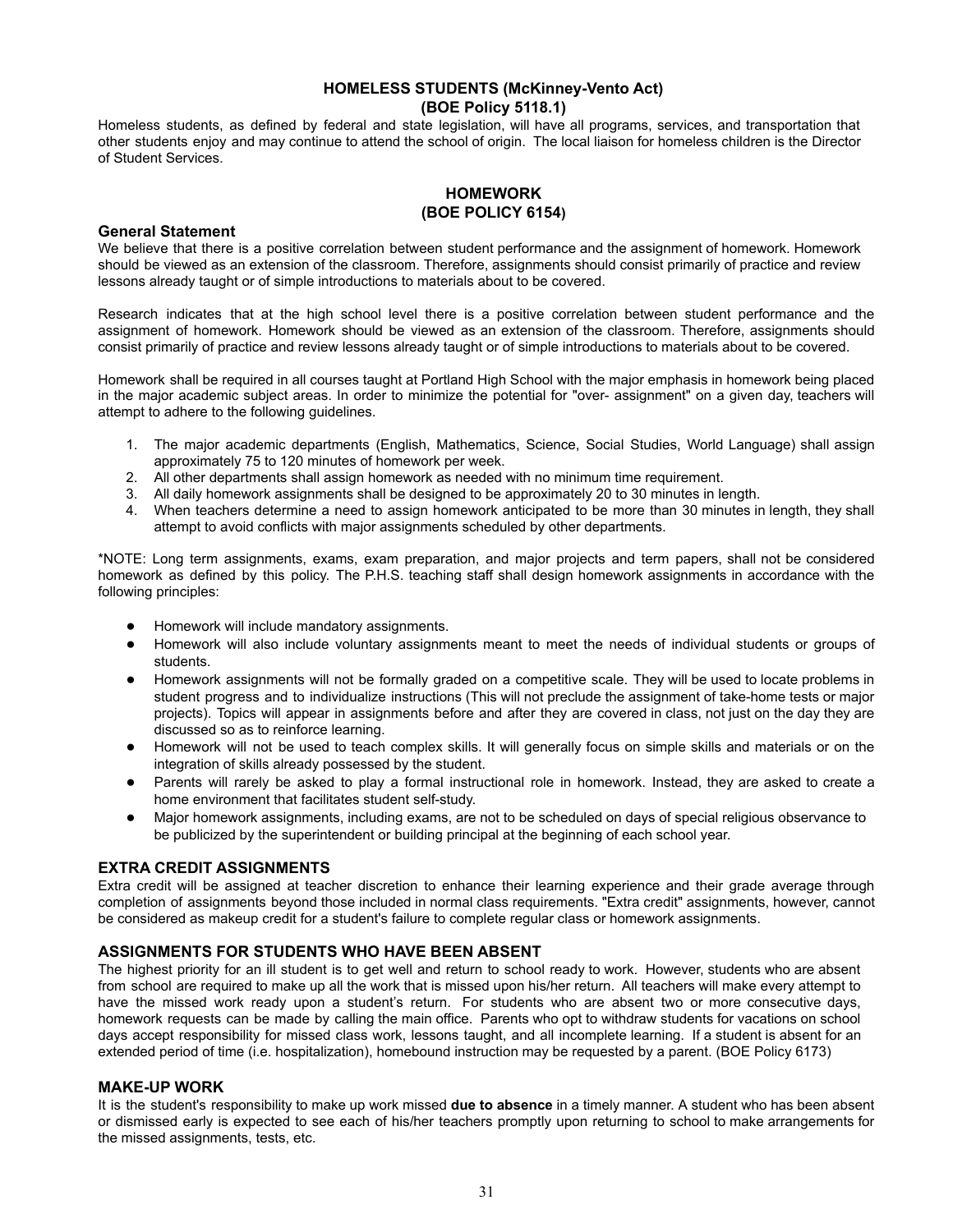In cases where a student will be absent for two or more days, the student may email teachers and request assignments. If a student is expected to be absent over two days, the student should contact a classmate for assignments or complete the assignments upon return to school.

If a student is absent for an extended period of time (i.e. hospitalization), homebound instruction may be requested by the parent.

# **EXTRA HELP**

All teachers are available to provide extra help for students. Teachers will post extra help session schedules and students are encouraged to make individual appointments as needed.

Students should adhere to the following guidelines when seeking extra help. Remember that teachers are not planning to reteach a class during extra-help sessions.

● Come prepared with all class materials, specific problems or assignments to be reviewed and/or specific questions for the extra help session. Notify the teacher as soon as possible if you must cancel a scheduled appointment. Teachers will return the same courtesy.

#### **HONOR ROLL**

Honor Roll is calculated at the end of each term, and is printed in the local newspaper. To have one's name placed on Honor Roll, the following requirements must be met:

- High Honors: Term GPA of 3.66 or higher with only one grade of a C-, C, or C+.
- Honors: Term GPA of a 2.66 or higher with only one grade of a C-, C, or C+.

#### **INSURANCE**

School insurance is made available to families through a specific program. Brochures are distributed to all students at the beginning of each academic year. While the program is not mandatory, it is suggested that parents take advantage of the opportunity to provide adequate protection for their children while in school. Any such arrangement is contractual between the parent and insurance carriers and the Portland Public School assumes no liability from disputes arising from such contract.

#### **LIBRARY/MEDIA SERVICES**

A large variety of services and resources are available in the Library/Media Center. Through promoting reading and literature appreciation, teaching information literacy skills, and fostering critical thinking and independent learning, the library media program contributes to student success and the support of lifelong learning. The Library Media Specialist teaches information literacy skills as the basis for enabling students to become independent users of information. Students visit the library regularly for classes and free exploration of library books and magazines. Older students learn how to access Destiny as a means for locating library materials and managing their library checkouts. Many special events, such as book fairs and author visits are planned in the library throughout the year. The library contains a large current collection which supports and enriches the curriculum as well as students' interests. Our libraries often carry parental resources, as well.

#### **LIMITED ENGLISH PROFICIENT (LEP) STUDENTS (BOE Policy 6141.311)**

The Board of Education recognizes the need to provide equal educational opportunities for all students in the District. Therefore, if the inability to speak and understand English excludes a student from effective participation in the District's educational programs, the District shall take appropriate action to rectify the English language deficiency in order to provide the student with equal access to its programs. Students in a language minority (LM) or who have limited English Proficiency (LEP) will be identified, assessed and provided appropriate services. No child will be admitted to or excluded from any program based solely on surname or LM status.

Parents of Limited English Proficient (LEP) Students participating in a language instructional program will be notified within 30 days of their child's placement in the program. The notification will include an explanation of why, a description of the program, and the parent's rights to remove their child from the LEP program. In addition, the notification will explain how the program will help the child to develop academically, learn English and achieve the standards necessary for promotion.

Students not meeting the English mastery standard or demonstrating limited progress will be provided with additional language support services which may include, but are not limited to, English as a Second Language program, sheltered English programs, English Immersion programs, summer school, after-school assistance, homework assistance and tutoring. Students after 30 months in a bilingual program will not be offered additional bilingual education.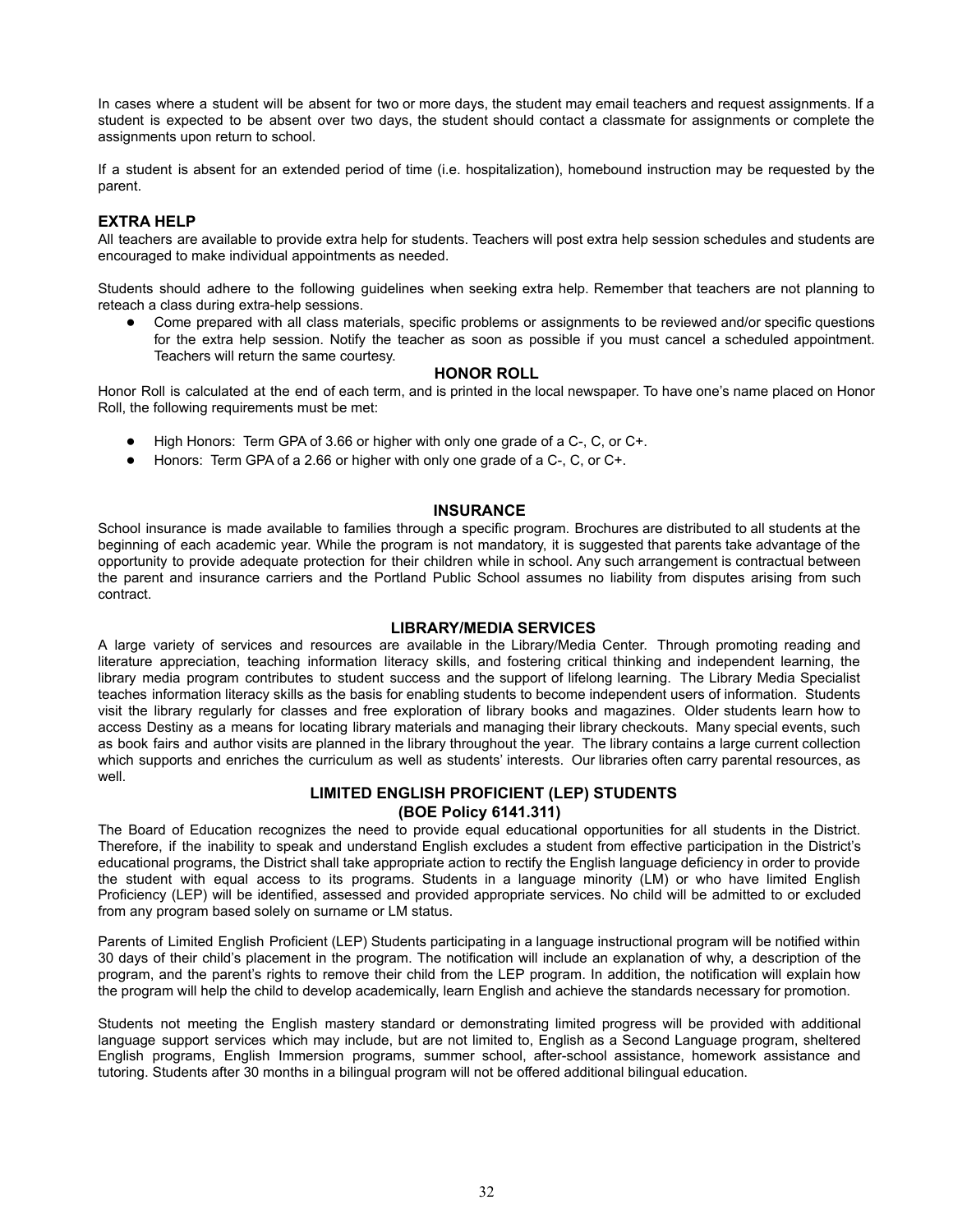#### **LOST AND FOUND**

All articles of any description that are found are to be turned in to the office. Students who have lost any items should report the loss to the office.

# **MIGRANT STUDENTS (B.O.E. Policy 6141.312)**

The District has a program to address the needs of migrant students. A full range of services will be provided to migrant students including applicable Title I programs, special education, gifted education, vocational education, language programs, counseling programs and elective classes. Parents / guardians of migrant students will be involved in and regularly consulted about the development, implementation, operation and evaluation of the migrant program.

# **NATIONAL HONOR SOCIETY**

The purpose of the Portland Chapter of the National Honor Society is to encourage enthusiasm for scholarship, to stimulate a desire to render service, to promote leadership, and to develop character in the students of Portland High School. Selection to the NHS is most truly an honor as only those candidates who consistently exemplify the highest standards of scholarship, leadership, character, and service are selected for admission.

Juniors and seniors who have at least a 3.5 grade point average (not rounded), no more than one final grade of less than C- , and no F's are academically eligible for admission to NHS. At the end of the first quarter, GPAs will be calculated and all eligible candidates will be notified of their eligibility, the procedure for applying and the requirements for acceptance. Applicants must fill out an application, submit an essay and documentation of community service hours and leadership roles. After the deadline for application submission, the NHS faculty council will review the materials and select those candidates who meet all necessary requirements. Selection is by unanimous vote.

The faculty council is composed of five faculty members who remain anonymous. The NHS advisors provide all materials submitted by candidates to the council members for review. Those candidates who are accepted into the NHS are inducted in the spring. Any eligible candidate that does not meet the requirements is invited to reapply in the first quarter of the following year.

# **PARENT INVOLVEMENT**

# **(BOE Policy 1110.1)**

Considerable experience and related evidence indicates that meaningful involvement of parents, guardians, and other caregivers in the schooling of children improves the quality of education significantly. The Board of Education believes that closer connections of parents and others responsible for the home care of the children with our schools can result in enhanced academic performance, improved behavior, and reduced absenteeism.

Therefore, all parents, guardians, and caregivers of students enrolled in our district are encouraged to take an active role in the education of their children.

#### **PERSONAL PROPERTY**

The school's insurance policy does not cover loss or damage to property owned by students or parents. This also applies to property entrusted to us for storage or safekeeping such as sports equipment, musical instruments, etc. The legal principle that applies is that the school is a public place, like a restaurant. If personal property is lost, it is the person's own responsibility. Therefore, leaving items for storage at the school is done so at one's own risk.

# **PESTICIDE APPLICATIONS**

# **(B.O.E. Policy 3524.1)**

Only certified pesticide applicators shall be used in schools for any non-emergency pesticide use in school buildings or on school grounds. Pesticide applications are limited to non-school hours and when activities are not taking place. Areas to receive pesticide application will be posted and a written record of all pesticide applications will be maintained for five years. Parents / guardians and staff who want to receive advance notice of all pesticide use will be listed on a registry and such notice will be provided as required by law. Parents / guardians who want to be notified prior to pesticide applications inside their child(ren)'s school assignment area may contact the maintenance supervisor.

# **PROMOTION, ACCELERATION, RETENTION**

#### **(BOE Policy 5123)**

The Board of Education is dedicated to the total and continuous development of each student enrolled in its schools. The administration and professional staff shall establish a system of grading and reporting academic achievement to students and their parents and guardians. The system shall also determine when promotion and graduation requirements are met. The decision to promote a student to the next grade level shall be based on the following criteria: successful completion of the curriculum, attendance, performance on the statewide testing program (SBAC) and on other standardized tests, maturity, academic potential, student aptitude, social reason not related to academic performance. The District shall provide alternatives to promotion such as, but not limited to transitional programs and may require students whose academic performance jeopardizes their promotion or graduation to attend after-school, summer school or other programs the district offers that are designed to help them.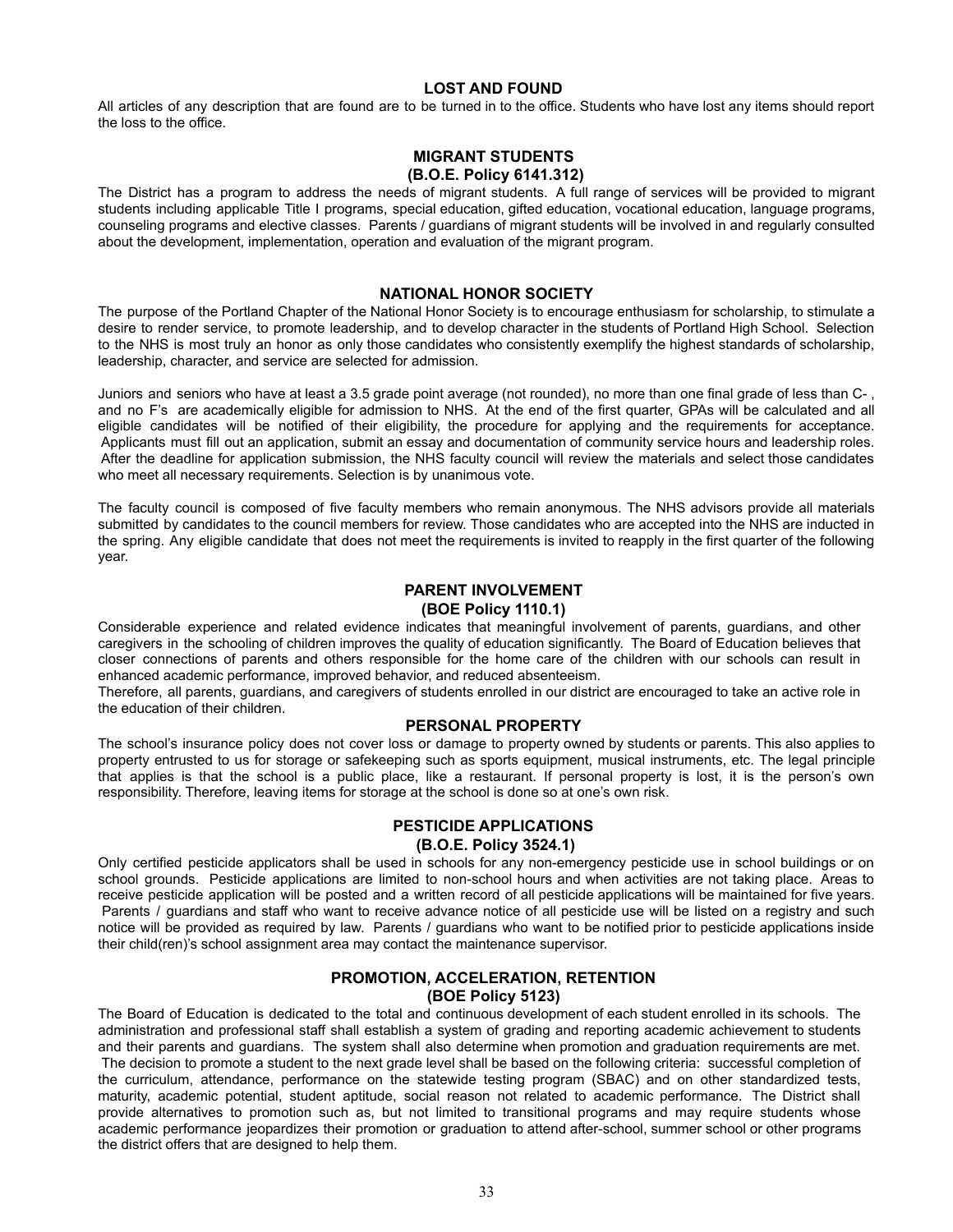The Board of Education shall approve the grading and reporting systems as developed by the administration and faculty upon the recommendation of the Superintendent of Schools.

The Board expects students to progress through each grade usually within one school year. To accomplish this, instruction should accommodate individual students and include strategies for addressing academic deficiencies. Students shall progress through the grade levels by demonstrating growth in learning and meeting grade-level standards of expected student achievement.

When high academic achievement is evident, the principal or his/her designee may approve a student for acceleration into a higher grade level. The student's social and emotional growth shall be taken into consideration in making a determination to accelerate a student.

Schools shall identify students in danger of failing and being at risk for retention. Prior to deciding on retention for a student not mastering the appropriate skills, the district may require the students to attend one or more alternatives for remedial assistance.

In all cases of promotion or retention, the parent/guardian is to be fully involved and informed throughout the promotion/retention decision making process. Parents will be notified as early as possible that retention is being considered. The principal shall be responsible for making the final decision as to retention and assignment.

# **PSYCHOTROPIC DRUG USE (BOE Policies 4118.234 and 5141.231)**

School personnel are prohibited from recommending the use of psychotropic drugs for any student enrolled within the school system. School nurses, nurse practitioners, district medical advisor, school psychologists, school social workers and school counselors, may recommend that a student be evaluated by an appropriate medical practitioner when there are behaviors or concerns that may be indicative of medication considerations. Further, the District is prohibited from requiring a child to get a prescription before he/she may attend school, be evaluated to determine eligibility for special education or receive special education.

The Planning and Placement Team (PPT) has the authority and responsibility to recommend a medical evaluation as part of an initial evaluation or reevaluation as needed to determine a child's eligibility for special education and related services, or educational needs for a child's individualized education program (IEP). As required, the District may seek remedy through the due process provisions allowed under the Individuals with Disabilities Education Act (IDEA) if a parent and / or guardian refuses consent for a reevaluation.

# **SCHOOL CEREMONIES AND OBSERVANCES (B.O.E. Policy 6115)**

The school district recognizes the value of certain ceremonies and observances in promoting patriotism and good citizenship among the students. Therefore, activities in schools commemorating national holidays such as Veteran's Day, Memorial Day, Thanksgiving and President's Day are encouraged. Portland High School reminds students, faculty and administration of the variety of religious belief, and all are urged to be conscious of and respect the sensitivities of others.

An opportunity will be provided for students to observe an appropriate period of silent meditation and to recite the Pledge of Allegiance. Participation in these activities is voluntary. Nonparticipants are expected to maintain order and decorum appropriate to the school environment.

#### **SCHOOL CHOICE**

The Board of Education recognizes that students may benefit from having a choice of school to attend within the public school system that is not limited by school and/or district boundaries. An interdistrict public school attendance program will (1) provide parents and students with greater opportunities to choose the school and/or program that best meets the academic needs of the student; (2) positively influence the level of parent involvement and student motivation; (3) improve academic achievement; (4) reduce racial, ethnic and economic balance; and (5) provide a choice of educational programs for students.

The District will cooperate with the appropriate regional educational service center in the planning and implementation of an inter-district public school attendance program in accordance with the timelines and provisions contained within applicable Connecticut General Statutes as may be periodically amended and pursuant to the applicable provisions of the Every Student Succeeds Act.

#### Portland Middle and High School Level Students

The Board of Education provides information and access to: technical education and career schools; regional agricultural science and technology education centers; interdistrict magnet schools; charter schools; and interdistrict student attendance programs provided that attendance is not for the purpose of interscholastic athletic competition. (Students in grade 8 attend an informational seminar regarding these options each spring.) Additional information is available on the school counseling website and in the Program of Studies.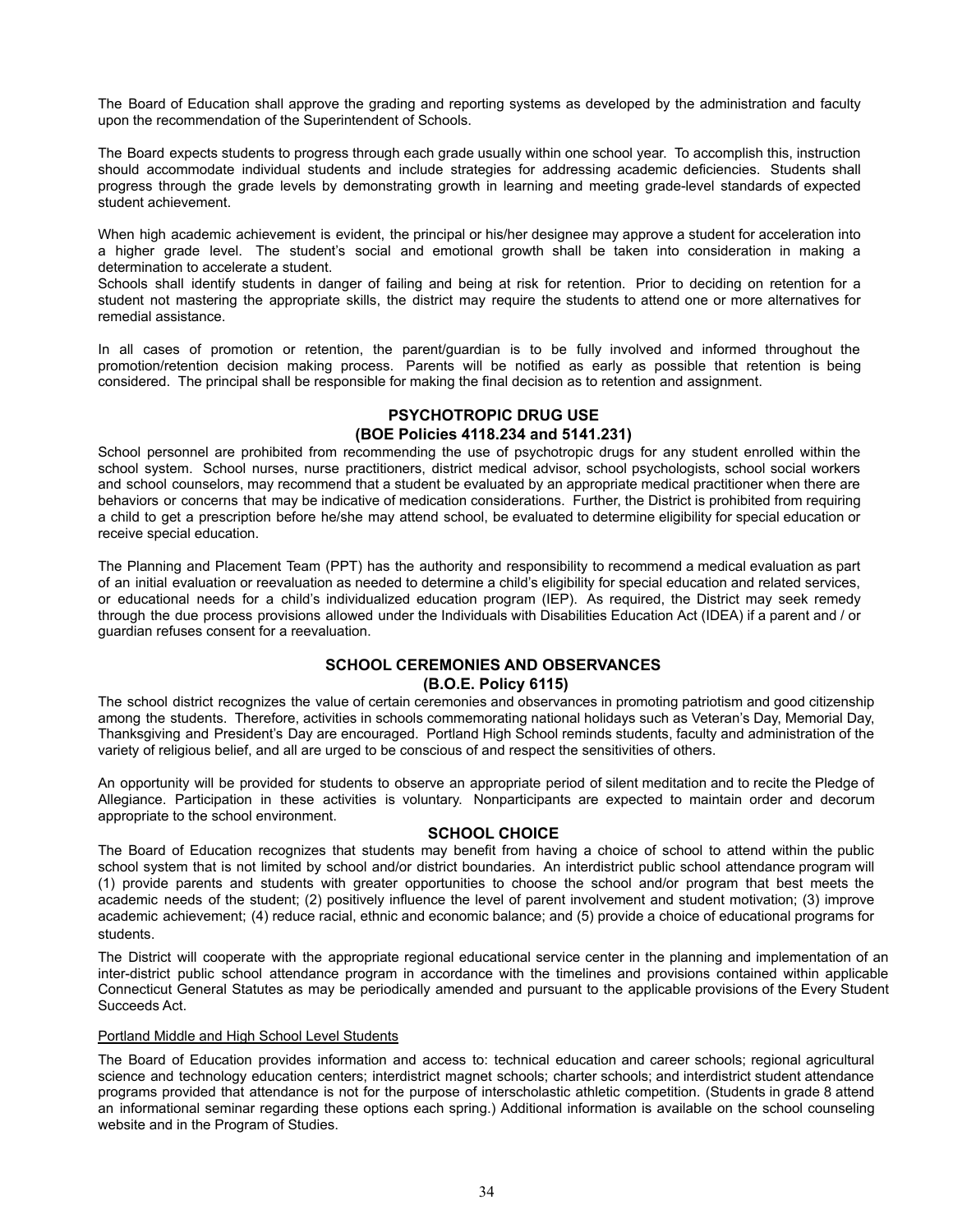# **SCHOOL PROPERTY**

Respect for the school building and its equipment is a part of a student's responsibility. The destruction or mutilation of school property is a serious offense. Any student who damages or loses school property will be required to restore or repay in full the cost of the property. An estimate of the cost shall be made and a bill will be sent to the student's parents or guardian. Other disciplinary action will be taken as deemed appropriate.

#### **SCHOOL REGISTRATION AND TRANSFERS**

#### **New Registrations**

Parents of new students are required to complete an on-line registration. The registration link is on our websit[e](http://www.portlandctschools.org) [http://www.portlandctschools.org.](http://www.portlandctschools.org) At the completion of your online pre-registration, you will be prompted to schedule an appointment with the Registrar to finalize your student's registration. You will need to bring several required forms with you for the registrar to scan. These are listed when you complete the online process. The registrar for grades 7-12 is located at Portland High School. Please call 860-342-1720 to make an appointment.

#### **Transfers to Another School District (Withdrawals)**

Parents should notify the principal's office as soon as possible if a child is transferring from our district to another school district. In order for records to be transferred, a form must be signed at the receiving school and mailed to our school. Without these forms, schools are not allowed to exchange records. Please note that a student cannot be registered in a public school in Connecticut without complete medical information.

#### **Updating Existing Student Information**

We also have a site for parents in order to update [student information each year:](https://portland-update.hosted.src-solutions.com)

[https://portland-update.hosted.src-solutions.com.](https://portland-update.hosted.src-solutions.com)

Parents will access the site by using their child's DOB and SASID (State Assigned Student Identification Number). Schools will send home a letter with this information that must be completed within 30 days from the start of school. Parents will update emergency contact data and sign-off on required policies.

# **SCHOOL SECURITY AND DISASTER PREPAREDNESS (BOE Policy 5141.6)**

It is the policy of the Portland Board of Education (Board) to maintain a safe, orderly, civil, and positive learning environment, and to be prepared, in so far as possible, to prevent and respond to unexpected crises quickly and appropriately. While the very nature of a crisis may make preparation difficult, the Board believes that staff and students should be ready to respond quickly and appropriately to emergency situations.

The Board of Education recognizes that all District staff and students must be prepared to respond quickly and responsibly to emergencies, disasters, and threats of disaster. A variety of emergency drills will be conducted monthly throughout the school year in compliance with CT Department Education Regulations and Connecticut law. Teachers will review existing procedures with students on the first day of class. Teachers will assist students in the various responses using the "All-Hazards School Security and Safety Plan" that has been created with our town's local emergency management staff.

# **SCHOOL VOLUNTEERS (BOE Policy 1240)**

The Board of Education recognizes the importance of school volunteers at all levels of schooling. Volunteers can enhance collaboration between the school and community, broaden the school's educational environment and ultimately enrich students' school experience. We encourage you to become school volunteers, sharing a little bit of your time and expertise in our school program. Volunteers will work under the supervision of staff, assisting with tasks which may include: chaperoning field trips, coaching, clerical support, mentoring and other appropriate assignments. In our continued effort to maintain a safe learning environment, all school visitors, including volunteers, must report to the office upon arrival and before departing. A sign-in/sign-out log will be maintained in each school office. Volunteers should record both arrival and departure times and indicate the purpose of their visit. Additionally, volunteers will be provided with identification badges which should be displayed during each visit. All volunteers are expected to exhibit standards of conduct equal to those of the school staff and to observe all Board of Education policies. This includes, but is not limited to: use of appropriate language, maintaining confidentiality, wearing appropriate attire, and exercising good judgment. Volunteers may be required to submit to state and federal criminal record checks and a record check of the Department of Children and Families ("DCF") Child Abuse and Neglect Registry. No person who is required to register as a sex offender under state or federal law, or whose name is currently listed on the DCF registry, may volunteer in the Portland Public Schools.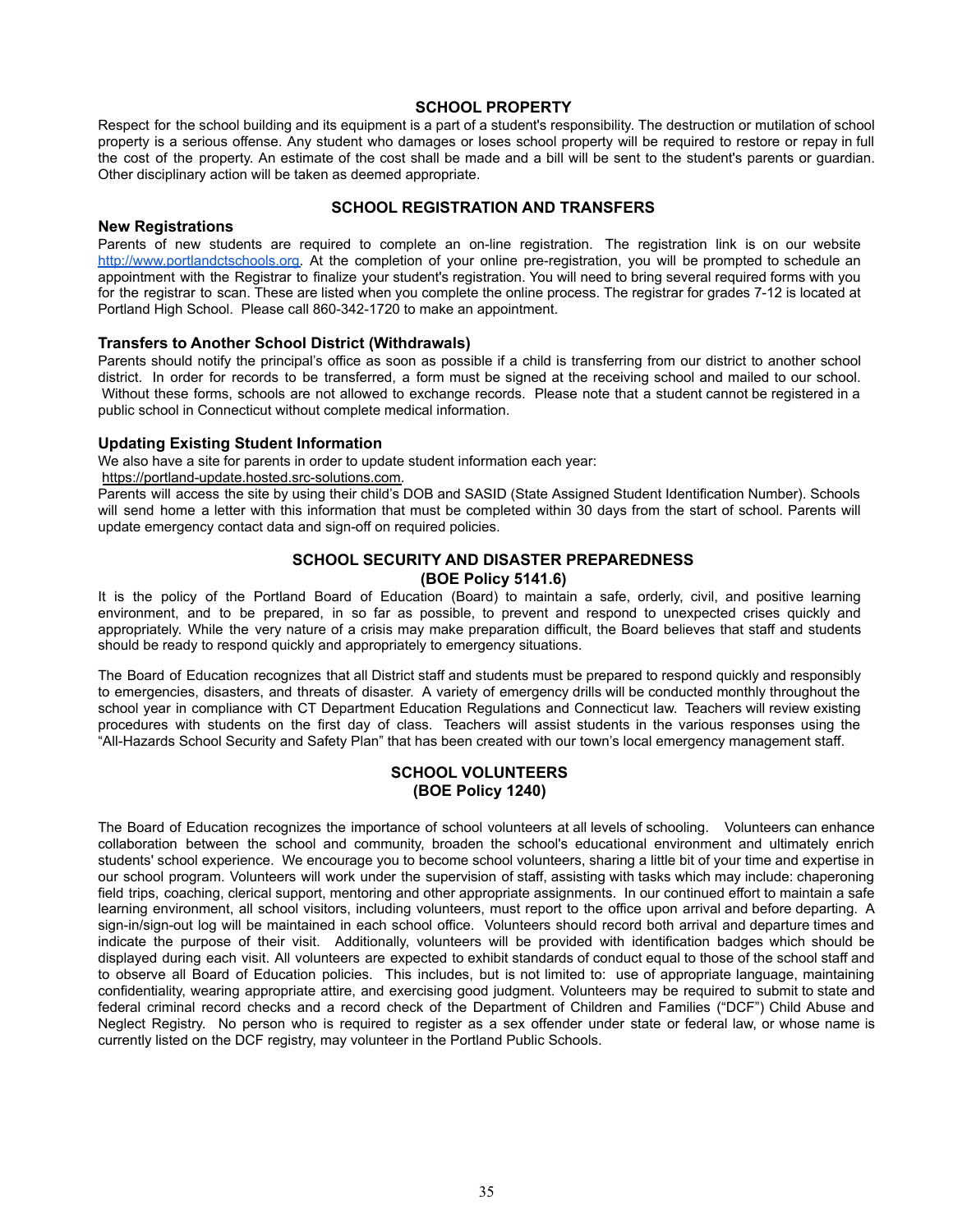# **SEAL OF BILITERACY Connecticut State Department of Education (BOE Policy/Appendix 6146)**

The District will award the Connecticut State Seal of Biliteracy (Seal of Biliteracy) to recognize high school graduates who have attained a high level of proficiency in English and one or more languages. The Board of Education will affix the Seal of Biliteracy on a student's diploma utilizing the criteria established by the State Board of Education. Foreign language is defined as a world language other than English and includes American Sign Language and any other language spoken by a federally recognized Native American tribe.

# **Dissemination of Program Information**

All students shall receive information on the Seal of Biliteracy upon first entering middle school and again at the entry to high school. (Districts who have dual language and/or foreign language in elementary school programs are encouraged to share information with students and families at the time of enrollment.)

The information can be provided to students, parents/guardians via student/parent handbooks and by placement on the district/school website.

The information shall indicate that students may acquire proficiency in multiple languages through various pathways. Those available in the District may include (but are not limited to) the following:

- Traditional middle school or high school world language programs
- Traditional ESL programs
- Bilingual education programs
- Dual language programs
- K-12 world language immersion programs
- Time spent immersed in the target culture
- Saturday language schools
- Heritage language knowledge

# **Eligibility**

All students are eligible to receive the Seal of Biliteracy based on evidence of achieving the designated level of language proficiency in two or more languages by high school graduation. Students may demonstrate the state-determined level of proficiency in English, as well as one or more additional languages in grade 10, 11, or 12.

# **Earning the Seal of Biliteracy and Eligibility Criteria**

To attain the Seal of Biliteracy, students' use of the language must be demonstrated, rather than their knowledge about the language. Therefore, a student must demonstrate proficiency in English AND another language by meeting the criteria described below.

Both native and non-native speakers of English must provide comparable evidence of English language proficiency. The language performance should be demonstrated in both social and academic use of the language, in all modes of communication.

To be eligible to receive the Seal of Biliteracy, the two academic requirements below must be met:

1. Student must complete all English language arts requirements for graduation.

2. Student must demonstrate proficiency in a language other than English in grades 10, 11, or 12 at a level comparable to "Intermediate Mid" on the ACTFL Proficiency Guidelines as demonstrated through the following method listed in the Assessment of Evidence Table or any other approved assessment.

# **SEARCH AND SEIZURE**

#### **(B.O.E. Policies 5145.12 & 5145.122)**

The Board seeks to ensure a learning environment which protects the health, safety and welfare of students and staff. To assist the Board in attaining these goals, District officials may, subject to the requirements below, search a student's person and property, including property assigned by the District for the student's use. Such searches may be conducted at any time on District property or when the student is under the jurisdiction of the District at school sponsored activities. All searches for evidence of a violation by the District shall be subject to the following requirements:

- 1. The District official shall have individualized, *"reasonable suspicion"* to believe evidence of a violation of law, Board policy, administrative regulation or school rule is present in a particular place;
- 2. The search shall be "reasonable in scope." That is the measures used are reasonably related to the objectives of the search and not excessively intrusive in light of the age, sex, maturity of the student and nature of the infraction.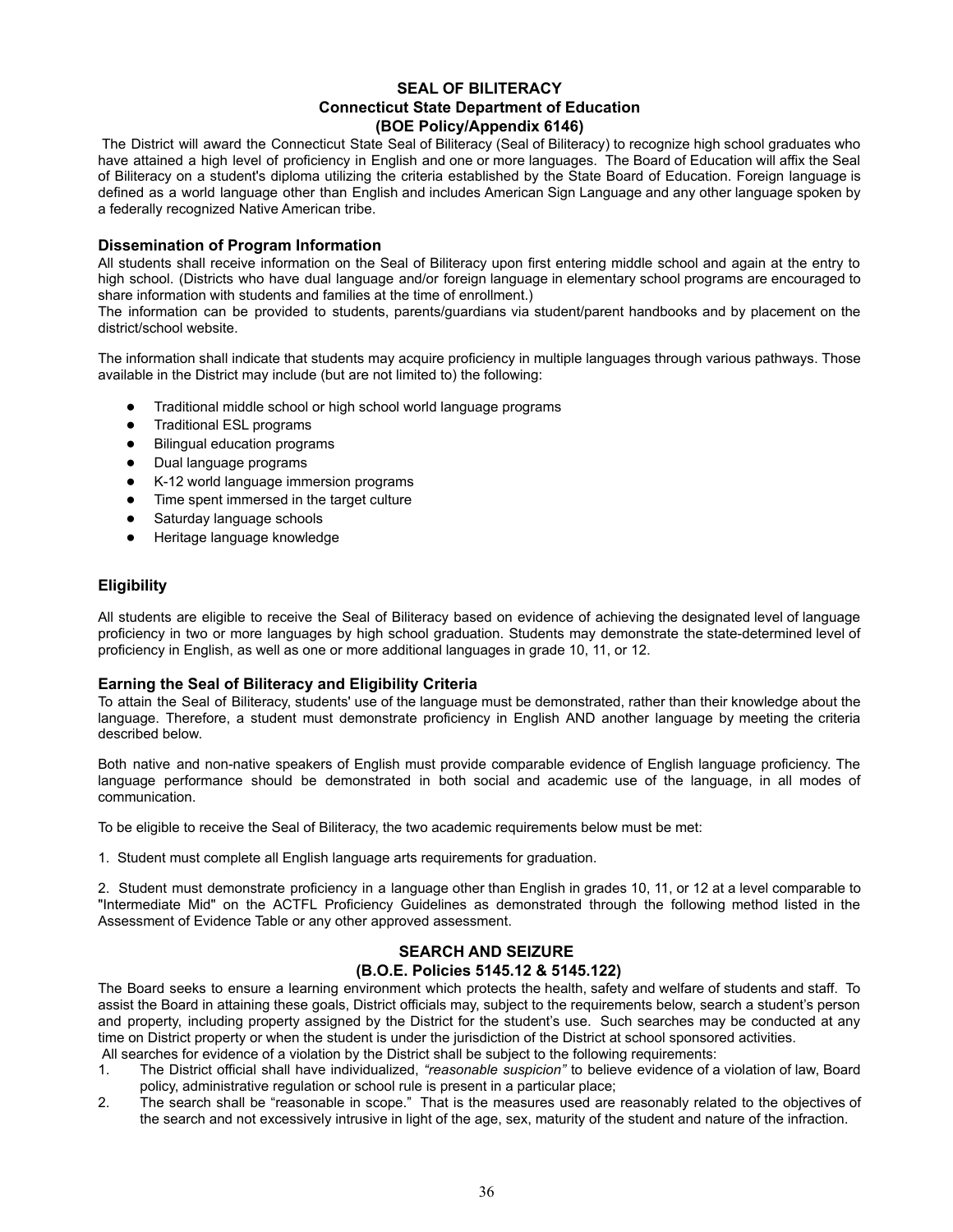3. District officials may also search when they have reasonable information that emergency/dangerous circumstances exist.

School authorities are authorized to conduct searches of students or their property when reasonable suspicion indicates that a particular student is in possession of an item or a substance that represents a material threat to school routine or is prohibited by school board regulations or by law. Student property shall include, but not be limited to, purses, book bags, and cars. In an effort to deter drug use by students, the Board of Education policy 5145.122 provides that the Administration has the right to authorize law enforcement officials to search school property with drug-detection dogs trained for the purpose of detecting the presence of illegal substances.

# **Desks and School Lockers**

Desks and school lockers are property of the schools. The right to inspect desks and lockers assigned to students may be exercised by school officials to safeguard students, their property and school property with reasonable care for the Fourth Amendment rights of students. The exercise of the right to inspect also requires protection of each student's personal privacy and protection from coercion. An authorized school administrator may search a student's locker or desk under three (3) conditions:

1. There is reason to believe that the student's desk or locker contains the probable presence of contraband material.

2. The probable presence of contraband material poses a serious threat to the maintenance of discipline, order, safety and health in the school.

3. The student(s) has been informed in advance that school Board policy allows desks and lockers to be inspected if the administration has reason to believe that materials injurious to the best interests of students and the school are/or contained therein.

Use of drug-detection dogs and metal detectors, or similar detective devices may be used only on the express authorization of the Superintendent. District officials may seize any item which is evidence of a violation of law, Board policy, administrative regulation or school rule, or which the possession or use of is prohibited by such law, policy, regulation or rule.

#### **Student Search**

A student may be searched if there are reasonable grounds for suspecting that the search will turn up evidence that the student has violated or is violating either the law or the rules of the school. The scope of the search must be reasonably related to the objectives of the search and the nature of the infraction. Strip searches shall not be conducted by school authorities. All searches by the Principal of his/her designee shall be carried out in the presence of another adult witness.

#### **Police Involvement in Searches and Interrogations of Students**

The District is committed to cooperating with police officials and other law enforcement authorities in order to maintain a safe school environment. Police officials, however, have limited authority to interview or search students in schools or at school functions, or to use school facilities in connection with police work. Students may be searched by law enforcement officials on school property or when the student is under the jurisdiction of the District upon the request of the law enforcement official. Such requests ordinarily, shall be based on (1) warrant; or (2) probable cause to believe a crime has been committed on school property or at a school function; or (3) an invitation by school officials. The school Principal or designee will attempt to notify the student's parents in advance to give the parent the opportunity to be present during the police questioning or search, and will be present for all such searches.

#### **Vehicle Searches on School Grounds**

The privilege of bringing a student-operated motor vehicle onto school premises is hereby conditioned on consent by the student driver to allow the search of that motor vehicle when there is reasonable cause for a search of that motor vehicle. Refusal by a student, parent or guardian, or owner of the vehicle to allow access to a motor vehicle on school premises at the time of a request to search the motor vehicle will be cause for termination, without further hearing, of the privilege of bringing a motor vehicle onto school premises. The Principal, or a building administrator, may request a law enforcement officer to search a motor vehicle on school premises, subject to provisions of this policy.

# **SECLUSION / RESTRAINT / EXCLUSIONARY TIME OUT BOE Policy 5144.1**

The Board of Education (Board) believes that maintaining an orderly, safe environment is conducive to learning and is an appropriate expectation of all staff members within the district. To the extent that staff actions comply with all applicable statutes and Board policy governing the use of physical force, including physical restraint of students and seclusion of students, staff members will have the full support of the Board of Education in their efforts to maintain a safe environment. The Board recognizes that there are times when it becomes necessary for staff to use reasonable restraint or place a student in seclusion as an emergency intervention to protect a student from harming himself/herself or to protect others from harm.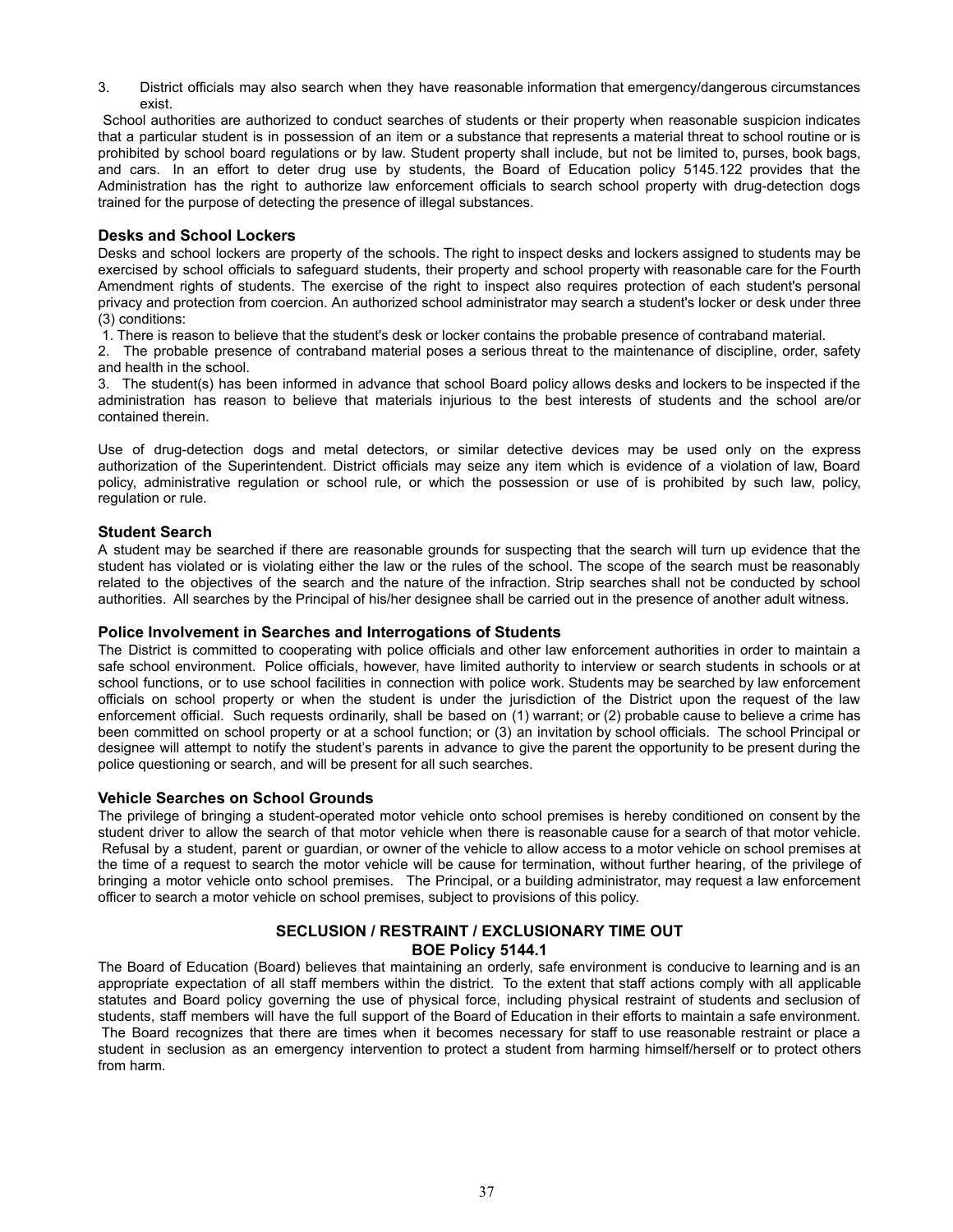# **SEX DISCRIMINATION AND SEXUAL HARASSMENT (BOE Policy 5145.5)**

It is the policy of the Board of Education that any form of sex discrimination or sexual harassment will not be tolerated among the students of the Portland Public Schools. Students are expected to adhere to a standard of conduct that is respectful and courteous to fellow students and to the public.

Should sexual harassment be alleged, it is the policy of the Portland Board of Education that it shall be thoroughly investigated, that there shall be no retaliation against the victim of the harassment, and that the problem/concern shall be appropriately addressed.

Under federal law and the Connecticut General Statutes 46a-60(a) (8), sexual harassment is defined as "any unwelcome sexual advances or requests for sexual favors or any conduct of a sexual nature" made by someone from or in the work or educational setting. Types of sexual conduct include inappropriate attention of a sexual nature from peer(s); i.e., student to student, and all other types of sexual conduct as further defined in (B.O.E. Policy 5145.5).

If it is determined that a student has sexually harassed another student, the possible consequences to the offending student may include the following:

- Conference with student
- Community service
- Parent conference
- Detention
- Apology to the victim
- Expulsion
- Suspension
- Referral to the police
- Written report

Reprisals, threats or intimidation of the victim will be treated as serious offenses, which could result in a permanent separation from the school through expulsion for student offenders.

Any student or parent/guardian of a student who believes that the student has been the victim of sexual harassment or has questions about this issue, should seek the help of the building administrator(s) or an adult whom they trust, such as a teacher, counselor, nurse, psychologist. All complaints are to be forwarded immediately to the building principal or designee unless that individual is the subject of the complaint, in which case the complaint should be forwarded directly to the Superintendent of Schools or his/her designee. In addition, a copy of any complaint filed under this policy shall be forwarded to the Title IX Coordinator. The Title IX Coordinator for the Portland Board of Education is the Director of Student Services at 860-342-2778. At any time, a complainant alleging sex discrimination or sexual harassment may file a formal complaint with the U.S. Department of Education, Office for Civil Rights, 8th Floor, 5 Post Office Square, Suite 900, Boston, MA 02109-0111 (TELEPHONE NUMBER (617) 289-0111).

# **SEXUAL ABUSE and ASSAULT POLICY and REPORTING PROCEDURE (BOE Policy 5145.511)**

The Portland Board of Education has adopted a uniform child sexual abuse and/or sexual assault response policy and reporting procedure in connection with the implementation of its sexual assault and abuse prevention and awareness program.

Parents (or guardians) of students may file a written report of suspected child sexual abuse and/or sexual assault pertaining to any student enrolled in the Portland Public Schools. The written report of suspected child sexual abuse and/or sexual assault shall be reasonably specific as to the basis for the report, including the time and place of the suspected abuse and/or sexual assault, the number of incidents, the victim of the child sexual abuse and/or sexual assault, and the names of potential witnesses or others with pertinent information. Such written reports may be filed with any building or central office administrator. All reports shall be forwarded to the Safe School Climate Specialist for the school in which the student is enrolled. The Building principals serve as the Safe School Climate Specialists for their building. The Safe School Climate Specialist or designee shall cause such reports to be reviewed and actions taken consistent with this policy.

Any adult affiliated with the school community may file a written report of suspected child sexual abuse and/or sexual assault pertaining to any student enrolled in the Portland Public Schools. The written report of suspected child sexual abuse and/or sexual assault shall be reasonably specific as to the basis for the report, including the time and place of the suspected abuse and/or sexual assault, the number of incidents, the victim of the child sexual abuse and/or sexual assault, and the names of potential witnesses or others with pertinent information. Such written reports may be filed with any building or central office administrator. All reports shall be forwarded to the Safe School Climate Specialist for the school in which the student is enrolled. The Safe School Climate Specialist or designee shall cause such reports to be reviewed and actions taken consistent with this policy.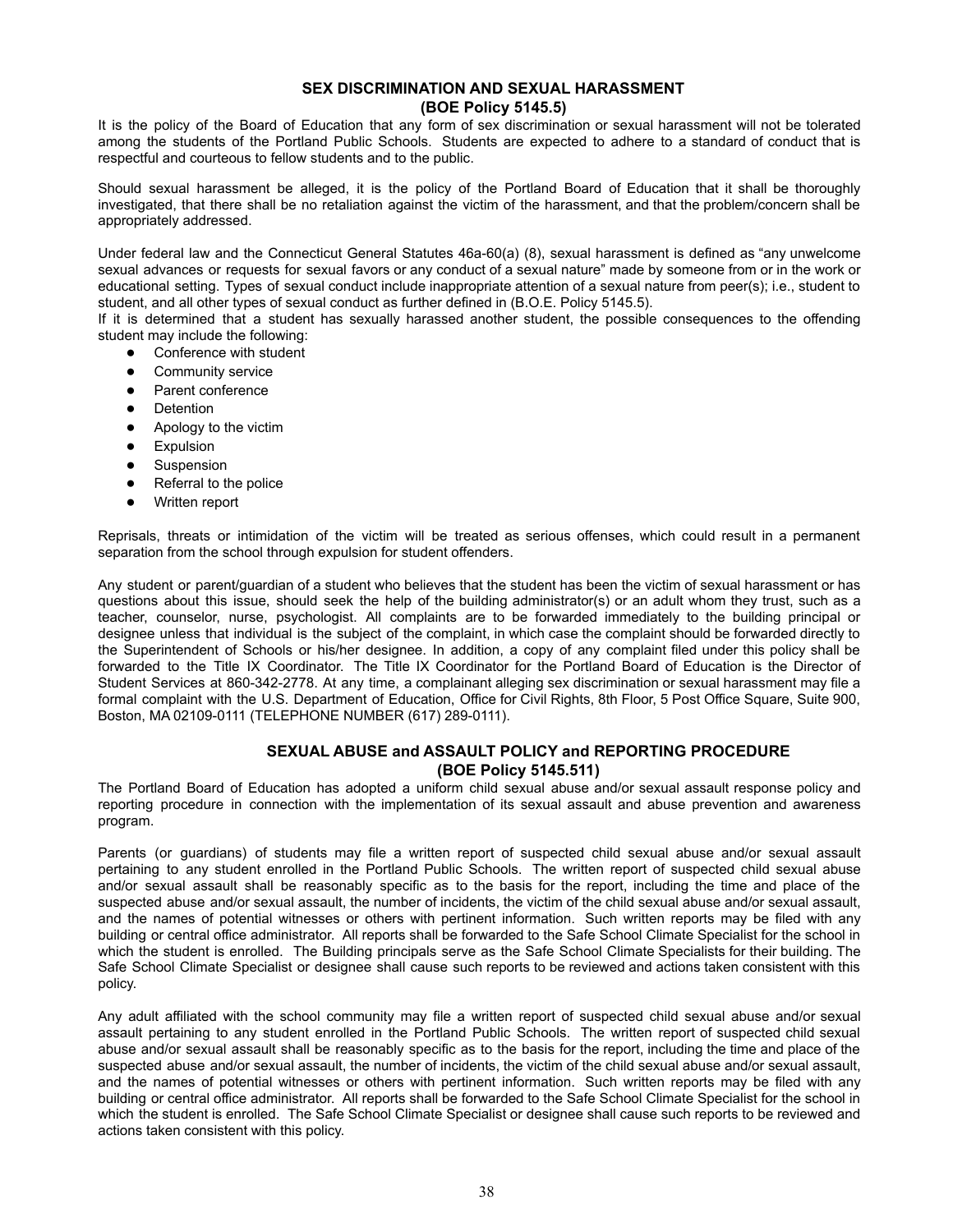Students may make written or verbal reports of child sexual abuse and/or sexual assault to any school employee. All reports shall be forwarded to the Safe School Climate Specialist for the school in which the student is enrolled. The Safe School Climate Specialist or designee shall cause such reports to be reviewed and actions taken consistent with this policy.

Upon receipt of any report of child sexual abuse and/or sexual assault from any source, a school employee shall report such suspicion to the appropriate authority in accordance with Board Policy 4118.16, pertaining to REPORTS OF SUSPECTED ABUSE OR NEGLECT OF CHILDREN OR SEXUAL ASSAULT OF STUDENTS BY SCHOOL EMPOYEES.

# **SMOKE FREE ENVIRONMENT (BOE Policy 1331)**

In accordance with law and to promote the health and safety of all students and staff, the District prohibits all employees, students and patrons from smoking or using tobacco or tobacco products in all school facilities, buildings and buses or other District transportation at all times, including athletic events and meetings. Tobacco includes, but is not limited to, cigarettes, cigars, snuff, smoking tobacco, smokeless tobacco, nicotine delivery devices or vapor products, chemicals or devices that produce the same flavor or physical effect of nicotine substances; and any other tobacco or nicotine innovations. This prohibition extends to all facilities the District owns/operates, contracts for or leases to provide educational services, routine health care, daycare or early childhood development services to children, as well as facilities in which services are not provided to children.

# **STUDENT DATA PRIVACY**

#### **(BOE Policy 6145.3)**

Student publications are important elements of the instructional program and contribute directly to the accomplishment of the school's goals. The Board of Education shall encourage the development of school newspapers, annuals, and magazines. Freedom of speech and of expression in student publications as guaranteed by the First Amendment is to be observed scrupulously by the administration, faculty and students.

# **STUDENT DATA PROTECTION & PRIVACY/CLOUD-BASED ISSUES (BOE Policy 3520.13)**

The Board of Education (Board) may, pursuant to this policy, enter into a contract with a third party for either or both of the following purposes:

- 1. To provide services, including Cloud-based services, for the digital storage, management, and retrieval of student records.
- 2. To provide digital educational software that authorizes a third-party provider of digital educational software to access, store, and use student records in accordance with the contractual provisions listed.

#### Notice of Breach of Security/Data Breaches

Upon notice of a breach of security by a contractor, the Board shall, not later than two business days after receipt of such notice, notify the students and the parents/legal guardians of the students whose student information, student records, or student-generated content was involved in such breach. The Board shall also, as required, post notice of the breach on its website. Upon the discovery of a breach of security that results in the unauthorized release of student information, excluding directory information, the contract shall contain the provision that the contractor must notify the Board of such breach without unreasonable delay, and in no case later than thirty (30) days from the discovery of the breach. Upon the discovery of a breach of security that results in the unauthorized release of directory information, student records, or student-generated content, the contract shall contain the provision that the contractor must notify the Board without unreasonable delay and in no case later than sixty (60) days from the discovery of the breach.

# **STUDENT NUTRITION AND PHYSICAL ACTIVITY (School Wellness Policy) BOE Policy 6142.101**

Student wellness, including good nutrition and physical activity, is promoted through the District's educational program, school activities, and meal programs. Federal and state standards will be met pertaining to all foods and beverages available for sale to students. A sequential program of physical education is provided, in addition to time in the elementary school day for supervised recess. By facilitating learning through the support and promotion of good nutrition and physical activity, schools contribute to the basic health status of children. Improved health optimizes student performance potential and ensures that no child is left behind.

# **STUDENT RECORDS; CONFIDENTIALITY (FERPA) (BOE Policy 5125)**

A student's school records are confidential and are protected by federal and state law from unauthorized inspection or use. A cumulative record is maintained for each student from the time the student enters the district until the student withdraws or graduates. This record moves with the student from school to school.

By law, both parents, whether married, separated, or divorced, have access to the records of a student who is under 18 or a dependent for tax purposes. A parent whose rights have been legally terminated will be denied access to the records if the school is given a copy of the court order terminating these rights.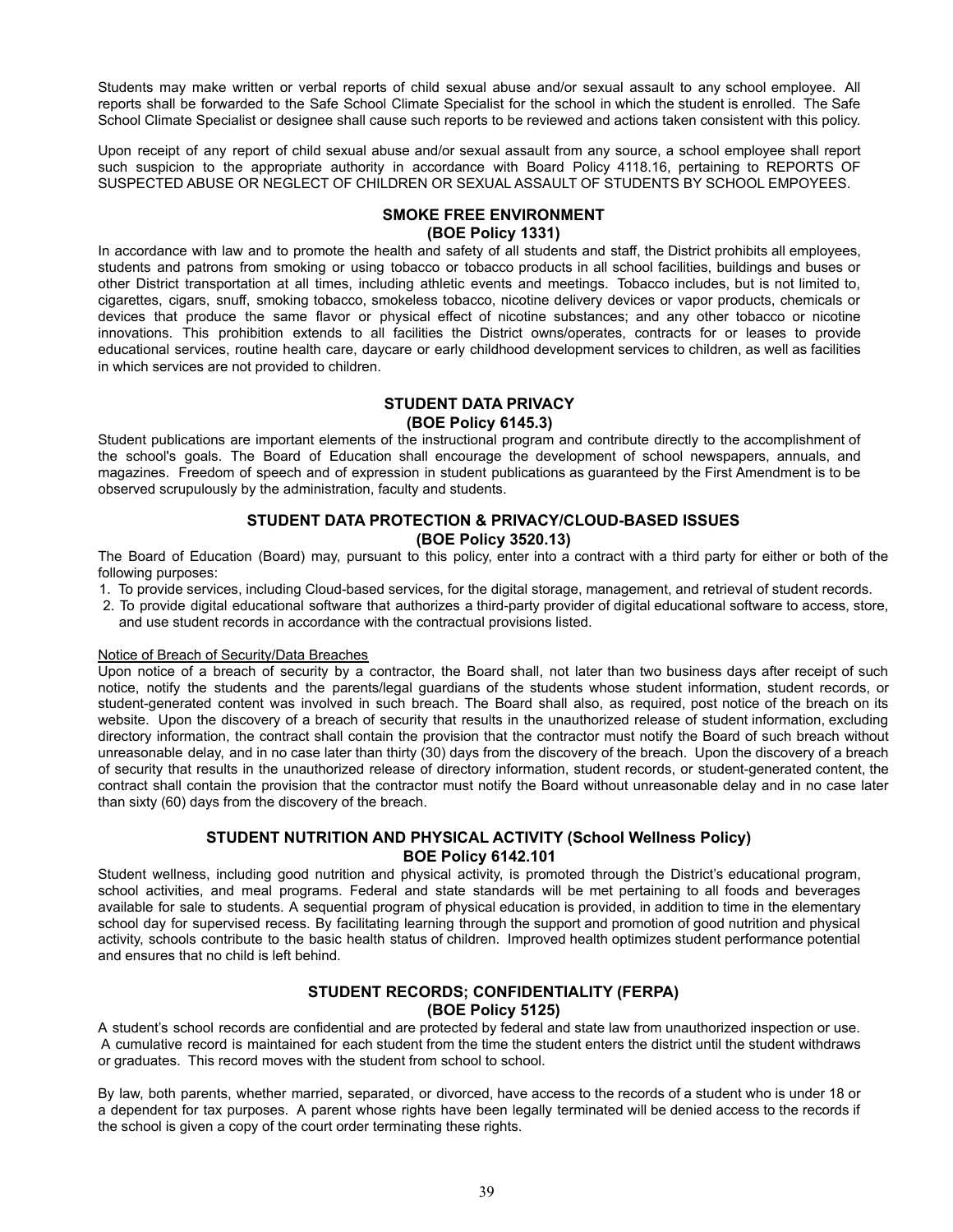The principal is custodian of all records for currently enrolled students at the assigned school. The Superintendent is the custodian of all records for students who have withdrawn or graduated. Records may be reviewed during regular school hours upon completion of the written request form. The record's custodian or designee will respond to reasonable requests for explanation and interpretation of the records.

Parents of a minor or of a student who is a dependent for tax purposes, the student (if 18 or older), and school officials with legitimate educational interests are the only persons who have general access to a student's records. "School officials with legitimate educational interests" include any employee such as an administrator, teacher, support staff, Board of Education member, attorney, agents, or facilities with which the district contracts for the placement of students with disabilities, as well as their attorneys and consultants, who are:

- 1. Working with the student;
- 2. Considering disciplinary or academic actions, the student's case, an Individual Education Plan (IEP) for a student with disabilities under IDEA or an individually designed program for a student with disabilities under Section 504;
- 3. Compiling statistical data; or
- 4. Investigating or evaluating programs.

Certain other officials from various governmental agencies may have limited access to the records. Parental consent is required to release the records to anyone else. When the student reaches 18 years of age, only the student has the right to consent to release of records. (See BOE Policy 5145.14)

The parent's or student's right of access to, and copies of, student records does not extend to all records. Materials that are not considered educational records, such as teachers' personal notes on a student that are shared only with a substitute teacher and records pertaining to former students after they are no longer students in the district, do not have to be made available to the parents or student.

A student over 18 and parents of minor students may inspect the student's records and request a correction if the records are inaccurate, misleading, or otherwise in violation of the student's privacy or other rights. If the district refuses the request to amend the records, the requestor has the right to a hearing. If the records are not amended as a result of the hearing, the requestor has 30 school days to exercise the right to place a statement commenting on the information in the student's record. Although improperly recorded grades may be challenged, parents and the student are not allowed to contest a student's grade in a course through this process. Parents or the student have the right to file a complaint with the U.S. Department of Education if they believe the district is not in compliance with the law regarding student records. The district's policy regarding student records is available from the principal's or superintendent's office.

Parents may be denied copies of a student's records (1) after the student reaches age 18 and is no longer a dependent for tax purposes; (2) when the student is attending an institution of postsecondary education; (3) if the parent fails to follow proper procedures; or (4) when the district is given a copy of a court order terminating the parental rights. If the student qualifies for free or reduced-price meals and parents are unable to view the records during regular school hours, upon a written request of the parent, one copy of the record will be provided at no charge.

Certain information about district students is considered directory information and will be released to anyone who follows procedures for requesting it, unless the parent objects to the release of any or all directory information about the child. This objection must be made in writing to the principal within ten school days after the issuance of this handbook. Directory information includes a student's name, address, telephone number, date and place of birth, major field of study, grade levels, photograph, e-mail address, participation in officially recognized activities and sports, weight and height of members of athletic teams, dates of attendance, awards received in school, and most recent previous school attended. (See BOE Policy 5145.15)

Military recruiters or institutions of higher learning shall have access to secondary school students' names, addresses and telephone listings, unless a parent / guardian or secondary student aged 18 or over requests in writing that such information not be released.

The District will release to the Parent Teacher Association the names, addresses, telephone number and grade levels of students (unless the District is informed by September 15 of the school year that designation of such directory information has been refused as to a particular student) provided such information is to be used by the PTA for its own school activities or school business.

The District, when a student moves to a new school system or charter school, will send the student's records to the new district or charter school within ten business days of receiving written notice of the move from the new district. Unless the parents / guardians of the student authorize the record transfer in writing, the sending District is required to send a notice when the records are sent to the new district.

Parents and eligible students have the right to file a complaint with the U.S. Department of Education concerning alleged failures by the District to comply with the Requirements of FERPA. Complaints may be addressed to: Family Policy Compliance Office, US. Department of Education, 5400 Maryland Avenue, S.W., Washington, DC 20202-4605.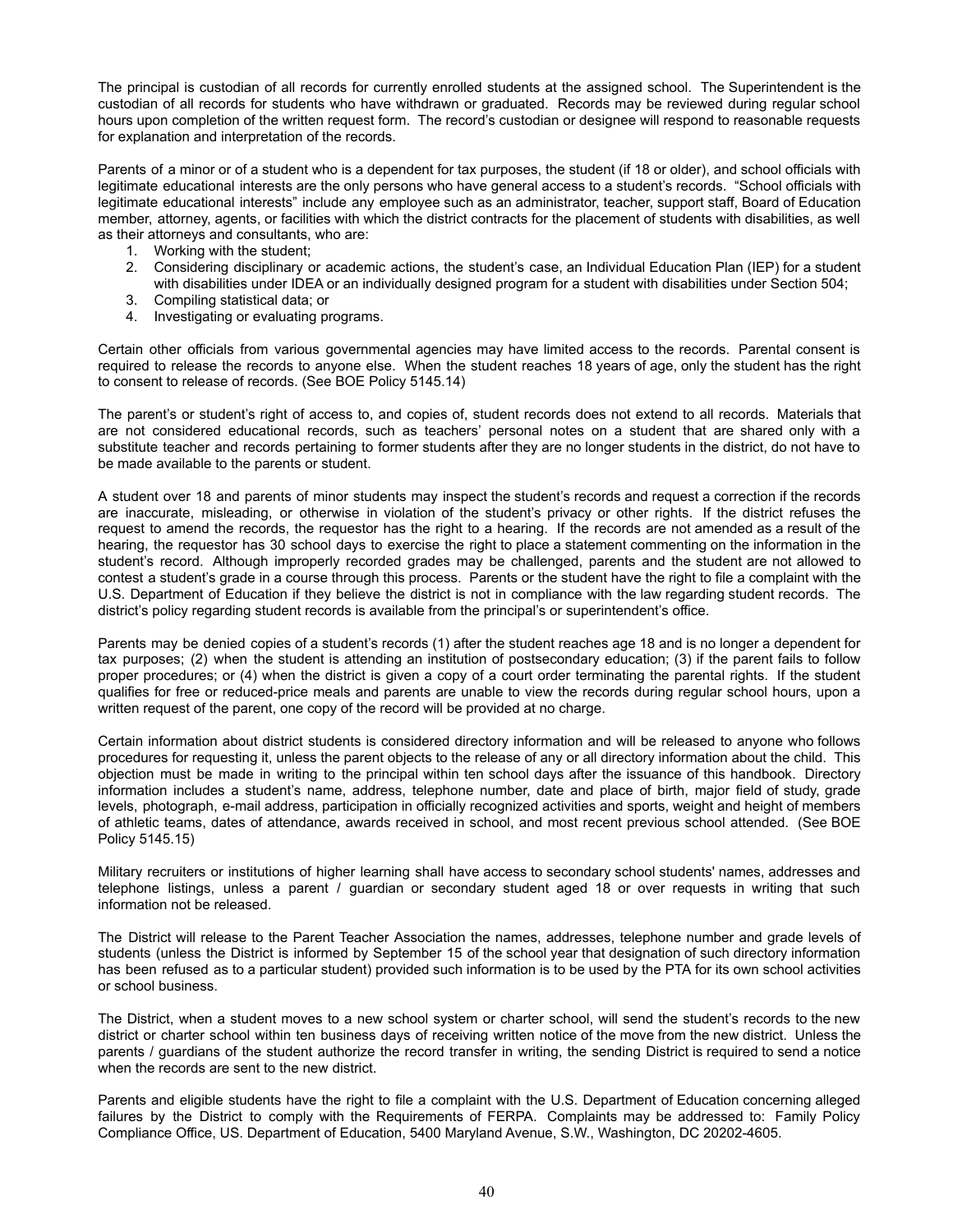The District's HIPAA Privacy Officer is the Director of Student Services.

The District's HIPAA Privacy Officer is Dawn Davis, Director of Special Services.

#### **SENIOR PRIVILEGE**

Portland High School supports and encourages the growing independence and maturity of our senior class. Students who have demonstrated the responsibility necessary to maintain good academic and behavioral standing are eligible to be excused from study hall when it occurs at the beginning and/or end of the day under the following guidelines.

Seniors qualify for this privilege if they:

- 1. Have a current GPA of 3.0 or greater.
- 2. Carry at least 6.0 credits.
- 3. Maintain a proper standard of behavior.
- 4. Attend all classes and not be truant from school.
- 5. Return the permission form below with a parent's signature.

# **SUDDEN CARDIAC ARREST & CONCUSSION EDUCATION**

The Board of Education recognizes the importance of ensuring the safety of students participating in the District's intramural and interscholastic athletic programs. Prior to each season, (fall, winter, spring) of each school year, coaches, student athletes and parents sign up on the online registration database (Family ID) and sign off on the sudden cardiac arrest and concussion forms. Parents and athletes are educated about concussions and sudden cardiac arrest through Family ID registration as well as mandatory attendance at an informational "preseason meeting" with the athletic director, athletic trainer and school nurse.

#### **SUICIDE PREVENTION/INTERVENTION (BOE Policy 5141.5)**

The Portland Board of Education recognizes that suicide has become a leading cause of death among young people and consequently, is a concern to the school system and the community it serves. The Board recognizes that suicide is a complex issue and that while the school may recognize potentially suicidal youth, it cannot make a clinical assessment of risk and provide in depth counseling but must refer the youth to an appropriate place for such an assessment and counseling. It is the policy of the Board of Education to actively respond in any situation where a student verbally or behaviorally indicates an intent to attempt suicide or to physically harm himself/herself. The intent of this policy is to protect the safety and welfare of the students attending the Portland Public Schools. This intent demands that the school district through its general philosophy and the curriculum focuses on the identification of significant behaviors that may indicate a student at risk. This in no way limits the district personnel from taking a reactive mode, but makes every effort to focus on a prevention mode through a healthy, positive, productive school climate. The Board of Education recognizes the need for youth suicide prevention procedures and will establish program(s) to identify risk factors for youth suicide, procedures to intervene with such youth, referral services and training for teachers, other school professionals and students to provide assistance in the programs.

# **SUMMER SCHOOL WORK FOR CREDIT POLICY (B.O.E. Policy 5123.2)**

The following guidelines must be followed for students who are contemplating taking a course(s) at summer school:

- 1. Credit will be granted only as makeup for courses originally taken and failed with a 50 or better average or with administrative approval. Summer school credits applicable to the graduation credit requirement shall not exceed six credits.
- 2. Students will not be eligible for summer school makeup if the primary reason for the course failure was **unexcused** class absences.
- 3. The grade earned in summer school will be recorded on the student's transcript and calculated, along with the original failing grade, in the student's cumulative grade point average.

# **SURVEYS/STUDENT PRIVACY (BOE Policy 6162.51)**

Surveys can be a valuable resource for schools and communities in determining student needs for educational services. When a survey is used, every effort should be made to ask questions in a neutral manner to ensure the accuracy of the survey. Administrators, teachers, other staff members, and the Board of Education may use surveys for many purposes. Such purposes may include, but are not limited to, the need for student services, the determination of prevailing views pertaining to proposed policies and/or practices, or the determination of student knowledge and/or attitudes related to a specific subject or units.

Your child will not be required to participate without parental consent in any survey, analysis, or evaluation that concerns: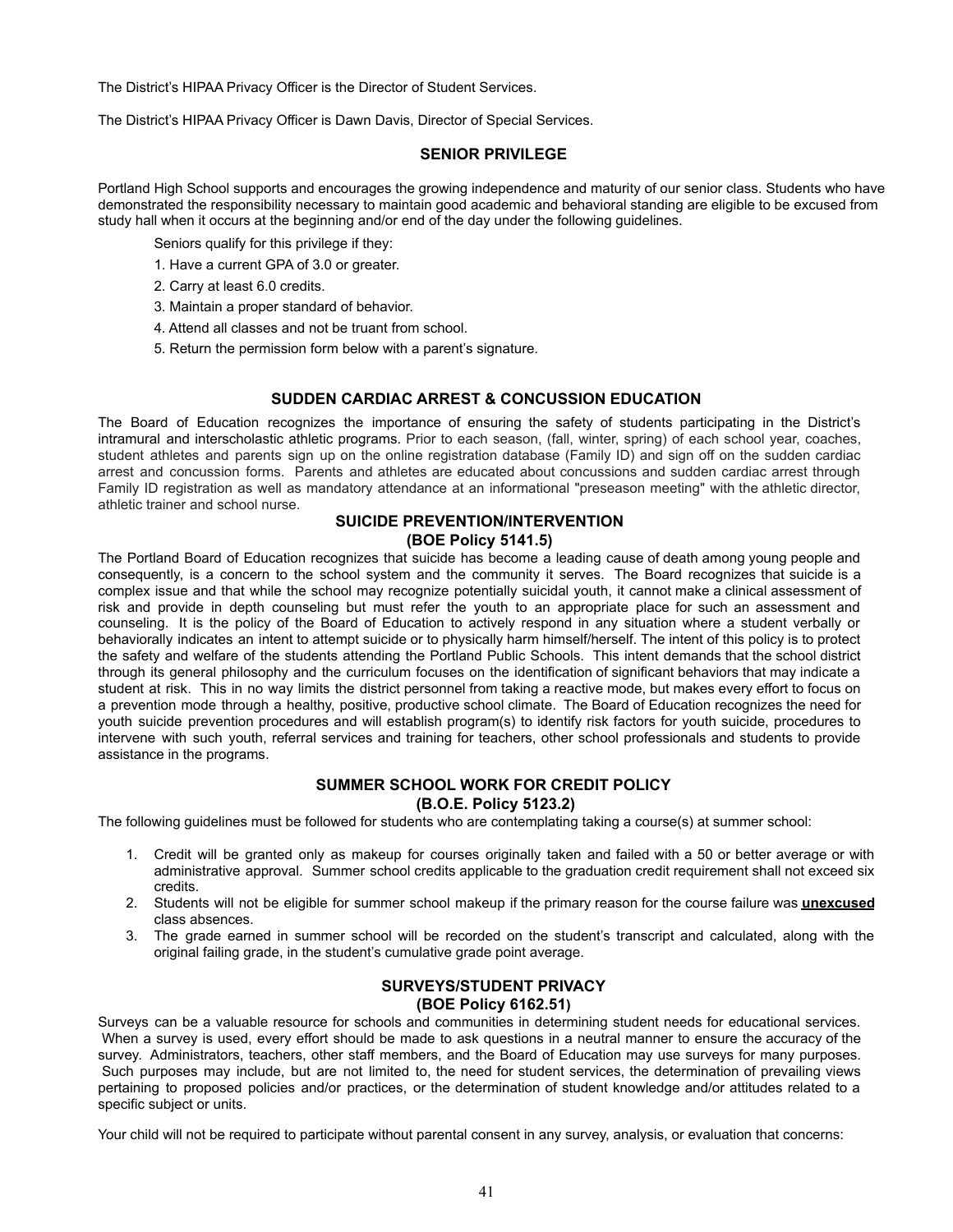- 1. political affiliations or beliefs of the student or the student's parent;
- 2. mental or psychological problems of the student or the student's family;
- 3. sex attitudes or behaviors;
- 4. illegal, antisocial, self-incriminating and demeaning behavior;
- 5. critical appraisals of other individual with whom respondents have close family relationships;
- 6. legally recognized privileged or analogous relationships, such as those of lawyers, physicians and ministers;
- 7. income; or
- 8. religious practices, affiliations, or beliefs of the student or the student's parents.

In addition, parents have the right to inspect, upon request, a survey that is to be administered by a school to a student, prior to its use. Parents will be notified at least two weeks in advance of any survey that will be given to their children. Parents will be notified of any non-emergency, invasive physical examination that is required as a condition of attendance administered by the school and which is not necessary to protect the immediate health and safety of students.

# **TEACHER AND PARAPROFESSIONAL QUALIFICATIONS**

#### **(BOE Policy 412.6)**

In accordance with federal law, the District shall release information regarding the professional qualifications and degrees of teachers and the qualifications of paraprofessionals to parents/guardians upon request for any teacher or paraprofessional who is employed by a school receiving Title I funds and who provides instruction to their child at that school.

#### **TELEPHONE MESSAGES**

The office will forward to students phone messages from parents, for emergencies only. Messages will be forwarded twice daily, during lunch period and at 2:15 p.m. The office will not accept or forward messages from students' friends or employers.

# **TEXTBOOK CARE AND OBLIGATIONS**

#### **(BOE Policy 6161.21)**

Library books, textbooks, and other educational materials are loaned to the students for their use, and shall be returned when requested by school authorities. Teachers shall emphasize to students that texts and materials are the public's property, and should be appropriately cared for. Students must pay the full replacement cost of any book or educational material lost or damaged beyond ordinary wear. Students who fail promptly to return or pay for texts and materials may have grades, transcripts or report cards withheld until restitution is made.

# **TITLE I COMPARABILITY OF SERVICES (BOE Policy 6161.3)**

All district schools, regardless of whether they receive Federal Title I funds, provide services that, taken as a whole, are substantially comparable. Staff, curriculum materials and instructional supplies are provided in a manner to ensure equivalency among district schools.

# **TITLE I PARENTAL INVOLVEMENT (BOE Policy 6172.4)**

The Portland Board of Education (Board) endorses the parent involvement goals of Title I and encourages the regular participation by parents and family members of Title I eligible children in all aspects of the program. The education of children is viewed as a cooperative effort among the parents, school and community. In this policy, the word "parent" also includes guardians and other family members involved in supervising the child's schooling. Therefore, complying with Section 1010 of The Every Student Succeeds Act, P.L. 114-95, the Board will provide parents and family members of students participating in District Title I programs meaningful opportunities to participate in the education of their children within these programs.

# **TRANSGENDER & NON-CONFORMING YOUTH**

# **(BOE Policy 5145.53)**

Federal and state law and District policy require that all programs, activities, and employment practices be free from discrimination based on sex, sexual orientation, or gender identity or expression. This policy is designed in keeping with these mandates to create a safe learning environment for all students and to ensure that every student has equal access to all school programs and activities. This policy sets out guidelines for schools and District staff to address the needs of transgender and gender non-conforming students and clarifies how state law should be implemented in situations where questions may arise about how to protect the legal rights or safety of such students. This policy does not anticipate every situation that might occur with respect to transgender or gender non-conforming students and the needs of each transgender or gender non-conforming student must be assessed on a case-by-case basis. In all cases, the goal is to ensure the safety, comfort, and healthy development of the transgender or gender on-conforming student while maximizing the student's social integration and minimizing stigmatization of the student.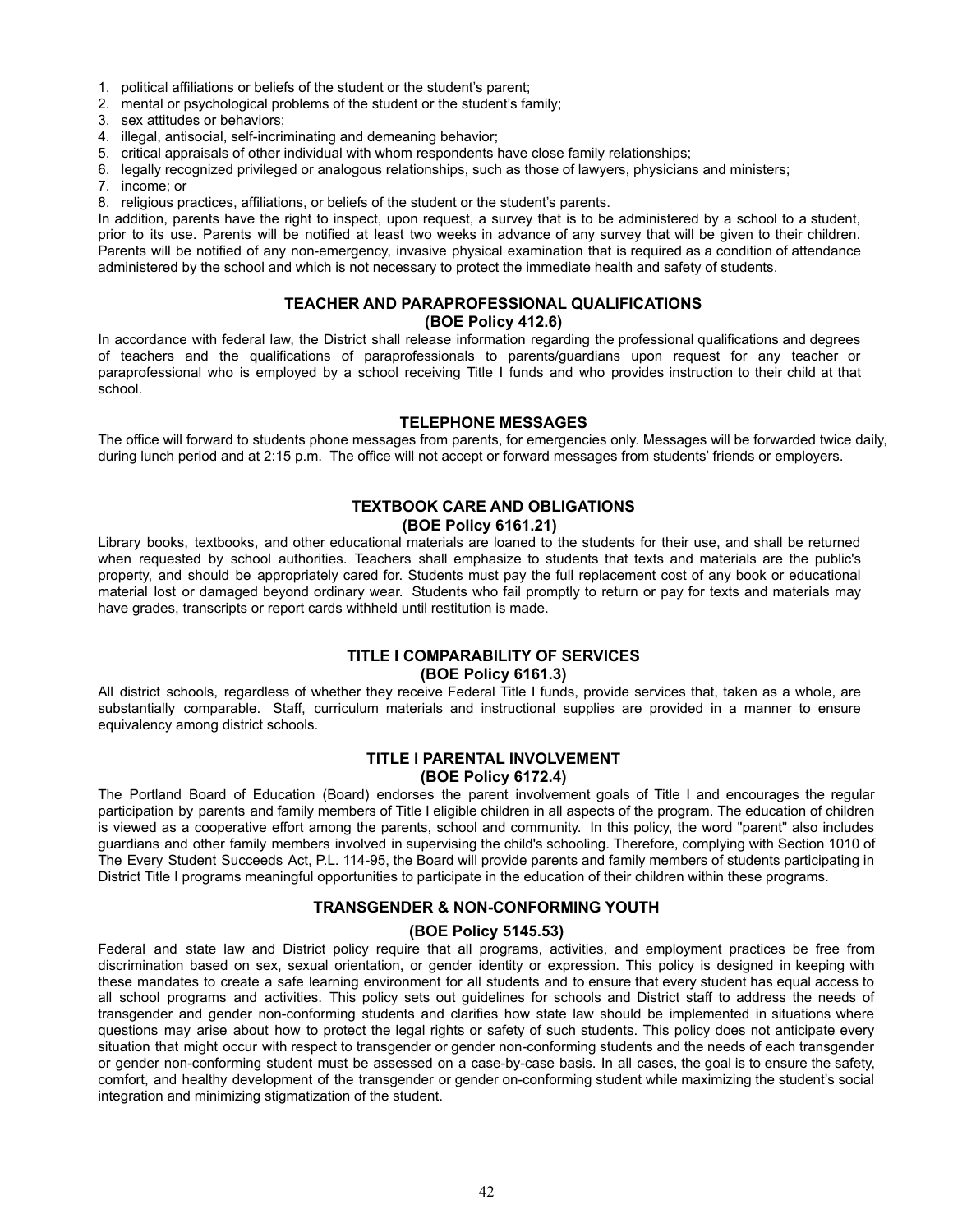# **TRANSPORTATION SAFETY COMPLAINTS/PROCEDURES (BOE Policy 3541.5)**

All complaints concerning school transportation safety shall be made to the Superintendent or his / her designee. The Superintendent or designee shall maintain a written record of all such complaints, and shall conduct appropriate investigations of the allegations. The Superintendent shall provide the Commissioner of Motor Vehicles with a copy of the written record of complaints within thirty days of the end of the school year.

# **VIDEO SURVEILLANCE (BOE Policy 5131.111)**

The Board of Education recognizes the District's responsibility to maintain order, discipline, safety and security on school property and in school vehicles. The Board also desires to afford students and staff privacy in respect to the records maintained by the District. The Board recognizes the value of electronic surveillance systems in monitoring activity on school property and in school vehicles in protecting the health, welfare and safety of its students and staff. The students and staff of the District recognize that their security and safety depends upon the capacity of the district to maintain discipline, control building access, and that a certain amount of restraint upon the activities of students and building visitors is assumed and expected.

The Board of Education having carefully weighed and balanced the rights of privacy of students and staff against the District's duty to maintain order, discipline, safety and security finds that it is appropriate to provide for the use of video camera surveillance in its transportation vehicles and on school grounds as follows:

- 1. The District shall notify its students, staff and the public that video surveillance may/will occur on any school property or on any transportation vehicle. The District shall incorporate said notice, in such places as, but not limited to, in the student handbook, staff handbook and District website;
- 2. The use of video surveillance equipment on transportation vehicles shall be supervised by the District transportation supervisor. The use of video surveillance equipment on school grounds and on other District property shall be supervised and controlled by the building administrator or other responsible administrator;
- 3. The use of video recordings from surveillance equipment shall be subject to the other policies of the District including policies concerning the confidentiality of student and personnel records;
- 4. Video surveillance shall only be used to promote the order, safety and security of students, staff and property.

# **VISITS / VISITORS TO SCHOOL (BOE Policy 1250.1)**

The Board of Education and staff of each school welcomes parents and members of the community to visit our schools. We strongly believe that education is a collaborative venture between parents/guardians and school personnel. At times parents/guardians may wish to visit for a short period of time in a classroom. In such cases, all visitors are under the jurisdiction of the building principal, who has the responsibility to develop rules and procedures to maintain a safe and orderly learning environment. Arrangements for parental classroom visits must be made with the school principal in advance and all visitors must register in the school office upon arrival and be accompanied by a staff member at all times. All students should feel a sense of personal responsibility for courteous treatment extended to visitors to the school.

# **WORKING PAPERS**

Students may obtain working papers from the main office during the school day or after school until 3:00p.m. It is necessary for students to provide a "Promise of Employment" from their prospective employer at the time of application.

# **STUDENT SUPPORT AGENCIES**

| Suicide Prevention Lifeline 1-800-273-8255 |  |
|--------------------------------------------|--|
|                                            |  |